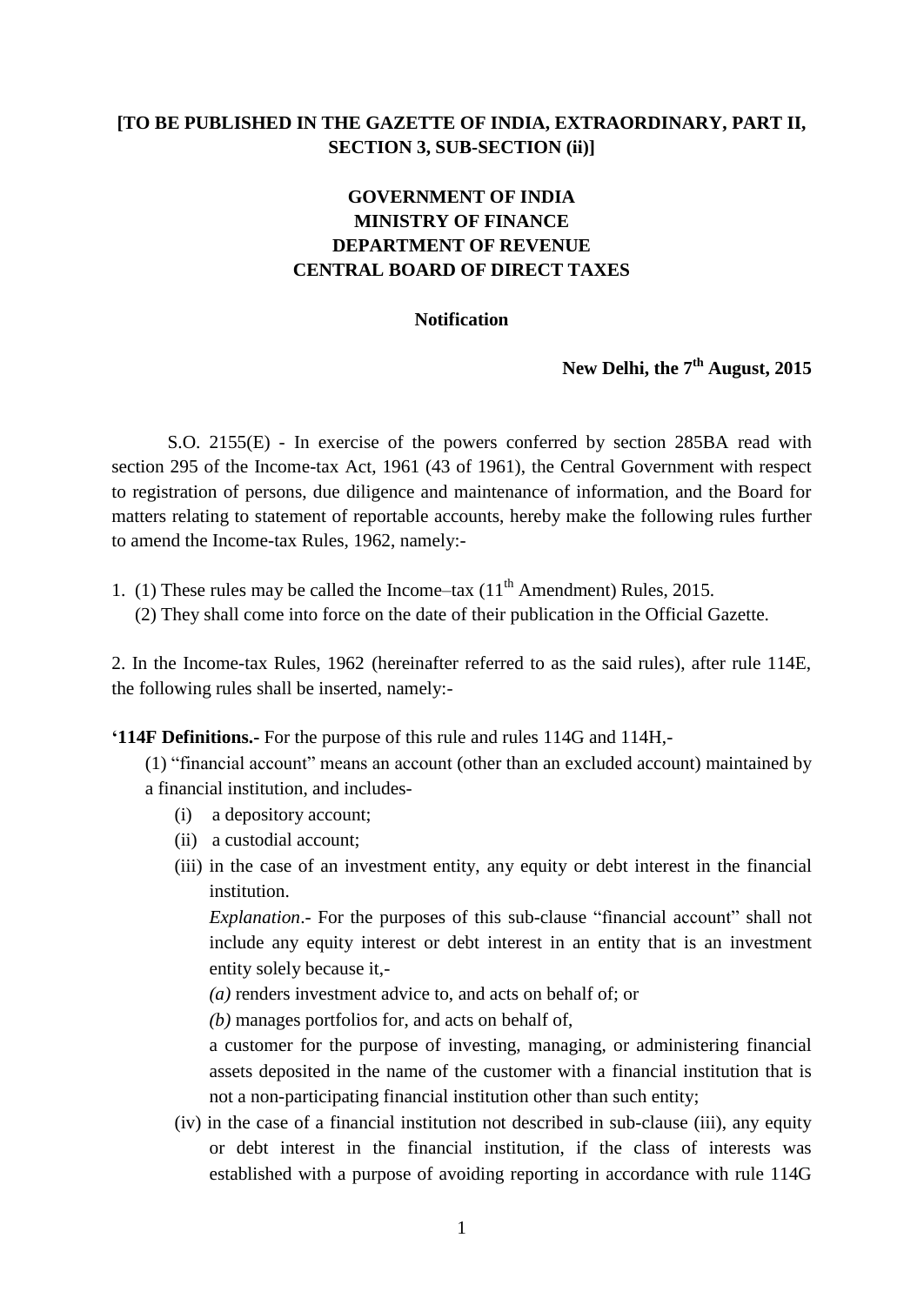and, in case of a U.S. reportable account, if the value of the debt or equity interest is determined, directly or indirectly, primarily by reference to assets that give rise to U.S. source withholdable payments; and

(v) any cash value insurance contract and any annuity contract issued or maintained by a financial institution, other than a non-investment-linked, non-transferable immediate life annuity that is issued to an individual and monetises a pension or disability benefit provided under an account that is an excluded account.

*Explanation*.- For the purposes of this clause,-

- (a) "depository account" includes any commercial, checking, savings, time, or thrift account, or an account that is evidenced by a certificate of deposit, thrift certificate, investment certificate, certificate of indebtedness, or other similar instrument maintained by a financial institution in the ordinary course of a banking or similar business and also an amount held by an insurance company pursuant to a guaranteed investment contract or similar agreement to pay or credit interest thereon;
- (b) "custodial account" means an account (other than an insurance contract or annuity contract) for the benefit of another person that holds one or more financial assets;
- (c) "equity interest" in a financial institution, being-
	- (i) a partnership firm, means either a capital or profits interest in the partnership firm;
	- (ii) a trust, means any interest held by any person treated as a settlor or beneficiary of all or a portion of the trust, or any other natural person exercising ultimate effective control over the trust; *Explanation*.- A person will be treated as a beneficiary of a trust if he has the right to receive directly or indirectly a mandatory distribution or may

receive, directly or indirectly, a discretionary distribution from the trust.

- (d) "insurance contract" means a contract (other than an annuity contract) under which the issuer agrees to pay an amount upon the occurrence of a specified contingency involving mortality, morbidity, accident, liability, or property risk;
- (e) "annuity contract" means a contract under which the issuer agrees to make payments for a period of time determined in whole or in part by reference to the life expectancy of one or more individuals;
- (f) "cash value insurance contract" means an insurance contract (other than an indemnity reinsurance contract between two insurance companies) that has a cash value and in case of a U.S. reportable account such value is greater than an amount equivalent to fifty thousand U.S. dollars.

*Explanation*.- For the purposes of this clause, a single premium life insurance contract which does not permit an amount to be paid on surrender or termination of the contract and which does not allow amounts to be borrowed under or with regard to the contract, shall not constitute a cash value insurance contract;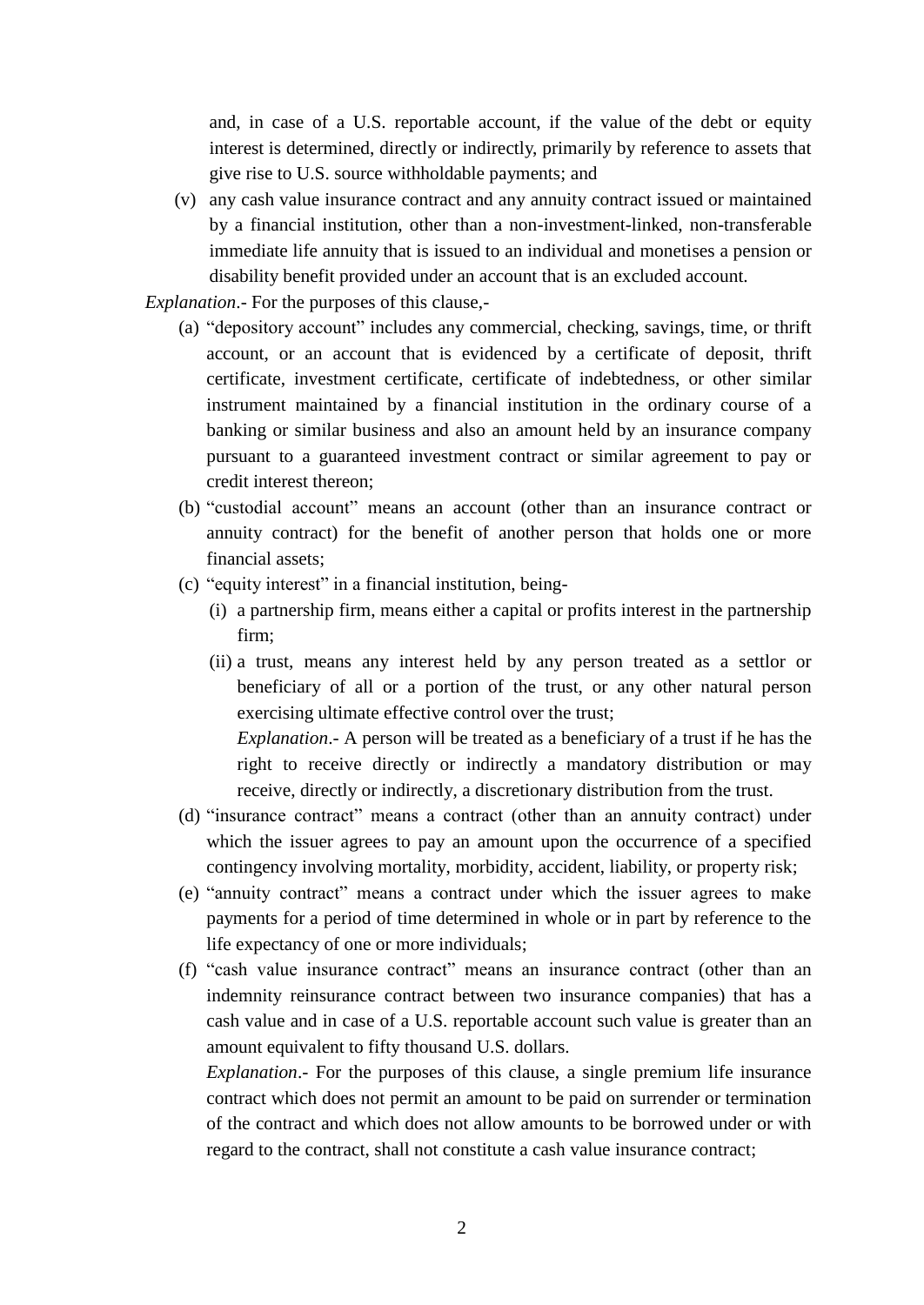- (g) "cash value" means the greater of-
	- (*i*) the amount that the policyholder is entitled to receive upon surrender or termination of the contract (determined without reduction for any surrender charge or policy loan); and
	- (*ii*) the amount the policyholder can borrow under or with regard to the contract,

but does not include an amount payable under an insurance contract,-

- (A)solely by reason of the death of an individual insured under a life insurance contract including a refund of a previously paid premium provided such refund is a limited risk refund; or
- (B) as a personal injury or sickness benefit or other benefit providing indemnification of an economic loss incurred upon the occurrence of the event insured against; or
- (C) as a refund of a previously paid premium (less cost of insurance charges whether or not actually imposed) under an insurance contract (other than a life insurance contract or an annuity contract) due to cancellation or termination of the contract, decrease in risk exposure during the effective period of the contract, or arising from the correction of a posting or similar error with regard to the premium for the contract; or
- (D) as a policyholder dividend (other than a termination dividend) provided that the dividend relates to an insurance contract under which the only benefits payable are described in sub-clause (ii); or
- (E) as a return of an advance premium or premium deposit for an insurance contract for which the premium is payable at least annually if the amount of the advance premium or premium deposit does not exceed the next annual premium which will be payable under the contract:

**Provided** that the provisions contained in sub-clause (A) and sub-clause (E) shall not apply in case of a U.S. reportable account;

- (h) "excluded account" means,-
	- (i) a retirement account or pension account that satisfies the following requirements, namely:-
		- (A) the account is subject to regulation as a personal retirement account or is part of a registered or regulated retirement or pension plan for the provision of retirement or pension benefits (including disability or death benefits);
		- (B) the account is tax-favoured where contributions to the account that would otherwise be subject to tax are deductible or excluded from the gross total income of the account holder or taxed at a reduced rate, or taxation of investment income from the account is deferred or taxed at a reduced rate;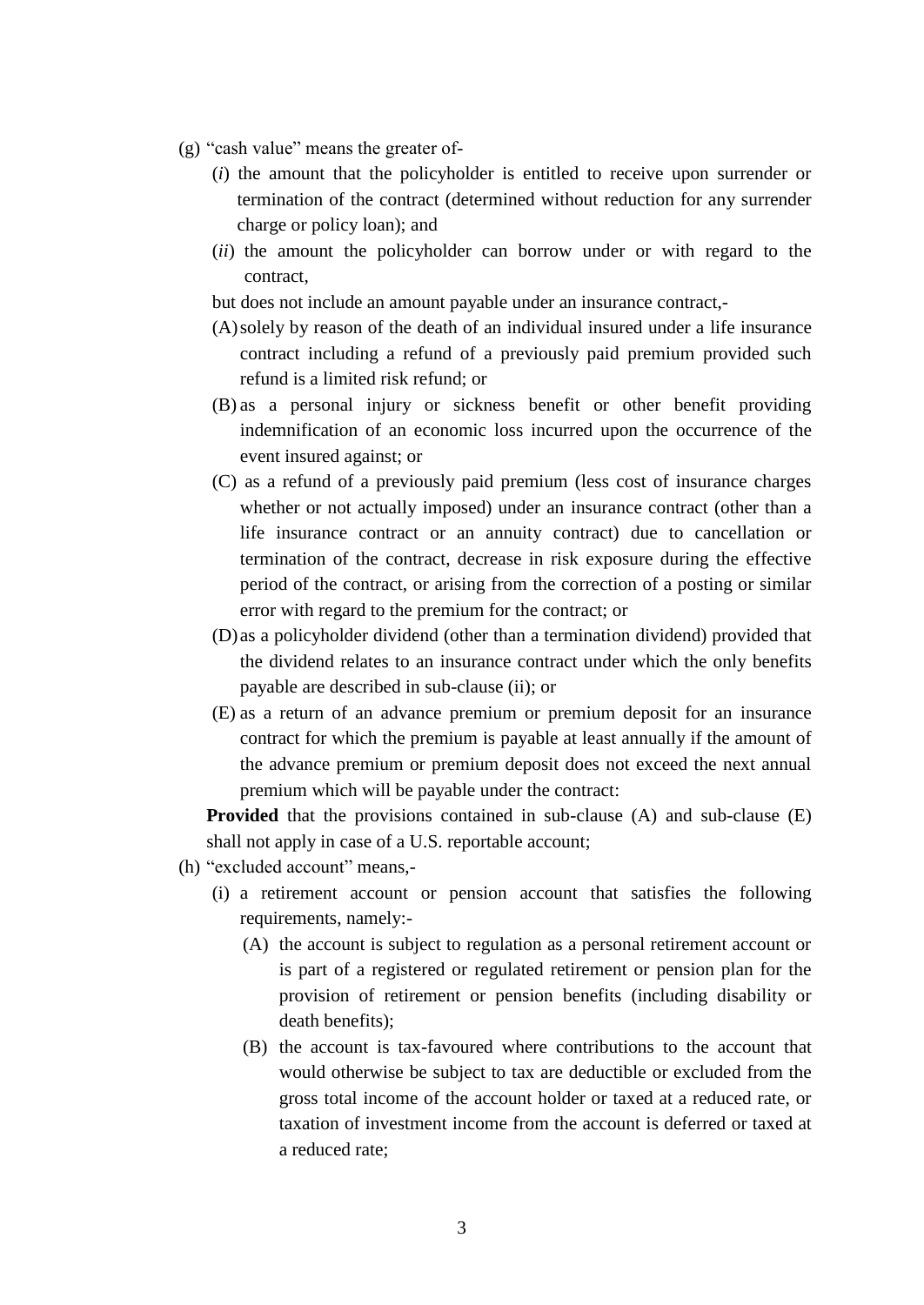- (C) information reporting is required to the income-tax authorities with respect to the account;
- (D) withdrawals are conditioned on reaching a specified retirement age, disability, or death, or penalties apply to withdrawals made before such specified events; and
- (E) either annual contributions are limited to an amount equivalent to fifty thousand U.S. dollars or less, or there is maximum lifetime contribution limit to the account of an amount equivalent to one million U.S. dollars or less, in each case applying the rules specified in clause (c) of sub-rule (7) of rule 114H for account aggregation and currency translation.

*Explanation*.- A financial account that otherwise satisfies the requirements of item (E) will not fail to satisfy such requirements solely because such financial account may receive assets or funds transferred from one or more financial accounts that meet the requirements of item (A) or (B) or from one or more retirement or pension funds that meets with the requirements of clauses (e), (f) or  $(g)$ of *Explanation* to clause (1);

- (ii) an account that satisfies the following requirements, namely:-
	- (A) the account is subject to regulation as a savings vehicle for purposes other than for retirement, or the account (other than U.S. reportable account) is subject to regulation as an investment vehicle for purposes other than for retirement and is regularly traded on an established securities market;
	- (B) the account is tax-favoured where contributions to the account that will otherwise be subject to tax are deductible or excluded from the total income of the account holder or taxed at a reduced rate, or taxation of investment income from the account is deferred or taxed at a reduced rate;
	- (C) withdrawals are conditioned on meeting specific criteria related to the purpose of the investment or savings account (for example, the provision of educational or medical benefits), or penalties apply to withdrawals made before such criteria are met; and
	- (D) annual contributions are limited to an amount equivalent to fifty thousand U.S. dollars or less, applying the rules specified in clause (c) of sub-rule (7) of rule 114H for account aggregation and currency translation.

*Explanation*.- A financial account that otherwise satisfies the requirements of item (D) will not fail to satisfy such requirements solely because such financial account may receive assets or funds transferred from one or more financial accounts that meet the requirements of item (A) or (B) or from one or more retirement or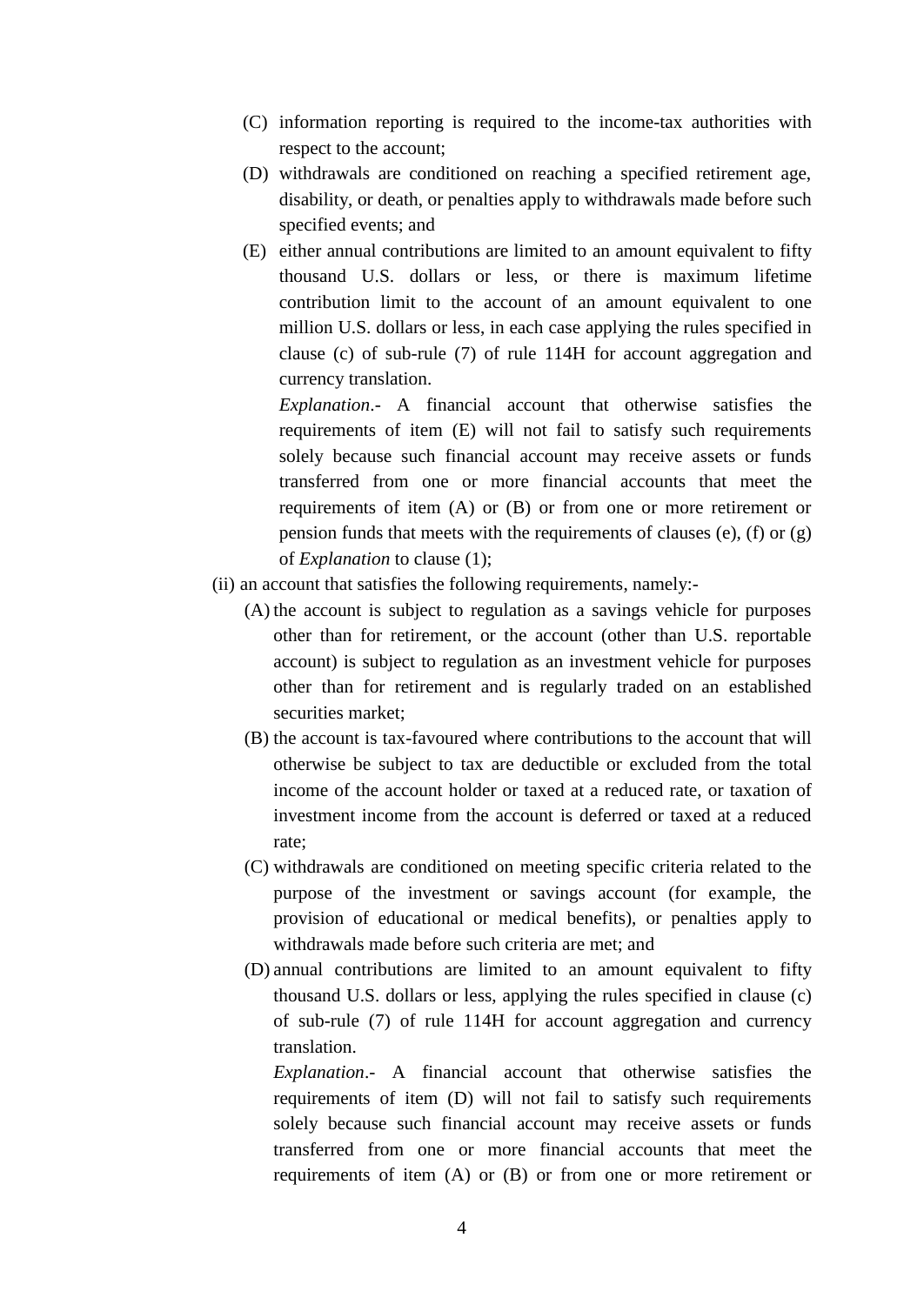pension funds that meets the requirements of clauses (e), (f) or (g) of *Explanation* to clause (1) of this rule;

- (iii) an account established under the Senior Citizens Savings Scheme Rules, 2004 made under the Government Savings Banks Act, 1873 (5 of 1873).
- (iv) a life insurance contract with a coverage period that will end before the insured individual attains age of ninety years, provided that the contract satisfies the following requirements, namely:-
	- (A)periodic premiums, which do not decrease over time, are payable at least annually during the period the contract is in existence or until the insured attains age of ninety years, whichever is shorter;
	- (B) the contract has no contract value that any person can access (by withdrawal, loan, or otherwise) without terminating the contract;
	- (C) the amount (other than a death benefit) payable upon cancellation or termination of the contract cannot exceed the aggregate premiums paid for the contract, less the sum of mortality, morbidity, and expense charges (whether or not actually imposed) for the period or periods of the contract's existence and any amounts paid prior to the cancellation or termination of the contract; and

(D)the contract is not held by a transferee for value;

- (v) an account that is held solely by an estate if the documentation for such account includes a copy of the deceased's will or death certificate;
- (vi) an account established in connection with any of the following:
	- (A) a court order or judgment;
	- (B) a sale, exchange, or lease of real or personal property, provided that the account satisfies the following requirements, namely:-
		- (a) the account is funded solely with a down payment, earnest money, deposit in an amount appropriate to secure an obligation directly related to the transaction, or a similar payment, or is funded with a financial asset that is deposited in the account in connection with the sale, exchange, or lease of the property;
		- (b) the account is established and used solely to secure the obligation of the purchaser to pay the purchase price for the property, the seller to pay any contingent liability, or the lessor or lessee to pay for any damages relating to the leased property as agreed under the lease;
		- (c) the assets of the account, including the income earned thereon, will be paid or otherwise distributed for the benefit of the purchaser, seller, lessor, or lessee (including to satisfy such person's obligation) when the property is sold, exchanged, or surrendered, or the lease terminates;
		- (d) the account is not a margin or similar account established in connection with a sale or exchange of a financial asset; and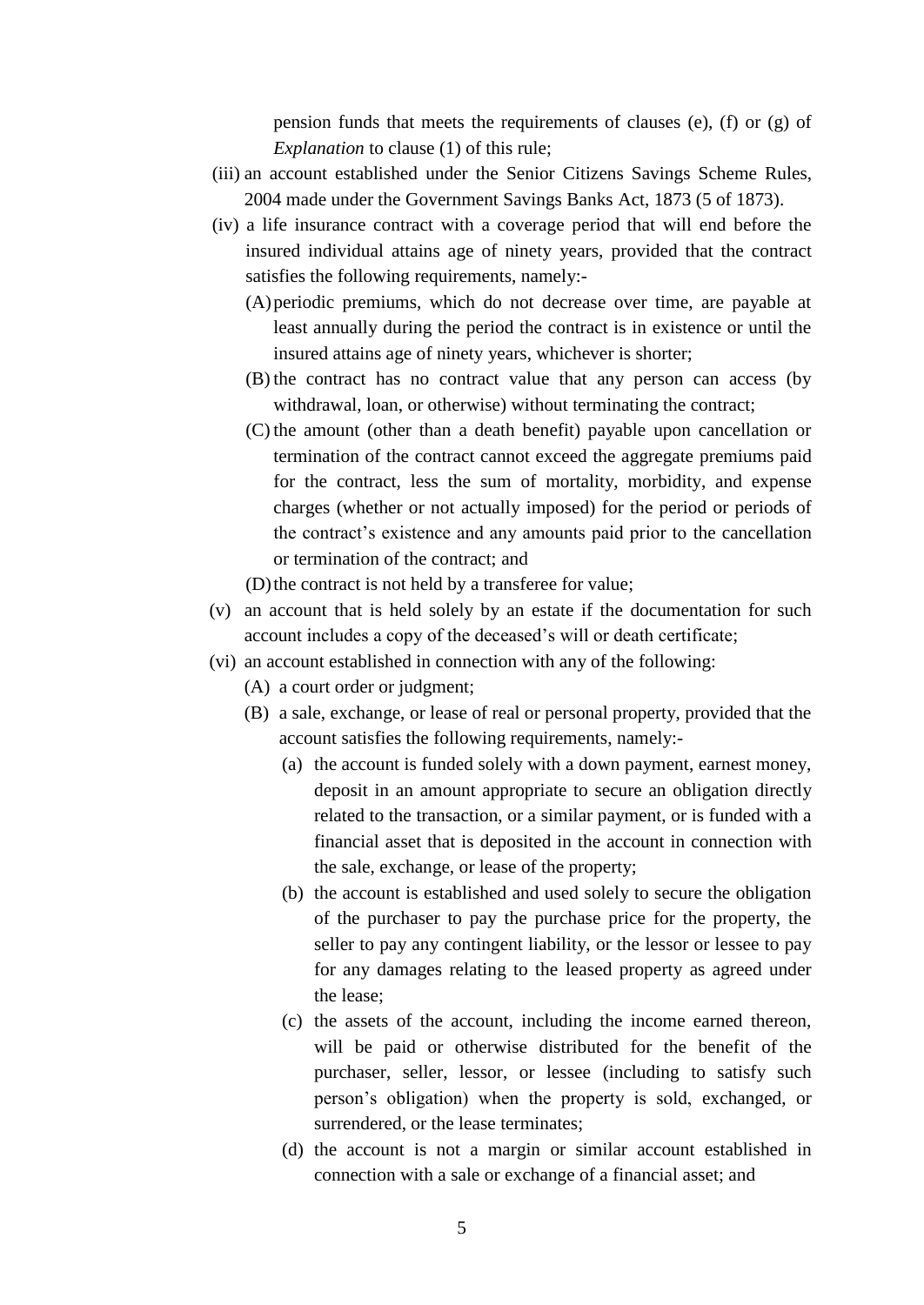- (e) the account is not associated with a depository account referred to in sub-clause (vii);
- (C) an obligation of a financial institution servicing a loan secured by real property to set aside a portion of a payment solely to facilitate the payment of taxes or insurance related to the real property at a later time;
- (D) an obligation of a financial institution solely to facilitate the payment of taxes at a later time;
- (vii)in the case of an account other than a U.S. reportable account, a depository account that satisfies the following requirements, namely:-
	- (A) the account exists solely because a customer makes a payment in excess of a balance due with respect to a credit card or other revolving credit facility and the overpayment is not immediately returned to the customer; and
	- (B) beginning on or before the  $31<sup>st</sup>$  December, 2015, the financial institution implements its policies and procedures either to prevent a customer from making an overpayment in excess of an amount equivalent to fifty thousand U.S. dollars, or to ensure that any customer overpayment in excess of an amount equivalent to fifty thousand U.S. dollars is refunded to the customer within sixty days, in each case applying the rules specified in clause (c) of sub-rule (7) of rule 114H for account aggregation and currency translation and for this purpose, a customer overpayment does not refer to credit balances to the extent of disputed charges but includes credit balances resulting from merchandise returns;

(2) "financial asset" includes a security (for example, a share of stock in a corporation; partnership or beneficial ownership interest in a widely held or publicly traded partnership or trust; note, bond, debenture, or other evidence of indebtedness), partnership interest, commodity, swap (for example, interest rate swaps, currency swaps, basis swaps, interest rate caps, interest rate floors, commodity swaps, equity swaps, equity index swaps, and similar agreements), insurance contract or annuity contract, or any interest (including a futures or forward contract or option) in a security, partnership interest, commodity, swap, insurance contract, or annuity contract:

**Provided** that "financial asset" shall not include a non-debt and direct interest in an immovable property;

(3) "financial institution" means a custodial institution, a depository institution, an investment entity, or a specified insurance company.

*Explanation*.- For the purposes of this clause,-

(a) "custodial institution" means any entity that holds, as a substantial portion of its business, financial assets for the account of others and where its income attributable to the holding of financial assets and related financial services equals or exceeds twenty per cent. of its gross income during the three financial years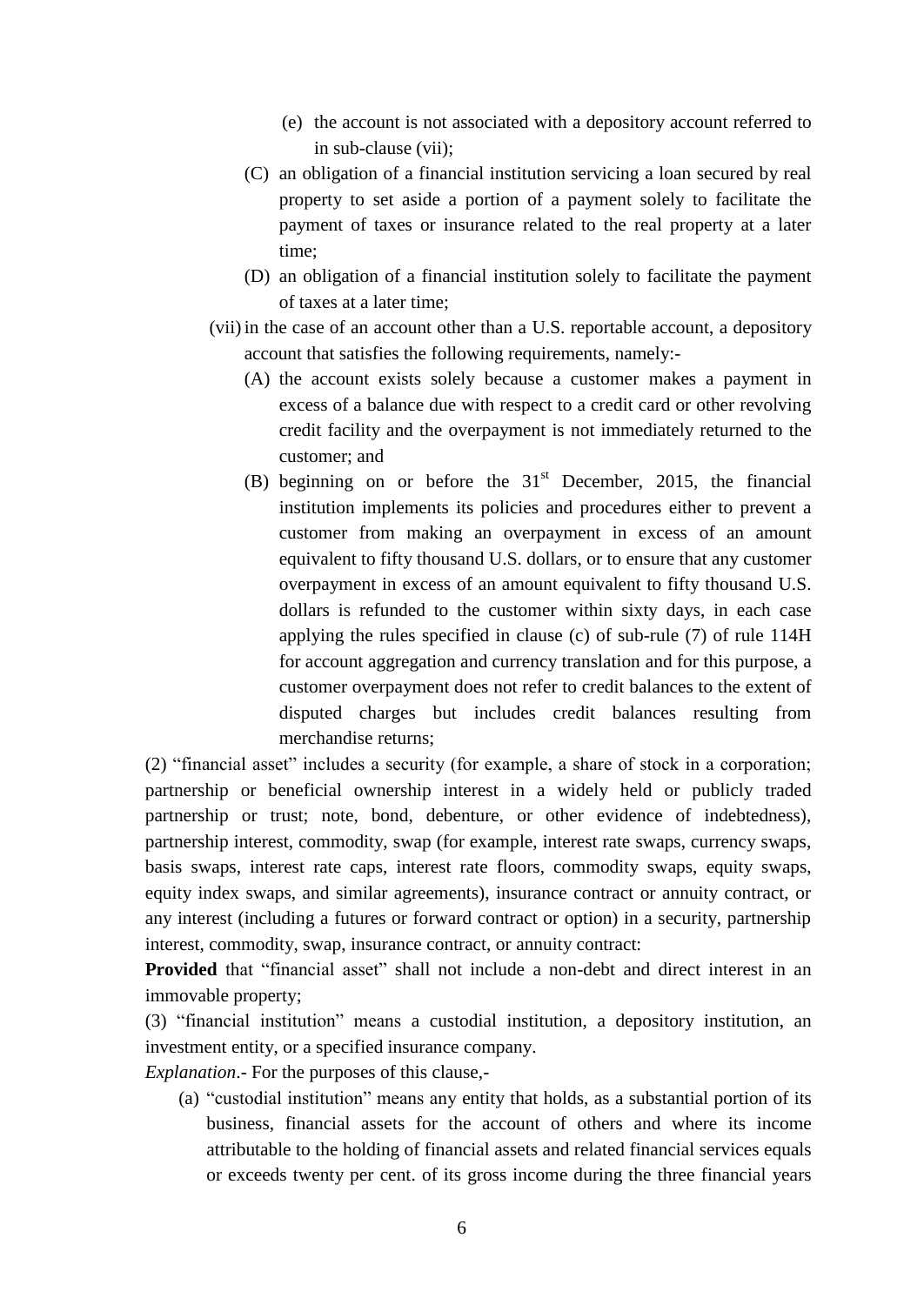preceding the year in which determination is made or the period during which the entity has been in existence, whichever is less;

- (b) "depository institution" means any entity that accepts deposits in the ordinary course of a banking or similar business;
- (c) "investment entity" means any entity,-

(A) that primarily conducts as a business one or more of the following activities or operations for or on behalf of a customer, namely:-

- (i) trading in money market instruments (cheques, bills, certificates of deposit, derivatives, etc.); foreign exchange; exchange, interest rate and index instruments; transferable securities; or commodity futures trading; or
- (ii) individual and collective portfolio management; or
- (iii) otherwise investing, administering, or managing financial assets or money on behalf of other persons; or

(B) the gross income of which is primarily attributable to investing, reinvesting, or trading in financial assets, if the entity is managed by another entity that is a depository institution, a custodial institution, a specified insurance company, or an investment entity mentioned in sub-clause (A) of this clause.

*Explanation 1*.- An entity is treated as primarily conducting as a business one or more of the activities described in sub-clause (A) of this clause, or an entity's gross income is primarily attributable to investing, reinvesting, or trading in financial assets for purposes of sub-clause (B) of this clause, if the entity's gross income attributable to the relevant activities equals or exceeds fifty per cent. of the gross income of the entity during the shorter of the three-year period ending on 31st March of the year preceding the year in which the determination is made or the period during which the entity has been in existence.

*Explanation 2.-* The term "investment entity" shall not include an entity that is an active non-financial entity merely because it meets any of the criteria provided in sub-clauses (iv), (v), (vi) or (vii) of clause (A) of *Explanation* to clause (6) of this rule;

(d) "specified insurance company" means any entity that is an insurance company (or the holding company of an insurance company) that issues, or is obligated to make payments with respect to, a Cash Value Insurance Contract or an Annuity Contract;

(4) "non-participating financial institution" means a financial institution defined in clause (r) of Article 1 of the agreement between the Government of the Republic of India and the Government of the United States of America to improve international tax compliance and to implement Foreign Account Tax Compliance Act of the United States of America (herein after referred to as the FATCA agreement), but does not include,-

- (a) an Indian financial institution; or
- (b) other jurisdiction, being a jurisdiction that has in effect an agreement with the United States of America to facilitate the implementation of Foreign Account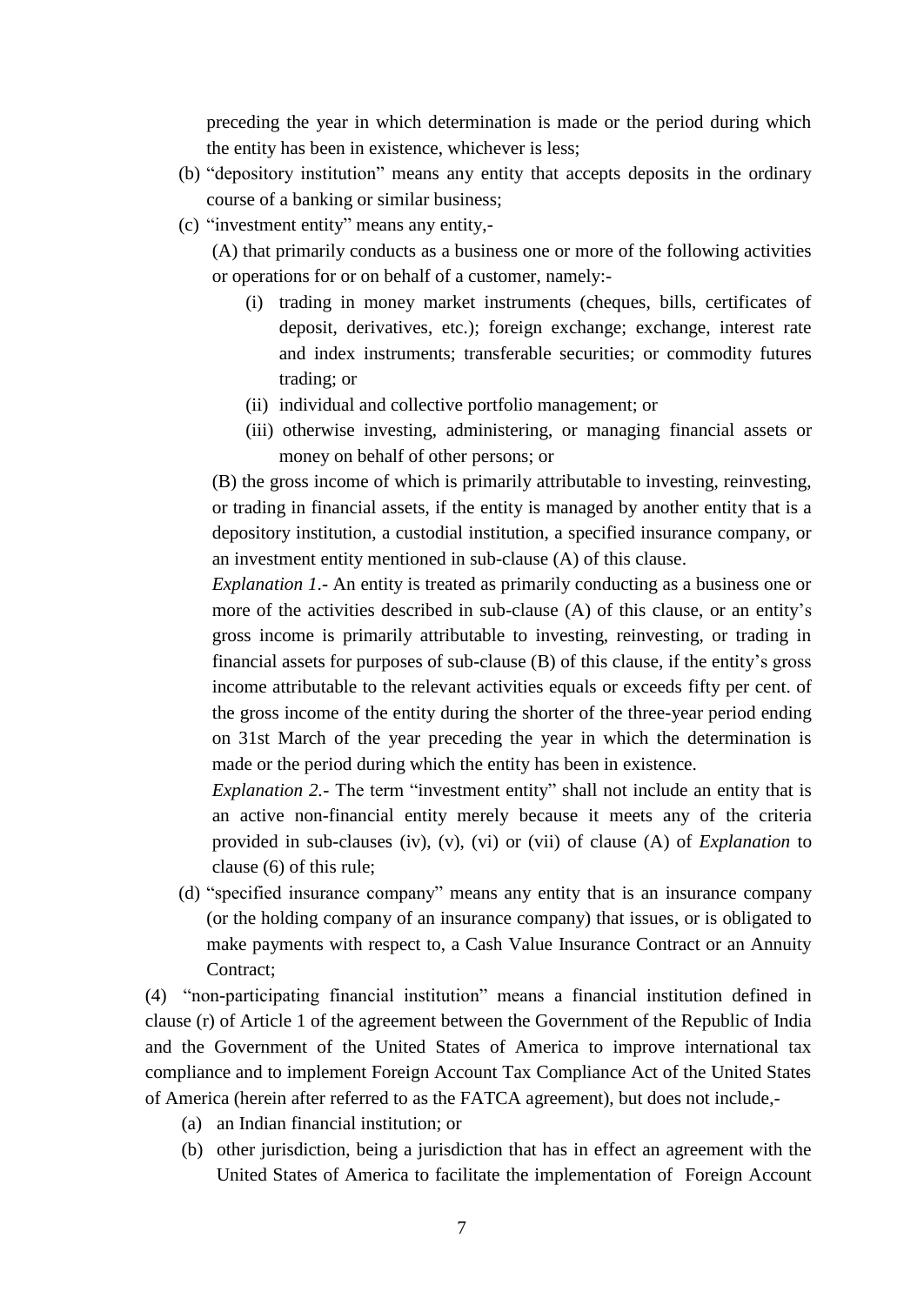Tax Compliance Act (herein after referred to as other partner jurisdiction), financial institution,

other than a financial institution treated as a non-participating financial institution pursuant to sub-paragraph (b) of paragraph 2 of Article 5 of the FATCA agreement or the corresponding provision in an agreement between the United States of America and other partner jurisdiction;

- (5) "non-reporting financial institution" means any financial institution that is,-
	- (a) a Governmental entity, International Organisation or Central Bank, other than with respect to a payment that is derived from an obligation held in connection with a commercial financial activity of a type engaged in by a specified insurance company, custodial institution, or depository institution;
	- (b) a Treaty Qualified Retirement Fund; a Broad Participation Retirement Fund; a Narrow Participation Retirement Fund; or a Pension Fund of a Governmental entity, International Organization or Central Bank;
	- (c) a non-public fund of the armed forces, Employees' State Insurance Fund, a gratuity fund or a provident fund;
	- (d) an entity that is an Indian financial institution only because it is an investment entity, provided that each direct holder of an equity interest in the entity is a financial institution referred to in sub-clauses (a) to (c), and each direct holder of a debt interest in such entity is either a depository institution (with respect to a loan made to such entity) or a financial institution referred to in sub-clauses (a) to  $(c)$ ;
	- (e) a qualified credit card issuer;
	- (f) an investment entity established in India that is a financial institution only because it,-
		- (I) renders investment advice to, and acts on behalf of; or
		- (II) manages portfolios for, and acts on behalf of; or

(III) executes trades on behalf of,

a customer for the purposes of investing, managing, or administering funds or securities deposited in the name of the customer with a financial institution other than a non-participating financial institution;

- (g) an exempt collective investment vehicle;
- (h) a trust established under any law for the time being in force to the extent that the trustee of the trust is a reporting financial institution and reports all information required to be reported under rule 114G with respect to all reportable accounts of the trust;
- (i) a financial institution with a local client base;
- (j) a local bank;
- (k) a financial institution with only low-value accounts;
- (l) sponsored investment entity and controlled foreign corporation, in case of any U.S. reportable account; or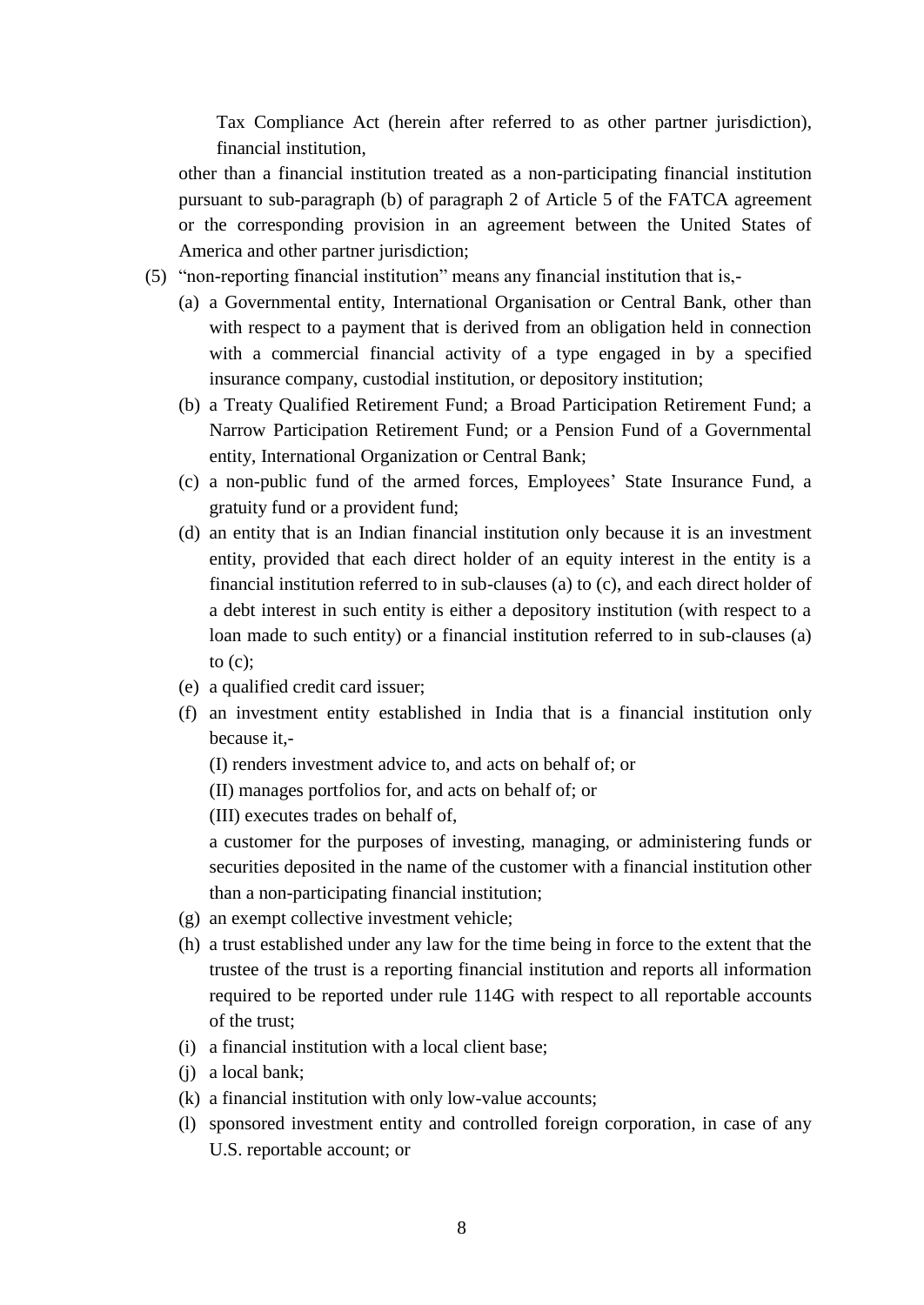(m) sponsored closely held investment vehicle, in case of any U.S. reportable account.

*Explanation*.- For the purpose of this clause,-

(A) "Governmental entity" means the Government of a country or territory, any political subdivision of a country or territory (including a state, province, county, or municipality), or any wholly owned agency or instrumentality or controlled entity of a country or territory or of any one or more of the foregoing (where each is also a "Governmental entity") and includes the integral parts, controlled entities, and political subdivisions of such country or territory.

*Explanation*.- For the purpose of clause (A),-

(i) an "integral part" of a country or territory means any person, organisation, agency, bureau, fund, instrumentality, or other body, by whatever name called, that constitutes a governing authority of a country or territory and the net earnings of the governing authority must be credited to its own account or to other accounts of the country or territory, with no portion inuring to the benefit of any private person:

**Provided** that an integral part does not include any individual who is a sovereign, official, or administrator acting in a private or personal capacity:

Provided further that the income does not inure to the benefit of private persons if such persons are the intended beneficiaries of a Governmental programme, and the programme activities are performed for the general public with respect to the common welfare or relate to the administration of a Department of Government:

Provided also that income is considered to inure to the benefit of private persons if the income is derived from the Governmental entity engaged in a commercial business, such as a commercial banking business, which provides financial services to private persons;

- (ii) a controlled entity means an entity that is separate in form from the country or territory or that otherwise constitutes a separate juridical entity: **Provided** that-
	- (a) the entity is wholly owned and controlled by one or more Governmental entities directly or through one or more controlled entities;
	- (b) the entity's net earnings are credited to its own account or to the accounts of one or more Governmental entities, with no portion of its income inuring to the benefit of any private person; and
	- (c) the entity's assets vest in one or more Governmental entities upon dissolution:

**Provided further** that the income does not inure to the benefit of private persons if such persons are the intended beneficiaries of a Governmental programme, and the programme activities are performed for the general public with respect to the common welfare or relate to the administration of a Department of Government: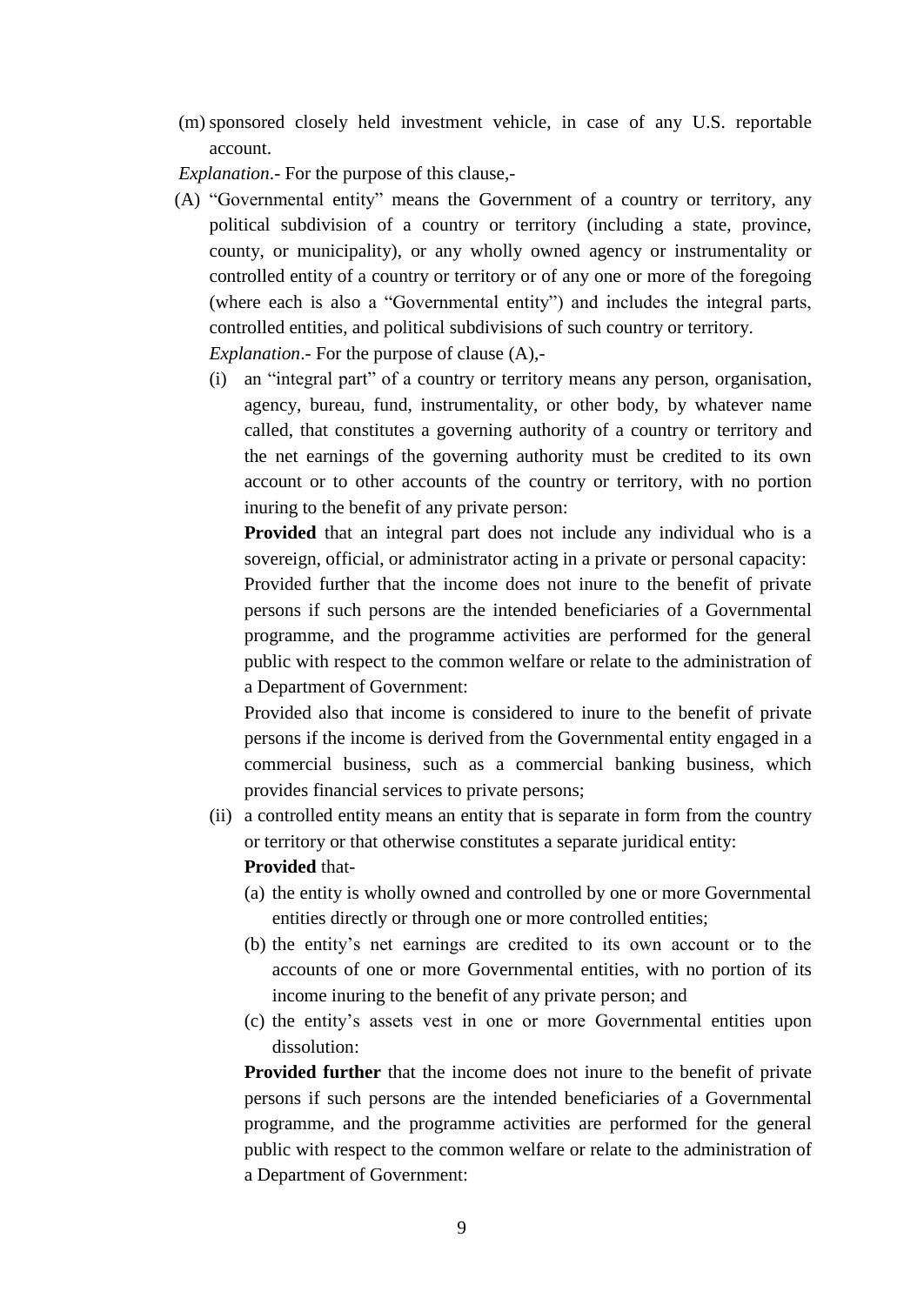**Provided** also that income is considered to inure to the benefit of private persons if the income is derived from Governmental entity engaged in a commercial business, such as a commercial banking business, which provides financial services to private persons;

(B) "International Organisation" means any international organization or wholly owned agency or instrumentality thereof including any inter-Governmental organisation,-

(a) that is comprised primarily of Governments;

(b) that has in effect a headquarters or substantially similar agreement with India; and

(c) the income of which does not inure to the benefit of private persons;

- (C) "Central Bank" means a bank that is by law or Government sanction the principal authority, other than the Government of the country or territory itself, issuing instruments intended to circulate as currency including an instrumentality that is separate from the Government of the country or territory, whether or not owned in whole or in part by that country or territory;
- (D) "Treaty Qualified Retirement Fund" means a fund established in India, provided that the fund is entitled to benefits under an agreement between India and the Government of any country or territory outside India on income that it derives from sources within such country or territory outside India (or would be entitled to such benefits if it derived any such income) as a resident of India that satisfies any applicable limitation on benefits requirement, and is operated principally to administer or provide pension or retirement benefits;
- (E) "Broad Participation Retirement Fund" means a fund established to provide retirement, disability, or death benefits, or any combination thereof, to beneficiaries who are current or former employees (or persons nominated by such employees) of one or more employers in consideration for services rendered:

Provided that the fund,-

- (i) does not have any beneficiary with a right to more than five per cent. of the fund's assets;
- (ii) is subject to Government regulation and provides information reporting to the income-tax authorities; and
- (iii) satisfies at least one of the following requirements, namely:-
	- (a) the fund is generally exempt from tax on investment income, or taxation of such income is deferred or taxed at a reduced rate, due to its status as a retirement or pension plan;
	- (b) the fund receives at least fifty per cent of its total contributions [other than transfer of assets from other plans referred to in clauses (D) to (G) or from retirement and pension accounts referred to in sub-clause (i) of clause (h) of *Explanation* to clause (1)] from the sponsoring employers;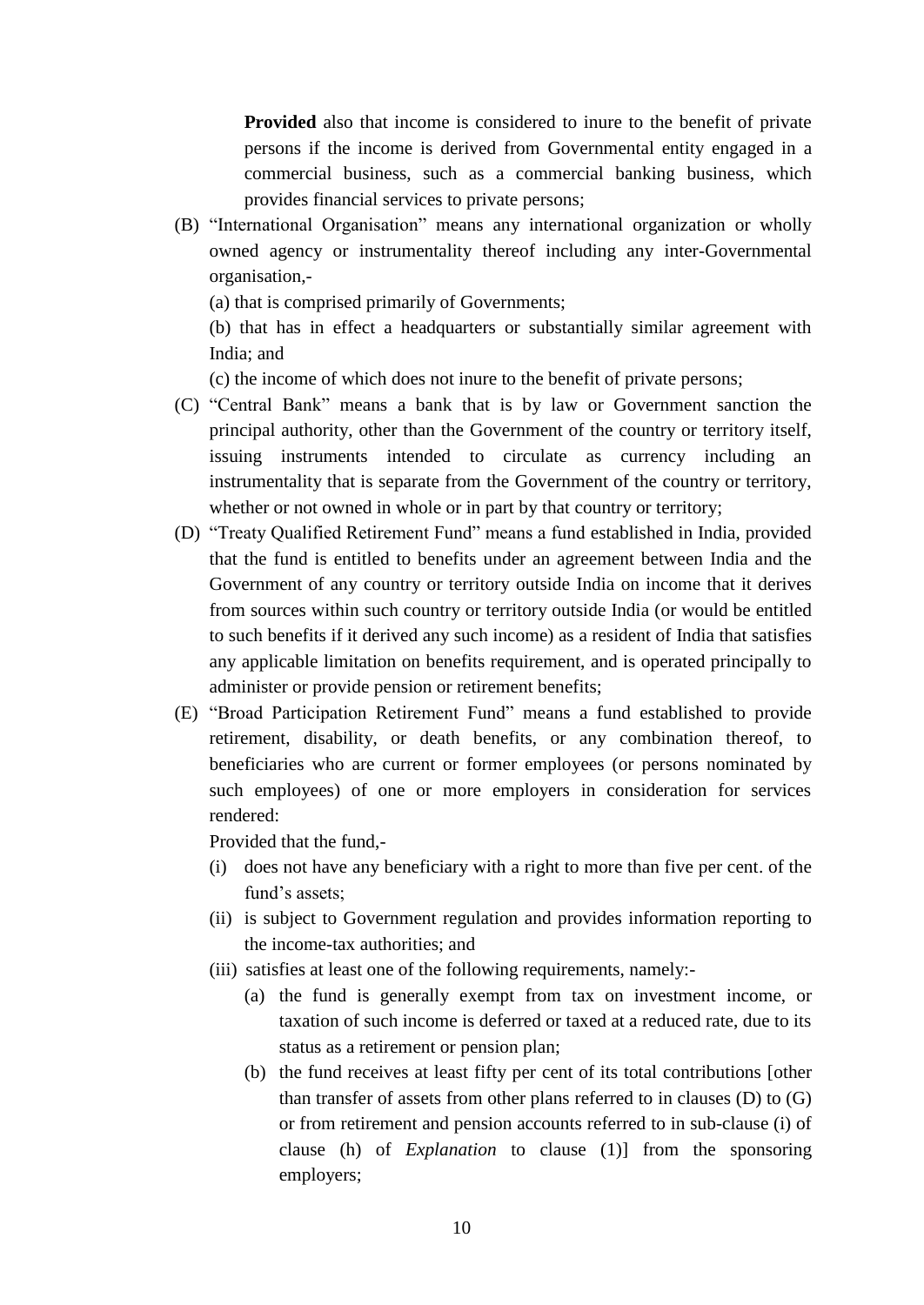- (c) distributions or withdrawals from the fund are allowed only in the event of retirement, disability or death [except rollover distributions to other retirement funds referred to in clauses (E) to (G), or retirement and pension accounts referred to in sub-clause (i) of clause (h) of *Explanation* to clause (1)], or penalties which apply to distributions or withdrawals made before such events; or
- (d) contributions (other than permitted make-up contributions) by employees to the fund are limited by reference to earned income of the employee or may not exceed an amount equivalent to fifty thousand U.S. dollars annually, applying the procedures set forth in clause (c) of sub-rule (7) of rule 114H for account aggregation and currency translation;
- (F) "Narrow Participation Retirement Fund" means a fund established to provide retirement, disability, or death benefits to beneficiaries who are current or former employees (or persons nominated by such employees) of one or more employers in consideration for services rendered:

Provided that,-

- (i) the fund has less than fifty participants;
- (ii) the fund is sponsored by one or more employers who are not investment entities or passive non-financial entities;
- (iii) the employee and employer contributions to the fund [other than transfer of assets from retirement and pension accounts referred to in sub-clause (i) of clause (h) of *Explanation* to clause (1)] are limited by reference to earned income and compensation of the employee, respectively;
- (iv) participants who are not residents in India are not entitled to more than twenty per cent of the fund's assets; and
- (v) the fund is subject to Government regulation and provides information reporting to the income-tax authorities;
- (G) "Pension Fund of a Governmental entity, International Organisation or Central Bank" means a fund established by a Governmental entity, International Organisation or Central Bank to provide retirement, disability or death benefits to beneficiaries or participants who are current or former employees (or persons nominated by such employees), or who are not current or former employees, if the benefits provided to such beneficiaries or participants are in consideration of personal services rendered to the Governmental entity, International Organisation or Central Bank;
- (H) "non-public fund of the armed forces" means a fund established in India as a regimental fund or non-public fund by the armed forces of the Union of India for the welfare of the current and former members of the armed forces and whose income is exempt from tax under clause (23AA) of section 10 of the Act;
- (I) "Employees' State Insurance Fund" means the fund established as Employees' State Insurance Fund under the provisions of the Employees' State Insurance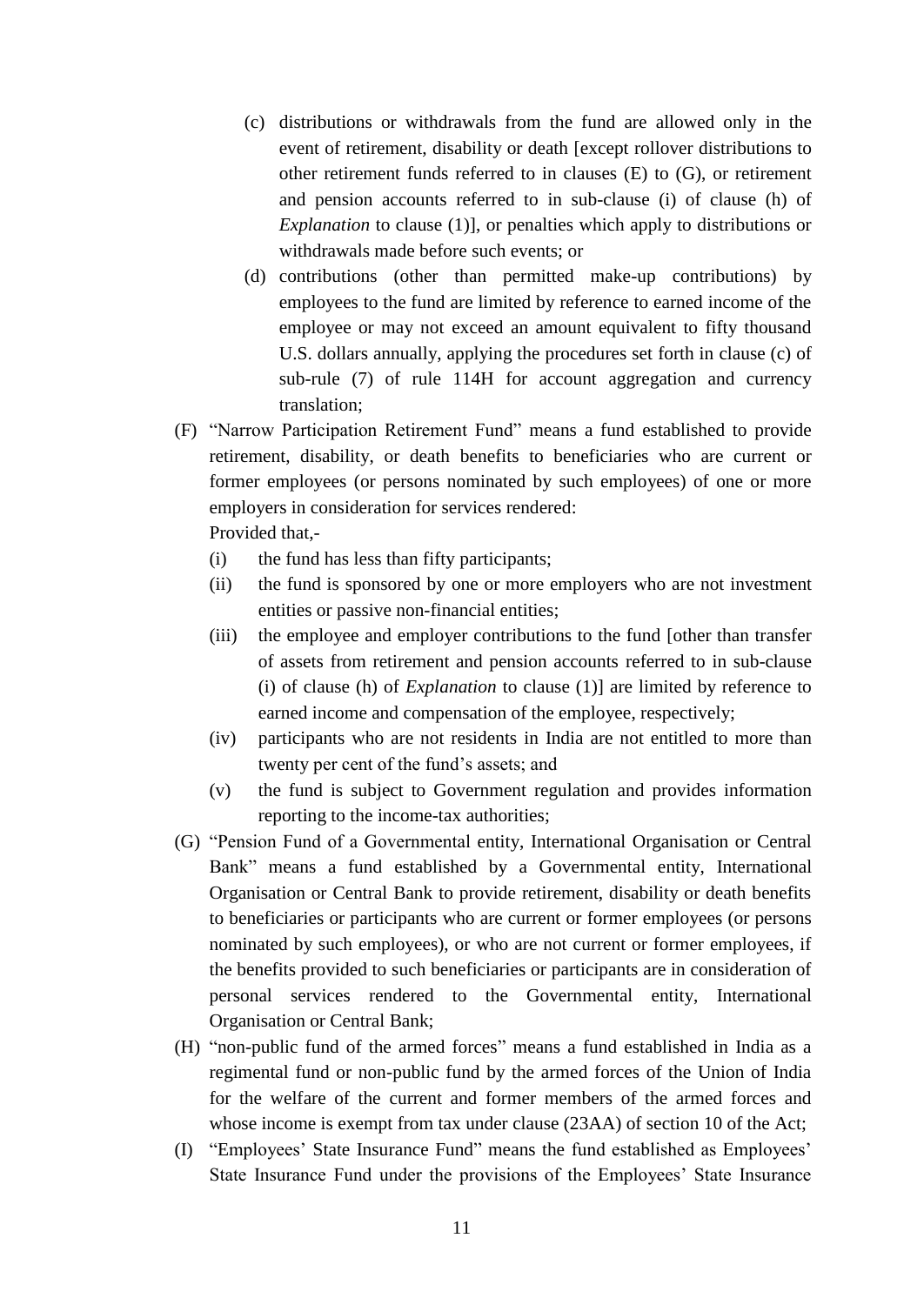Act, 1948 (34 of 1948), to provide medical expenses of low-income factory workers in India;

- (J) "gratuity fund" means a fund established under the Payment of Gratuity Act, 1972 (39 of 1972), to provide for the payment of a gratuity to certain types of employees of an Indian employer specified in the Payment of Gratuity Act, 1972;
- (K) "provident fund" means a fund established under the Provident Funds Act, 1925 (19 of 1925) or the Employees' Provident Funds and Miscellaneous Provisions Act, 1952 (19 of 1952) to provide current and former employees of Indian employers retirement benefits in consideration for services rendered: Provided that fund,-
	- (i) does not have any beneficiary with a right to more than five per cent. of the fund's assets;
	- (ii) is subject to Government regulation and provides annual information reporting about its beneficiaries to the income- tax authorities;
	- (iii) is generally exempt from tax on investment income due to its status as a provident fund; and
	- (iv) contributions (other than permitted make-up contributions) by employees to the fund are limited by reference to earned income of the employee or may not exceed an amount equivalent to fifty thousand U.S. dollars annually, applying the procedures set forth in clause (c) of sub-rule (7) of rule 114H for account aggregation and currency translation;
- (L) "qualified credit card issuer" means a financial institution satisfying the following requirements, namely:-
	- (i) it is a financial institution only because it is an issuer of credit cards and accepts deposits only when a customer makes a payment in excess of a balance due with respect to the card and the overpayment is not immediately returned to the customer; and
	- (ii) beginning on or before the  $1<sup>st</sup>$  July, 2014, the financial institution implements policies and procedures either to prevent a customer from making an overpayment in excess of an amount equivalent to fifty thousand U.S. dollars or to ensure that any customer overpayment in excess of an amount equivalent to fifty thousand U.S. dollars is refunded to the customer within sixty days, in each case applying the rules set forth in clause (c) of sub-rule (7) of rule 114H for account aggregation and currency translation. *Explanation*.-For the purpose of this sub-clause, a customer overpayment does not refer to credit balances to the extent of disputed charges but includes credit balances resulting from merchandise returns;
- (M) "exempt collective investment vehicle" means an investment entity that is regulated as a collective investment vehicle, provided that all of the interests in the collective investment vehicle are held by or through persons other than,-
	- (i) those referred to in sub-clauses (a) to (c) of clause (6); and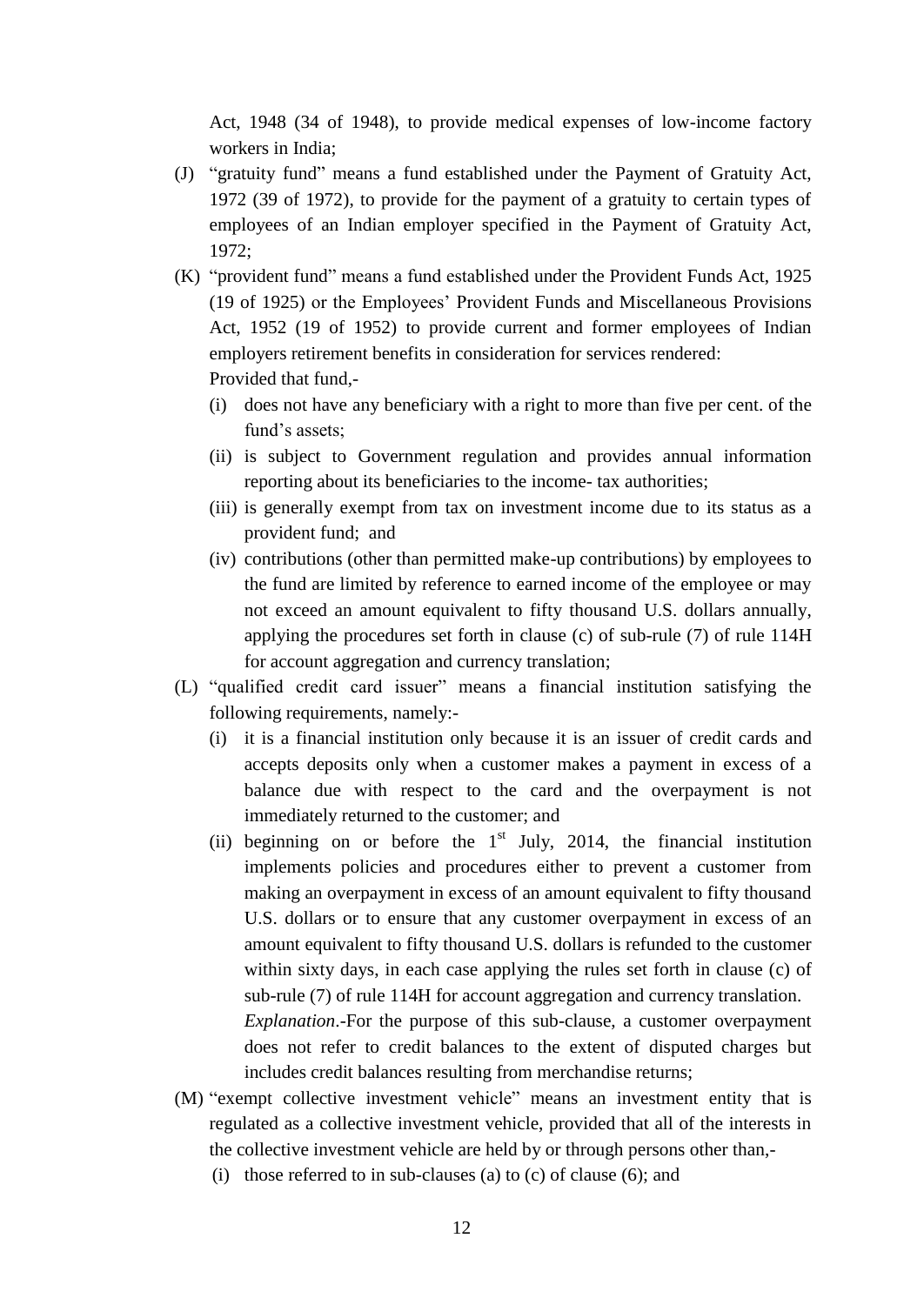(ii) a non-participating financial institution.

*Explanation*.- An investment entity which is regulated as a collective investment vehicle does not fail to qualify under this clause as an exempt collective investment vehicle, only because it has issued physical shares in bearer form: Provided that-

- (i) the collective investment vehicle has not issued, and does not issue, any physical shares in bearer form after the  $31<sup>st</sup>$  December, 2012;
- (ii) the collective investment vehicle retires all such shares upon surrender;
- (iii) the collective investment vehicle performs the due diligence procedures set forth in rule 114H and reports any information required to be reported with respect to any such shares when such shares are presented for redemption or other payment; and
- (iv) the collective investment vehicle has in place policies and procedures to ensure that such shares are redeemed or immobilised as soon as possible, and in any event prior to the  $1<sup>st</sup>$  January, 2017;
- (N) "financial institution with a local client base" means a financial institution satisfying the following requirements, namely:-
	- (i) it has been granted a license and is regulated as a financial institution under any law for the time being in force;
	- (ii) the financial institution does not have a fixed place of business outside India.

*Explanation*.- For the purposes of this sub-clause, a fixed place of business does not include a location that is not advertised to the public and from which the financial institution performs only administrative support functions; and

(iii) the financial institution does not solicit customers or account holders outside India.

*Explanation*.- For the purpose of this sub-clause, a financial institution shall not be considered to have solicited customers or account holders outside India merely because the financial institution,-

(a) operates a website, provided that the website does not specifically indicate that the financial institution provides financial accounts or services to non-residents, and does not otherwise target or solicit customers or account holders who are resident of any country or territory outside India for tax purposes; or

(b) advertises in print media or on a radio or television station which is distributed or aired primarily within India but is also incidentally distributed or aired in other countries, provided that the advertisement does not specifically indicate that the financial institution provides financial accounts or services to non-residents, and does not otherwise target or solicit customers or account holders who are resident of any country or territory outside India for tax purposes;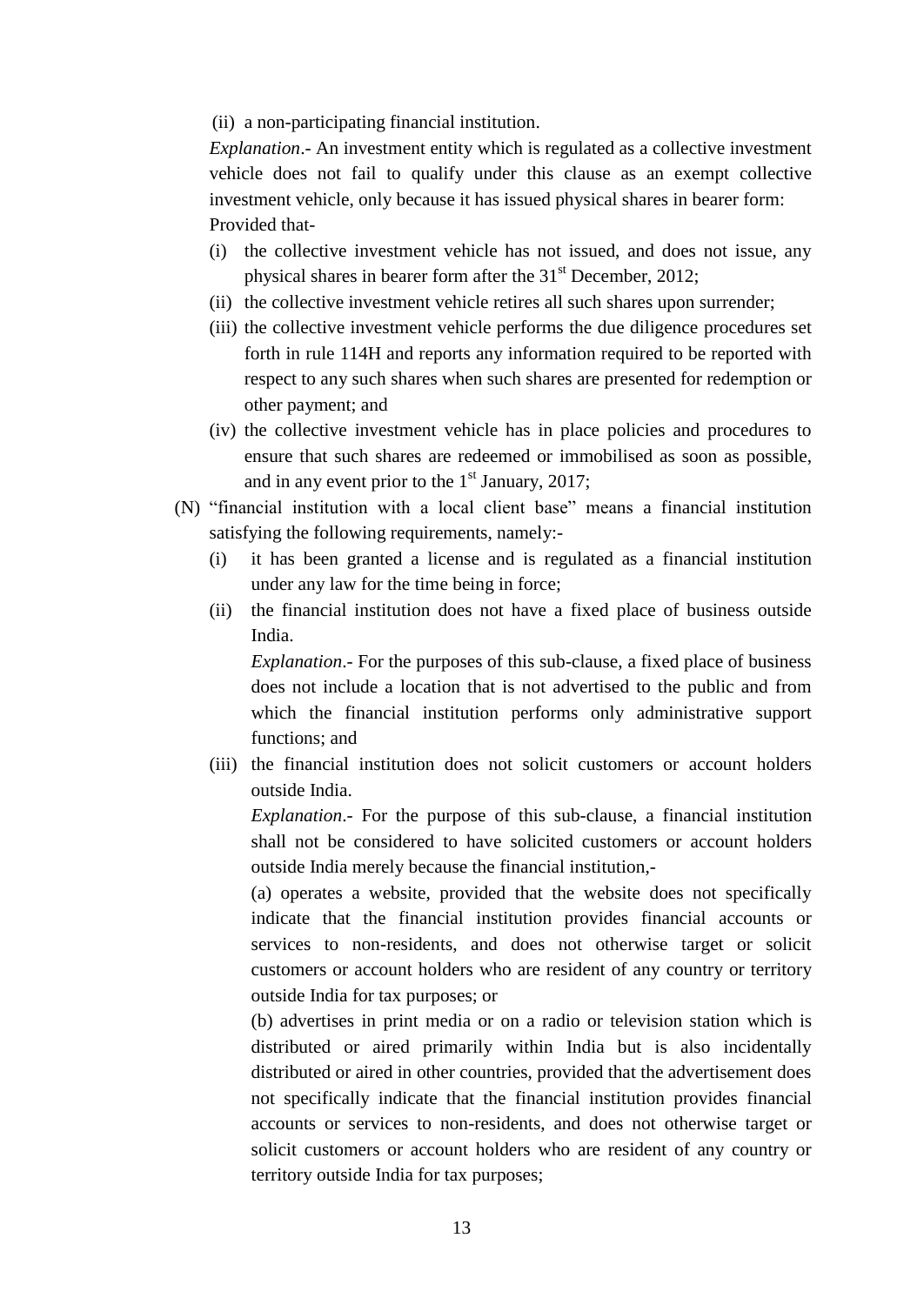- (iv) the financial institution is required under any law for the time being in force to identify resident account holders for purposes of either information reporting or withholding of tax with respect to financial accounts held by residents or for purposes of satisfying the due diligence requirements under the Prevention of Money-laundering Act, 2002 (15 of 2003);
- (v) at least ninety eight per cent. of the financial accounts by value maintained by the financial institution are held by residents;
- (vi) beginning on or before the  $30<sup>th</sup>$  June, 2014, the policies and procedures of the financial institution are consistent with those set forth in rule 114H, to prevent the financial institution from providing a financial account to any non-participating financial institution and to monitor whether the financial institution opens or maintains a financial account for any reportable person who is not a resident of India (including a non-resident who was a resident of India when the financial account was opened but subsequently ceases to be a resident of India) or any passive non-financial entity with controlling persons who are reportable persons;
- (vii) such policies and procedures explicitly provide that if any financial account held by a reportable person who is not a resident of India or by a passive non-financial entity with controlling persons who are reportable persons who are not resident of India is identified, the financial institution shall report such financial account as would be required if the financial institution was a reporting financial institution or close such financial account;
- (viii) with respect to a pre-existing account held by an individual who is not a resident of India or by an entity, the financial institution shall review those pre-existing accounts in accordance with the procedures set forth in rule 114H applicable to pre-existing accounts to identify any reportable account or financial account held by a non-participating financial institution, and shall report such financial account as would be required if the financial institution were a reporting financial institution or close such financial account;
- (ix) each related entity of the financial institution that is a financial institution must be incorporated or organised in India and, with the exception of any related entity that is a retirement fund referred to in clauses (D) to (G) of this *Explanation*, satisfies the requirements set forth in this clause; and
- (x) the financial institution must not have policies or practices which discriminate against opening or maintaining financial accounts for individuals who are specified U.S. persons and residents of India;
- (O) "local bank" means a financial institution satisfying the following requirements, namely:-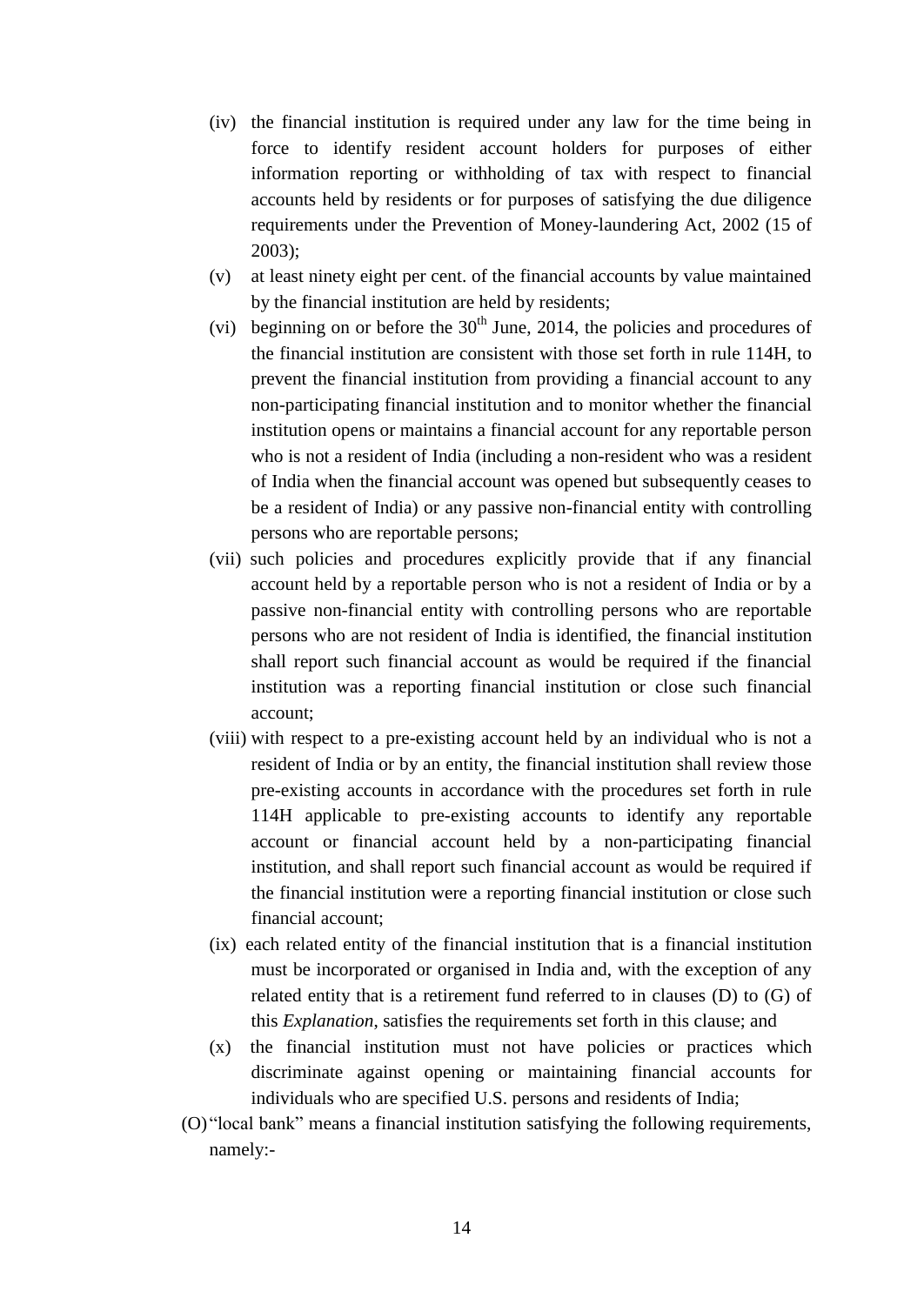- (i) the financial institution operates only as (and is licensed and regulated under any law for the time being in force) a bank, or a credit union or similar cooperative credit organisation which is operated without profit;
- (ii) the business of the financial institution consists primarily of receiving deposits from and making loans to, with respect to a bank, unrelated retail customers and, with respect to a credit union or similar cooperative credit organisation, members, provided that no member has a greater than five per cent. interest in such credit union or cooperative credit organisation;
- (iii) the financial institution satisfies the requirements set forth in sub-clauses (ii) and (iii) of clause (N), provided that, in addition to the limitations on the website referred to in sub-clause (iii) of clause (N), the website does not permit the opening of a financial account;
- (iv) the financial institution does not have more than an amount equivalent to one hundred seventy-five million U.S. dollars in assets on its balance sheet, and the financial institution and any related entity, taken together, does not have more than an amount equivalent to five hundred million U.S. dollars in total assets on its consolidated or combined balance sheets; and
- (v) any related entity must be incorporated or organised in India, and any related entity that is a financial institution, with the exception of any related entity that is a retirement fund referred to in clauses (D) to (G) or a financial institution with only low-value accounts referred to in clause (P), must satisfy the requirements set forth in this clause.

*Explanation***.-** Regional Rural Banks constituted under the Regional Rural Bank Act 1976 (21 of 1976), Urban Cooperative Banks constituted under respective State Cooperative Societies Acts or Multi State Cooperative Societies Act, State Cooperative Banks or District Central Cooperative Banks constituted under respective State Cooperative Societies Act and Local Area Banks licensed under the Banking Regulations Act, 1949 (10 of 1949) and regulated and registered as public limited companies under the Companies Act, 1956 (1 of 1956) or Companies Act, 2013 (18 of 2013), that satisfy the requirement under sub-clause (iv) shall be treated as local bank for the purpose of this clause;

- (P) "financial institution with only low-value accounts" means a financial institution satisfying the following requirements, namely:-
	- (i) the financial institution is not an investment entity;
	- (ii) no financial account maintained by the financial institution or any related entity has a balance or value in excess of an amount equivalent to fifty thousand U.S. dollars, applying the procedures prescribed in clause (c) of sub-rule (7) of rule 114H for account aggregation and currency translation; and
	- (iii) the financial institution does not have more than fifty million U.S. dollars in assets on its balance sheet, and the financial institution and any related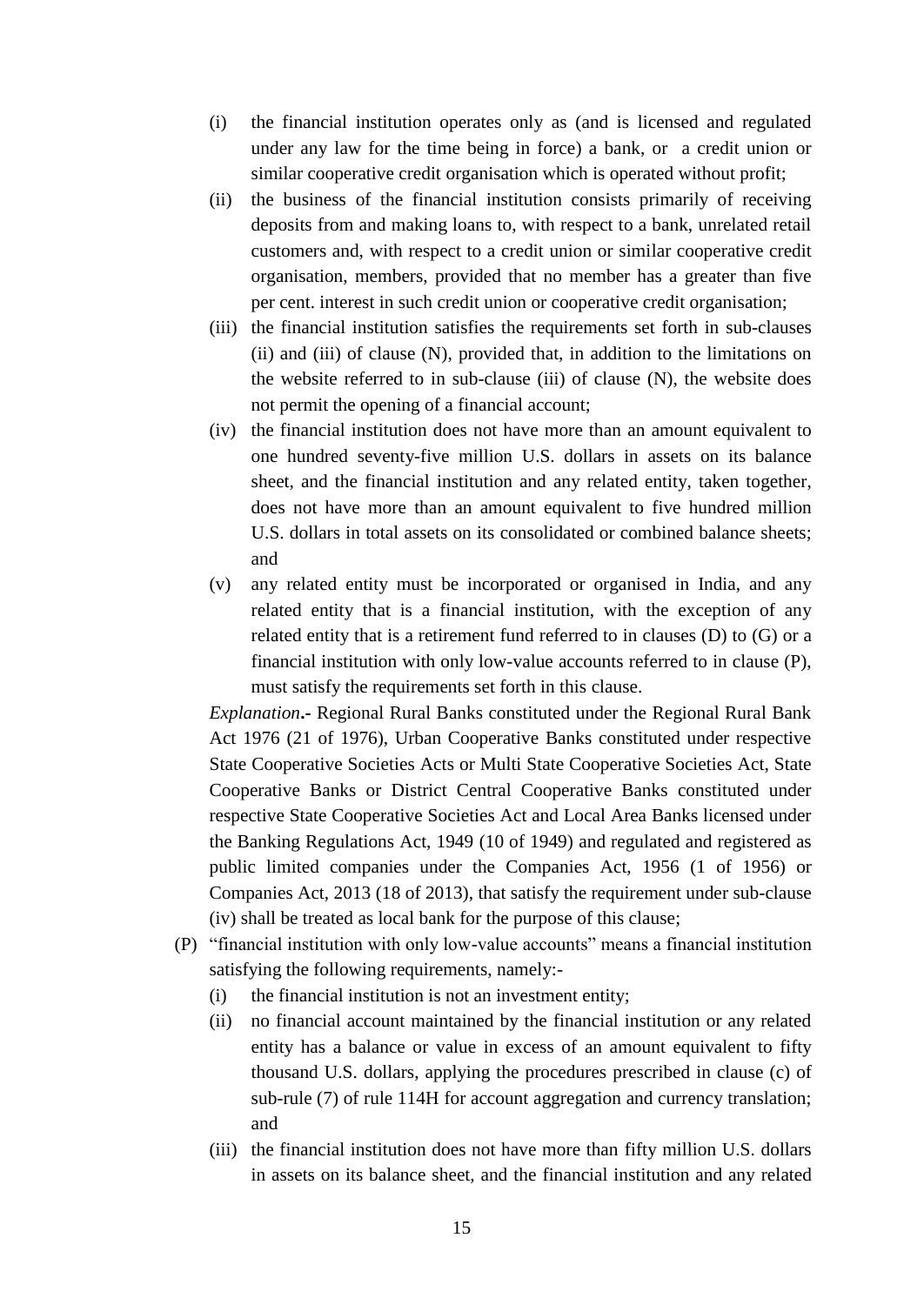entities, taken together, do not have more than fifty million U.S. dollars in total assets on their consolidated or combined balance sheets.

- (Q) "sponsored investment entity and controlled foreign corporation" means a financial institution described in the following sub-clauses, namely:-
	- (i) a financial institution is a sponsored investment entity if-
		- (a) it is an investment entity established in India that is not a qualified intermediary (being an intermediary that is a party to a withholding agreement with the United States of America), withholding foreign partnership, or withholding foreign trust; and
		- (b) an entity has agreed with the financial institution to act as a sponsoring entity for the financial institution;
	- (ii) a financial institution is a sponsored controlled foreign corporation if-
		- (a) the financial institution is a controlled foreign corporation established under any law for the time being in force in India that is not a qualified intermediary (being an intermediary which is a party to a withholding agreement with the United States of America), withholding foreign partnership, or withholding foreign trust;
		- (b) the financial institution is wholly owned, directly or indirectly, by a reporting U.S. financial institution referred to in Article 1 of the FATCA agreement that agrees to act, or requires an affiliate of the financial institution to act, as a sponsoring entity for the financial institution; and
		- (c) the financial institution shares a common electronic account system with the sponsoring entity that enables the sponsoring entity to identify all account holders and payees of the financial institution and to access all account and customer information maintained by the financial institution including, but not limited to, customer identification information, customer documentation, account balance, and all payments made to the account holder or payee,

and that complies with the following requirements namely:-

- (I) the sponsoring entity is authorised to act on behalf of the financial institution (such as a fund manager, trustee, corporate director, or managing partner) to fulfil applicable registration requirements of the United States of America;
- (II) the sponsoring entity has registered as a sponsoring entity with the United States of America;
- (III)if the sponsoring entity identifies any U.S. reportable account with respect to the financial institution, the sponsoring entity registers the financial institution pursuant to applicable registration requirements of the United States of America on or before the  $31<sup>st</sup>$  December, 2015 or the date that is ninety days after such U.S. reportable account is first identified, whichever is later;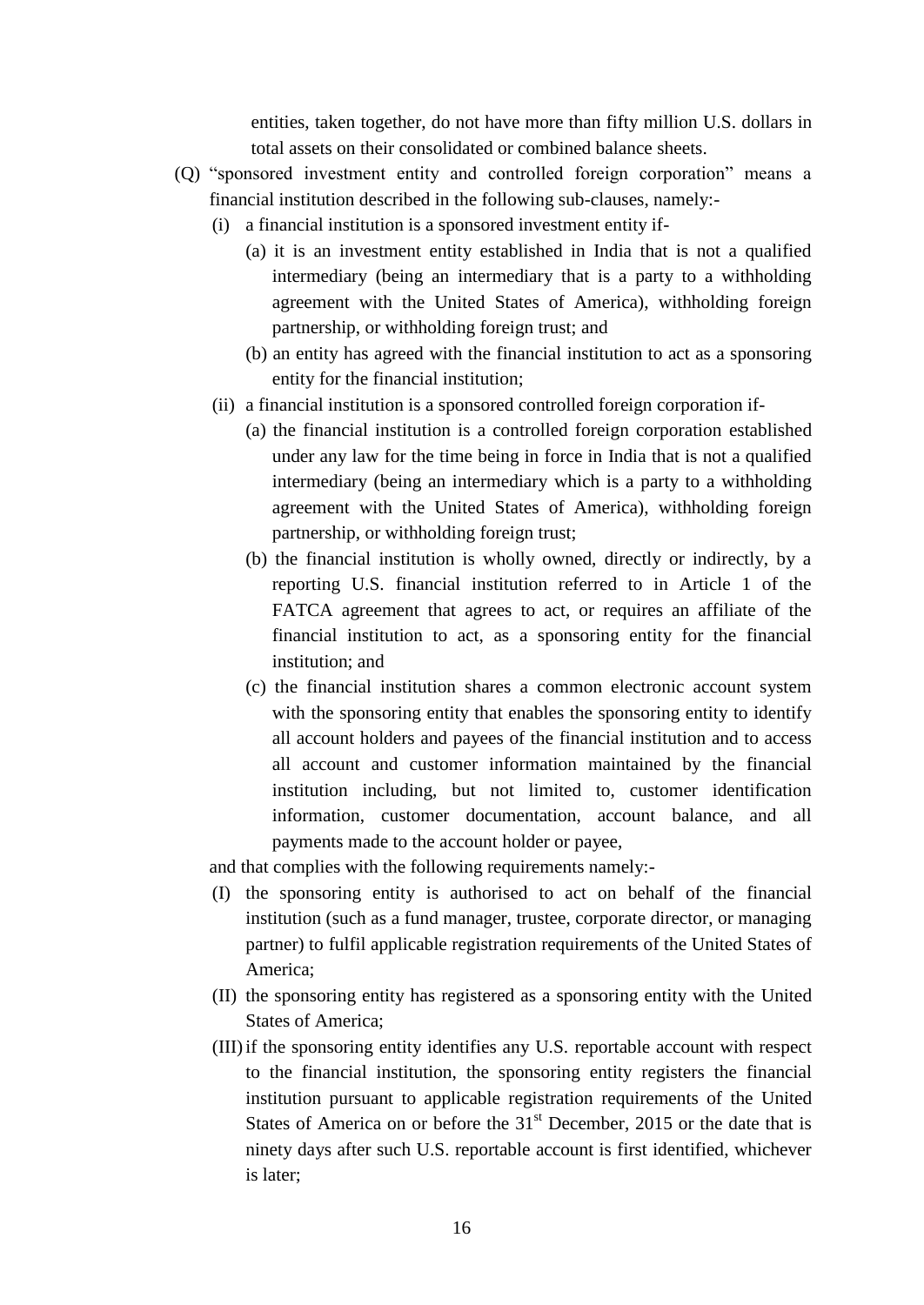- (IV)the sponsoring entity agrees to perform, on behalf of the financial institution, all due diligence, withholding, reporting, and other requirements that the financial institution would have been required to perform if it were a reporting financial institution;
- (V) the sponsoring entity identifies the financial institution and includes the identifying number of the financial institution (obtained by following applicable registration requirements of the United States of America) in all its reporting completed on the financial institution's behalf; and

(VI)the sponsoring entity has not had its status as a sponsor revoked;

- (R) "sponsored, closely held investment vehicle" means a financial institution satisfying the following requirements, namely:-
	- (i) it is a financial institution only because it is an investment entity and is not a qualified intermediary (being an intermediary that is a party to a withholding agreement with the United States of America), withholding foreign partnership, or withholding foreign trust;
	- (ii) the sponsoring entity is a reporting U.S. financial institution referred to in Article 1 of the FATCA agreement, reporting financial institution, or participating foreign financial institution defined in Annex II of the FATCA agreement, is authorised to act on behalf of the financial institution (such as a professional manager, trustee, or managing partner), and agrees to perform, on behalf of the financial institution, all due diligence, withholding, reporting, and other requirements which the financial institution would have been required to perform if it were a reporting financial institution;
	- (iii) the financial institution does not act as an investment vehicle for unrelated parties;
	- (iv) twenty or less than twenty individuals own all the debt interests and equity interests in the financial institution (other than debt interests owned by participating foreign financial institution defined in Annex II of the FATCA agreement and non-reporting financial institutions and equity interests owned by an entity if that entity owns hundred per cent. of the equity interests in the financial institution and is itself a sponsored financial institution described in this clause); and
	- (v) the sponsoring entity complies with the following requirements, namely:-
		- (a) it has been registered as a sponsoring entity in terms of the Foreign Account Tax Compliance Act of the United States of America;
		- (b) the sponsoring entity agrees to perform, on behalf of the financial institution, all due diligence, withholding, reporting, and other requirements that the financial institution would have been required to perform if it were a reporting financial institution and retains documentation collected with respect to the financial institution for a period of six years;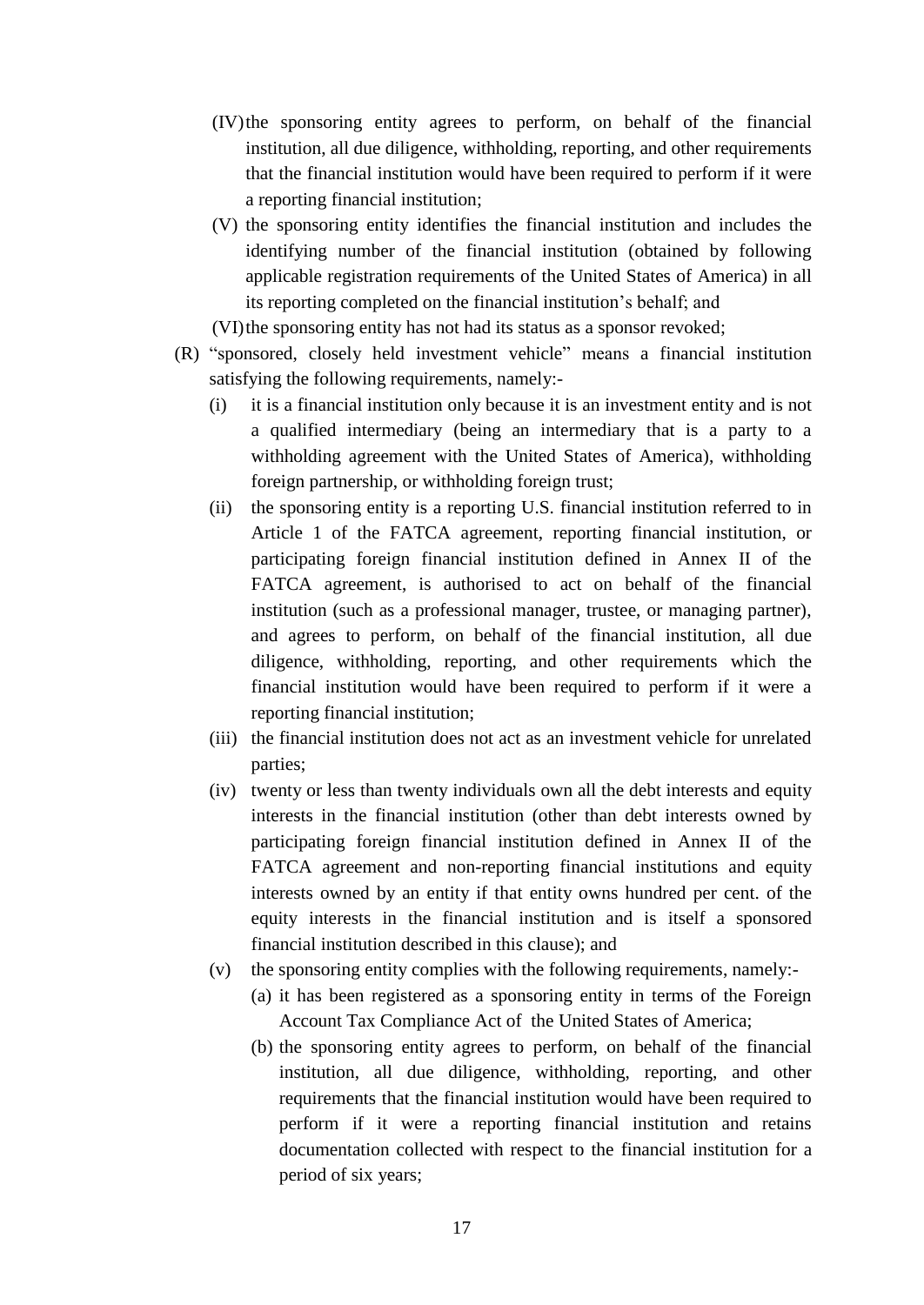- (c) the sponsoring entity identifies the financial institution in all its reporting completed on the financial institution's behalf; and
- (d) the sponsoring entity has not had its status as a sponsor revoked;

(6) "reportable account" means a financial account which has been identified, pursuant to the due diligence procedures provided in rule 114H, as held by,-

- (a) a reportable person; or
- (b) an entity, not based in United Sates of America, with one or more controlling persons that is a specified U.S. person; or
- (c) a passive non-financial entity with one or more controlling persons that is a person described in sub-clause (b) of clause (8) of this rule.

*Explanation*.- For the purpose of this clause,-

- (A) "active non-financial entity" means any non-financial entity which fulfils any of the following criteria, namely:-
	- (i) less than fifty per cent of the entity's gross income for the preceding financial year is passive income and less than fifty per cent of the assets held by the entity during the preceding financial year are assets that produce or are held for the production of passive income; or
	- (ii) the stock of the entity is regularly traded on an established securities market or the non-financial entity is a related entity of an entity, the stock of which is regularly traded on an established securities market.

*Explanation*.- For the purpose of this sub-clause, an established securities market means an exchange that is recognised and supervised by a Governmental authority in which the securities market is located and that has a meaningful annual value of shares traded on the exchange;

- (iii) the entity is a Governmental entity, an International Organization, a Central Bank, or an entity wholly owned by one or more of these entities; or
- (iv) substantially all of the activities of the entity consist of holding (in whole or in part) the outstanding stock of, or providing financing and services to, one or more subsidiaries that engage in trades or businesses other than the business of a financial institution:

**Provided** that an entity shall not qualify for this status if it functions as an investment fund, such as a private equity fund, venture capital fund, leveraged buyout fund, or any investment vehicle whose purpose is to acquire or fund companies and then hold interests in those companies as capital assets for investment purposes; or

- (v) the entity is not yet operating a business and has no prior operating history, but is investing capital into assets with the intent to operate a business other than that of a financial institution, provided that the entity shall not qualify for this exception after the date that is twenty four months after the date of the initial organisation of the entity; or
- (vi) the entity was not a financial institution in the past five years, and is in the process of liquidating its assets or is reorganising with intent to continue or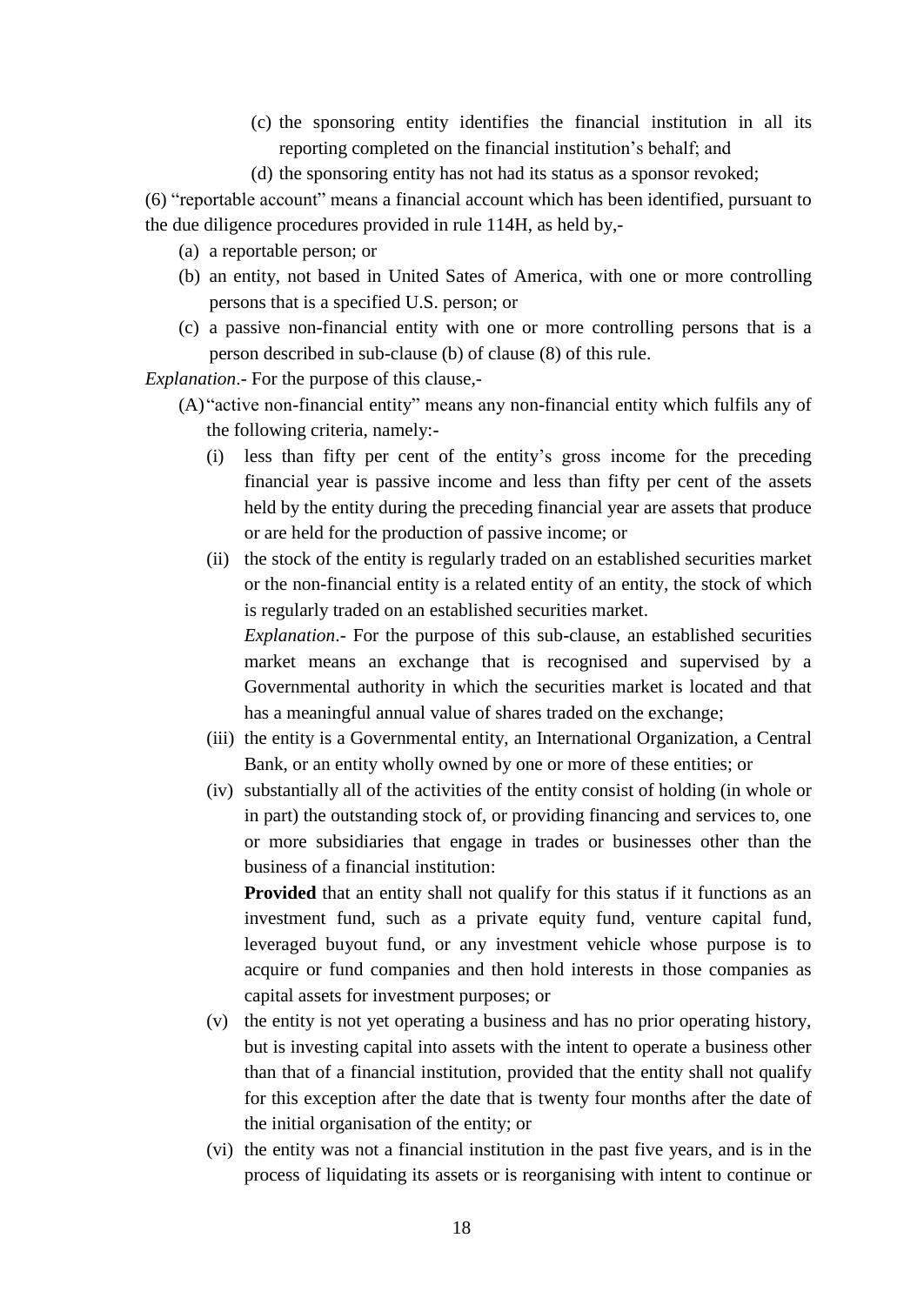recommence operations in a business other than that of a financial institution; or

- (vii) the entity primarily engages in financing and hedging transactions with, or for, related entities which are not financial institutions, and does not provide financing or hedging services to any entity which is not a related entity, provided that the group of any such related entities is primarily engaged in a business other than that of a financial institution; or
- (viii)the entity fulfils all of the following requirements, namely:-
	- (a) it is established and operated in India exclusively for religious, charitable, scientific, artistic, cultural, athletic, or educational purposes; or it is established and operated in India and it is a professional organisation, business league, chamber of commerce, labour organisation, agricultural or horticultural organisation, civic league or an organisation operated exclusively for the promotion of social welfare;
	- (b) it is exempt from income-tax in India;
	- (c) it has no shareholders or members who have a proprietary or beneficial interest in its income or assets;
	- (d) the applicable laws of the entity's country or territory of residence or the entity's formation documents do not permit any income or assets of the entity to be distributed to, or applied for the benefit of, a private person or non-charitable entity other than pursuant to the conduct of the entity's charitable activities, or as payment of reasonable compensation for services rendered, or as payment representing the fair market value of property which the entity has purchased; and
	- (e) the applicable laws of the entity's country or territory of residence or the entity's formation documents require that, upon the entity's liquidation or dissolution, all of its assets must be distributed to a Governmental entity or other non-profit organization, or escheat to the Government of the entity's country or territory of residence or any political sub-division thereof.

*Explanation*.- For the purpose of this sub-clause, the following shall be treated as fulfilling the criteria provided in the said sub-clause, namely:-

- (I) an Investor Protection Fund referred to in clause (23EA);
- (II) a Credit Guarantee Fund Trust for Small Industries referred to in clause 23EB; and
- (III) an Investor Protection Fund referred to in clause (23EC),

of section 10 of the Act;

(B) "controlling person" means the natural person who exercises control over an entity and includes a beneficial owner as determined under sub-rule (3) of rule 9 of the Prevention of Money-laundering (Maintenance of Records) Rules, 2005.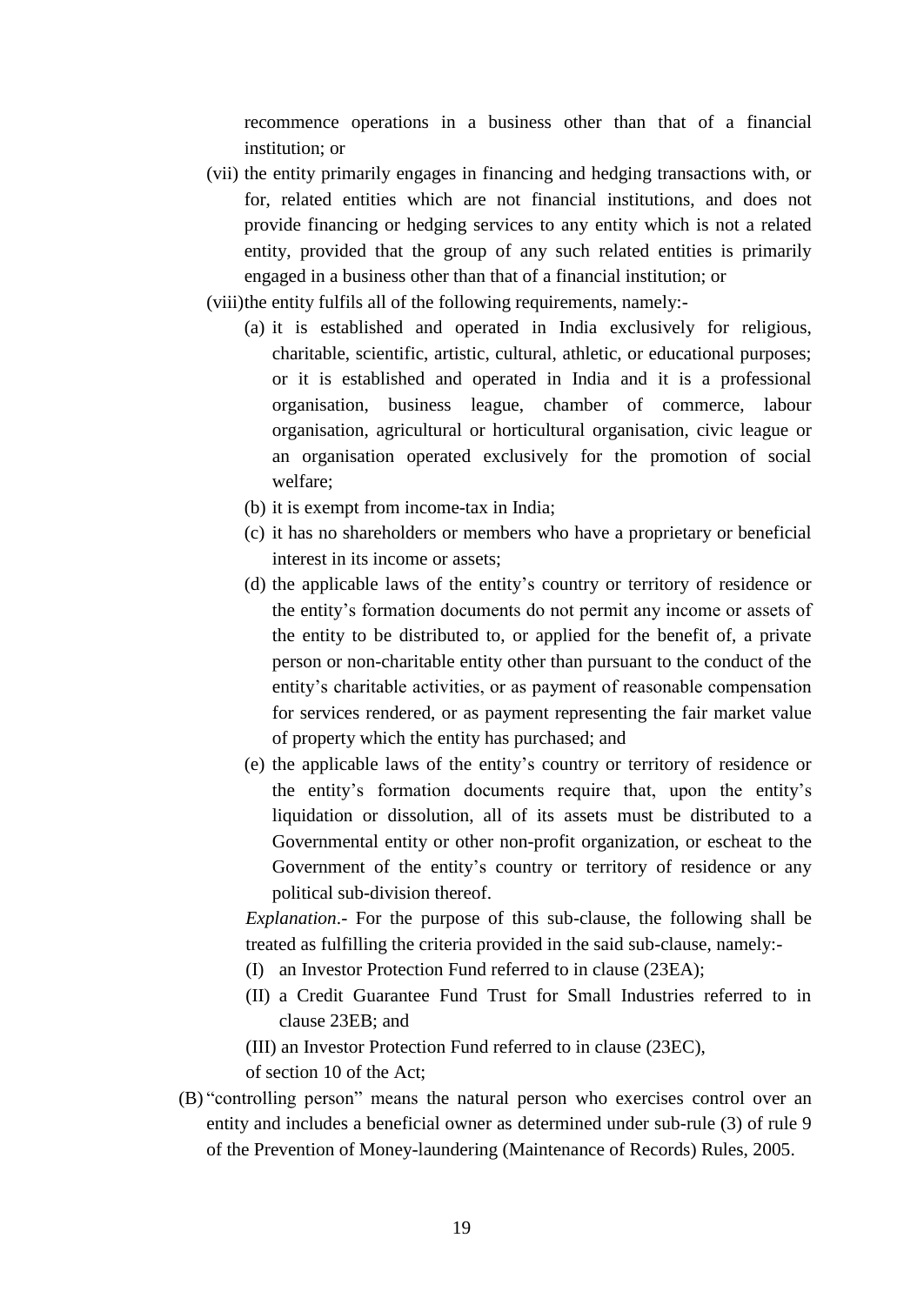*Explanation 1*.- In determining the beneficial owner, the procedure specified in the following circular as amended from time to time shall be applied, namely:-

- (i) DBOD.AML.BC. No.71/14.01.001/2012-13, issued on the  $18<sup>th</sup>$  January, 2013 by the Reserve Bank of India; or
- (ii) CIR/MIRSD/2/2013, issued on the  $24<sup>th</sup>$  January, 2013 by the Securities and Exchange Board of India; or
- (iii) IRDA/SDD/GDL/CIR/019/02/2013, issued on the  $4<sup>th</sup>$  February, 2013 by the Insurance Regulatory and Development Authority.

*Explanation 2*.- In the case of a trust, the controlling person means the settlor, the trustees, the protector (if any), the beneficiaries or class of beneficiaries, and any other natural person exercising ultimate effective control over the trust, and in the case of a legal arrangement other than a trust, the said expression means the person in equivalent or similar position;

- (C) "non-financial entity" means any entity that is not a financial institution;
- (D) "passive non-financial entity" means,-
	- (i) any non-financial entity which is not an active non-financial entity; or
	- (ii) an investment entity described in sub-clause (B) of clause (c) of the *Explanation* to clause (3); or
	- (iii) a withholding foreign partnership or withholding foreign trust;
- (E) an entity is a "related entity" of another entity if either entity controls the other entity, or the two entities are under common control.

*Explanation*.- For the purpose of this clause control includes direct or indirect ownership of more than fifty per cent. of the votes and value in an entity;

- (F) "passive income" includes income by way of,-
	- (i) dividends;
	- (ii) interest;
	- (iii) income equivalent to interest;
	- (iv) rents and royalties (other than rents and royalties derived in the active conduct of a business conducted, at least in part, by employees of the nonfinancial entity);
	- (v) annuities;
	- (vi) the excess of gains over losses from the sale or exchange of financial assets which gives rise to the passive income;
	- (vii) the excess of gains over losses from transactions (including futures, forwards, options, and similar transactions) in any financial assets;
	- (viii) the excess of foreign currency gains over foreign currency losses;
	- (ix) net income from swaps; or
	- (x) amounts received under cash value insurance contracts:

**Provided** that passive income will not include, in the case of a non-financial entity that regularly acts as a dealer in financial assets, any income from any transaction entered into in the ordinary course of such dealer's business as such a dealer.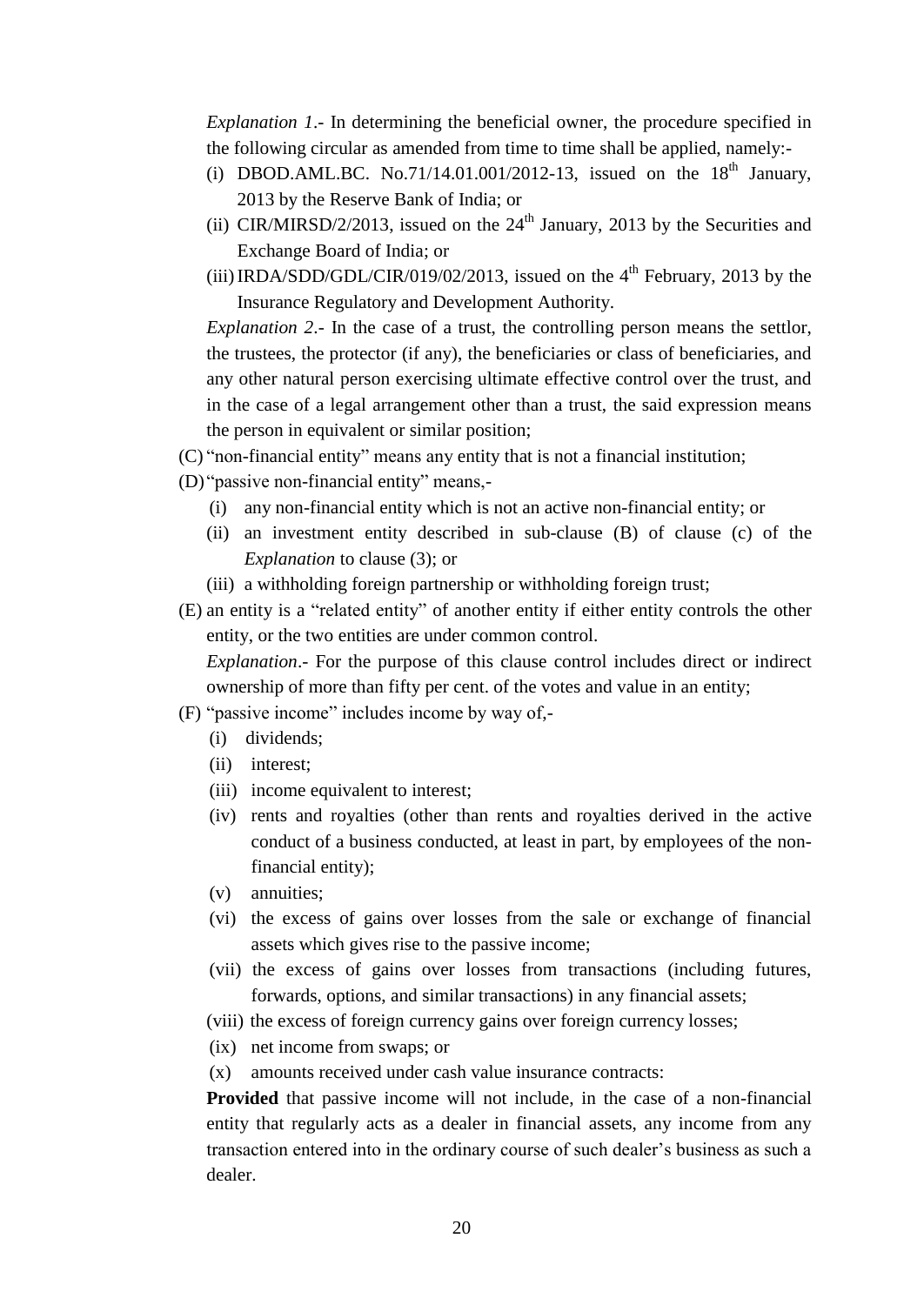- (7) "reporting financial institution" means,-
	- (a) a financial institution (other than a non-reporting financial institution) which is resident in India, but excludes any branch of such institution, that is located outside India; and
	- (b)any branch, of a financial institution (other than a non-reporting financial institution) which is not resident in India, if that branch is located in India;
- (8) "reportable person" means,-
	- (a) one or more specified U.S. persons; or
	- (b) one or more persons other than,-
		- (i) a corporation, the stock of which is regularly traded on one or more established securities markets;
		- (ii) any corporation that is a related entity of a corporation mentioned in item (i);
		- (iii) a Governmental entity;
		- (iv) an International organisation;
		- (v) a Central bank; or
		- (vi) a financial institution,

that is a resident of any country or territory outside India (except the United States of America) under the tax laws of such country or territory or an estate of a decedent who was a resident of any country or territory outside India (except the United States of America) under the tax laws of such country or territory;

(9) "specified U.S. person" means a U.S. Person, other than the persons referred to in sub-clauses (i) to (xiii) of clause (ff) of Article 1 of the FATCA agreement;

(10) "U.S. person" means,-

- (a) an individual, being a citizen or resident of the United States of America ;
- (b) a partnership or corporation organized in the United States of America or under the laws of the United States of America or any State thereof;
- (c) a trust if,-
	- (i) a court within the United States of America would have authority under applicable law to render orders or judgments concerning substantially all issues regarding administration of the trust; and
	- (ii) one or more U.S. persons have the authority to control all substantial decisions of the trust; or
- (d) an estate of a decedent who was a citizen or resident of the United States of America;

(11) "U.S. reportable account" means a financial account maintained by a reporting financial institution and, pursuant to the due diligence procedures provided in rule 114H, is identified to be held by one or more specified U.S. persons or by an entity not based in the United States of America with one or more controlling persons which is a specified U.S. Person;

(12) "U.S. source withholdable payment" means any payment of interest (including any original issue discount), dividends, rents, salaries, wages, premiums, annuities,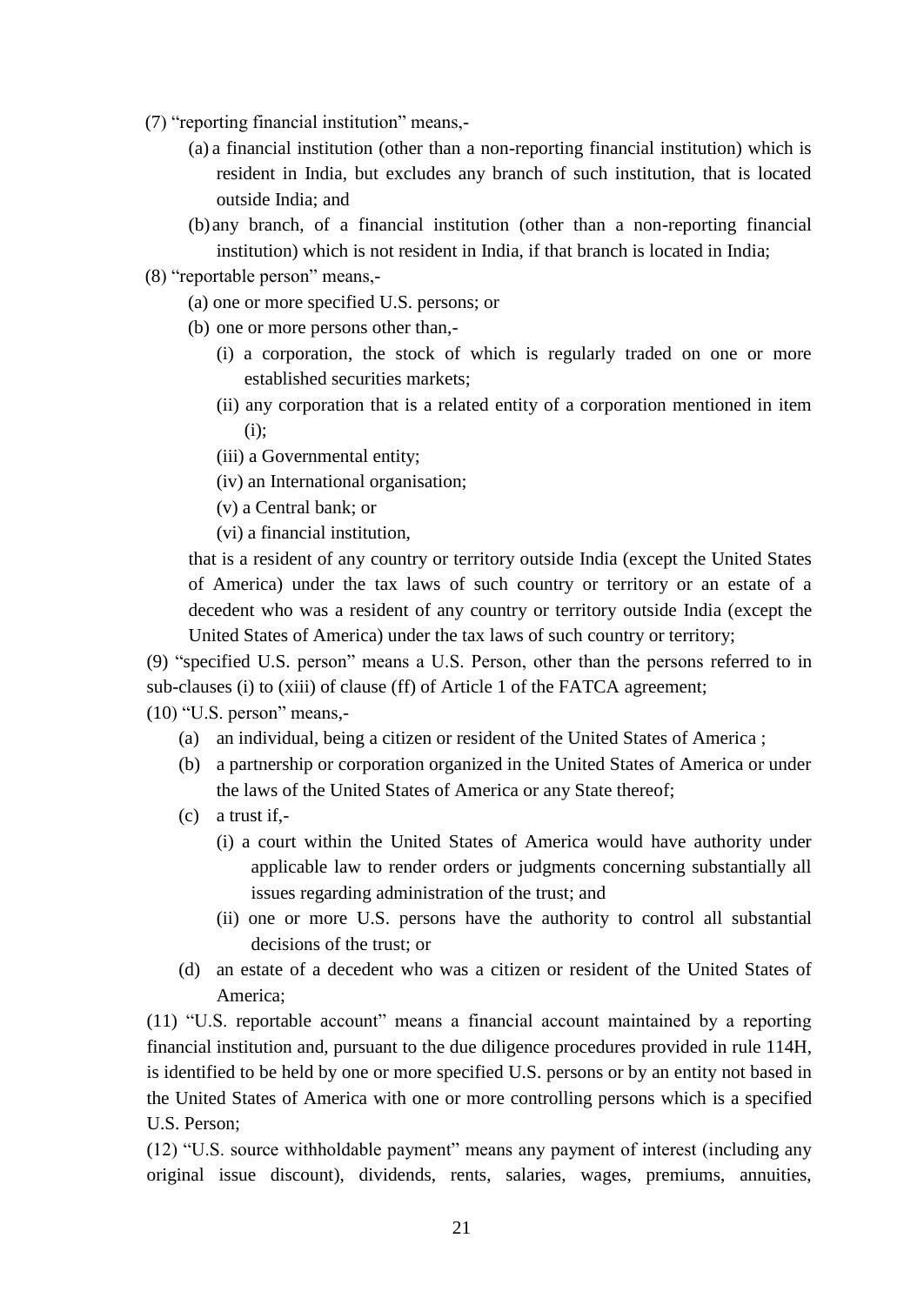compensations, remunerations, emoluments, and other fixed or determinable annual or periodical gains, profits, and income, if such payment is from sources within the United States of America:

Provided that a U.S. source withholdable payment shall not include any payment that is not treated as a withholdable payment in relevant Treasury Regulations of the United States of America;

(13) "withholding foreign partnership" means a foreign partnership that has entered into a withholding agreement with the United States of America in which it agrees to assume primary withholding responsibility for all payments which are made to it for its partners, beneficiaries or owners;

(14) "withholding foreign trust" means a foreign trust that has entered into a withholding agreement with the United States of America in which it agrees to assume primary withholding responsibility for all payments which are made to it for its partners, beneficiaries or owners.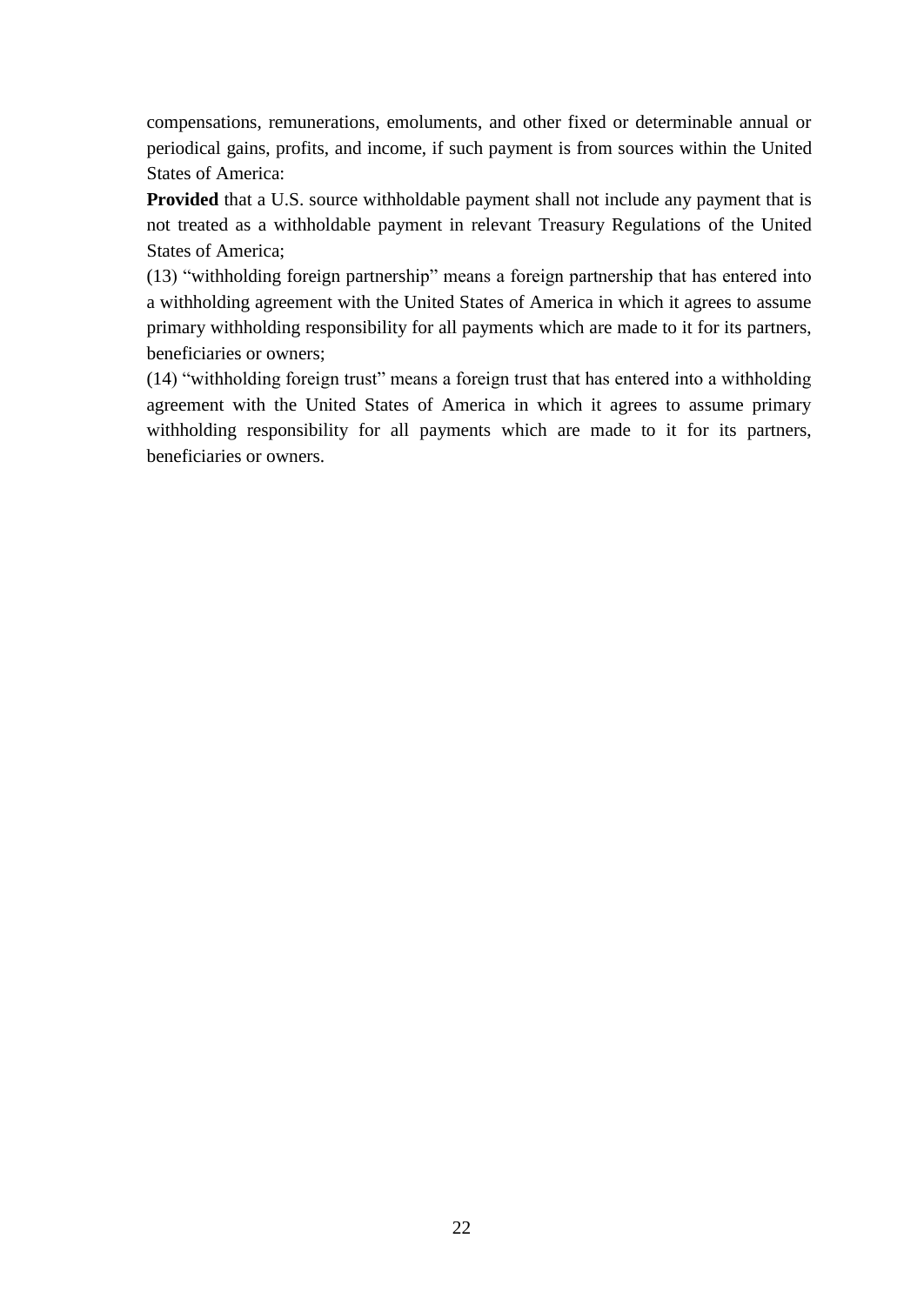**114G. Information to be maintained and reported.-** (1) The following information shall be maintained and reported by a reporting financial institution in respect of each reportable account, namely:-

- (a) the name, address, taxpayer identification number (assigned to the account holder by the country or territory of his residence for tax purposes) and date and place of birth (in the case of an individual) of each reportable person, that is an account holder of the account;
- (b) in the case of any entity which is an account holder and which, after application of due diligence procedures prescribed in rule 114H, is identified as having one or more controlling persons that is a reportable person,-
	- (i) the name and address of the entity, taxpayer identification number assigned to the entity by the country or territory of its residence; and
	- (ii) the name, address, date and place of birth of each such controlling person and taxpayer identification number assigned to such controlling person by the country or territory of his residence;
- (c) the account number (or functional equivalent in the absence of an account number);
- (d) the account balance or value (including, in the case of a cash value insurance contract or annuity contract, the cash value or surrender value) at the end of relevant calendar year or, if the account was closed during such year, immediately before closure;
- (e) in the case of any custodial account,-
	- (i) the total gross amount of interest, the total gross amount of dividends, and the total gross amount of other income generated with respect to the assets held in the account, in each case paid or credited to the account (or with respect to the account) during the calendar year; and
	- (ii) the total gross proceeds from the sale or redemption of financial assets paid or credited to the account during the calendar year with respect to which the reporting financial institution acted as a custodian, broker, nominee, or otherwise as an agent for the account holder;
- (f) in the case of any depository account, the total gross amount of interest paid or credited to the account during the relevant calendar year;
- (g) in the case of any account other than that referred to in clauses (e) or (f), the total gross amount paid or credited to the account holder with respect to the account during the relevant calendar year with respect to which the reporting financial institution is the obligor or debtor, including the aggregate amount of any redemption payments made to the account holder during the relevant calendar year; and
- (h) in the case of any account held by a non-participating financial institution, for calendar year 2015 and 2016, the name of each non-participating financial institution to which payments have been made and the aggregate amount of such payments:

**Provided** that the information to be reported,-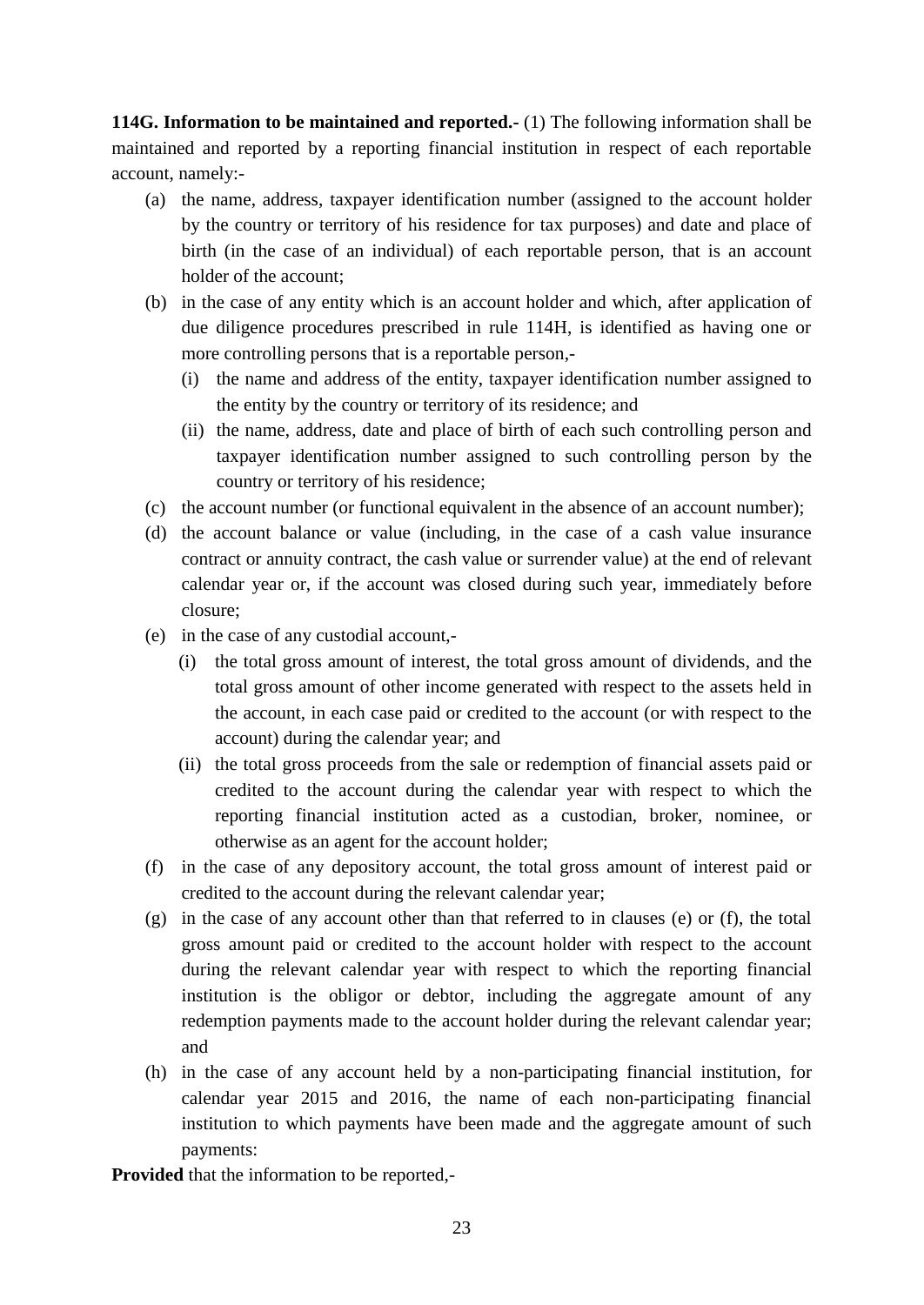- (i) with respect to calendar year 2014, is the information referred to in clauses (a), (b), (c) and (d), with regard to U.S. reportable accounts;
- (ii) with respect to calendar year 2015, is the information referred to in clauses (a), (b), (c), (d), (f), (g), (h) and sub-clause (i) of clause (e), with regard to U.S. reportable accounts;
- (iii) with respect to calendar year 2016, is the information referred to in clauses (a) to (h), with regard to all reportable accounts;
- (iv) with respect to calendar year 2017 and subsequent years, is the information referred to in clauses (a) to (g), with regard to all reportable accounts:

**Provided further** that with respect to each U.S. reportable account which is maintained by a reporting financial institution as on the  $30<sup>th</sup>$  June, 2014, the taxpayer identification number of any relevant person is not required to be reported if such taxpayer identification number is not in the records of the reporting financial institution.

- (2) For the purpose of sub-rule (1),-
	- (a) "account holder" means the person listed or identified as the holder of a financial account by the financial institution that maintains the account:

**Provided** that a person, other than a financial institution, holding a financial account for the benefit or on account of another person as agent, custodian, nominee, signatory, investment advisor, or intermediary, is not treated as holding the account, and such other person is treated as holding the account:

**Provided further** that in the case of a cash value insurance contract or an annuity contract, the account holder is any person entitled to receive a payment upon the maturity of the contract or any person entitled to access the cash value or change the beneficiary of the contract and if no person can access the cash value or change the beneficiary, the account holder is any person named as the owner in the contract and any person with a vested entitlement to payment under the terms of the contract;

(b) "taxpayer identification number" means a number assigned to a person in the country or territory in which he is resident for tax purposes and includes a functional equivalent in case no such number is assigned.

(3) Where the person is a resident of more than one country or territory outside India under the tax laws of such country or territory, the reporting financial institution shall maintain the taxpayer identification number in respect of each such country or territory.

(4) Notwithstanding anything contained in sub-rule (1), with respect to each reportable account which is a pre-existing account, the taxpayer identification number or date of birth is not required to be reported if such taxpayer identification number or date of birth is not in the records of the reporting financial institution:

**Provided** that the reporting financial institution shall obtain the taxpayer identification number and date of birth with respect to pre-existing accounts by the  $31<sup>st</sup>$  December, 2016 and shall report it with respect to calendar year 2017 and subsequent years.

(5) Notwithstanding anything contained in sub-rule (1) and sub-rule (4), the taxpayer identification number is not required to be reported if,-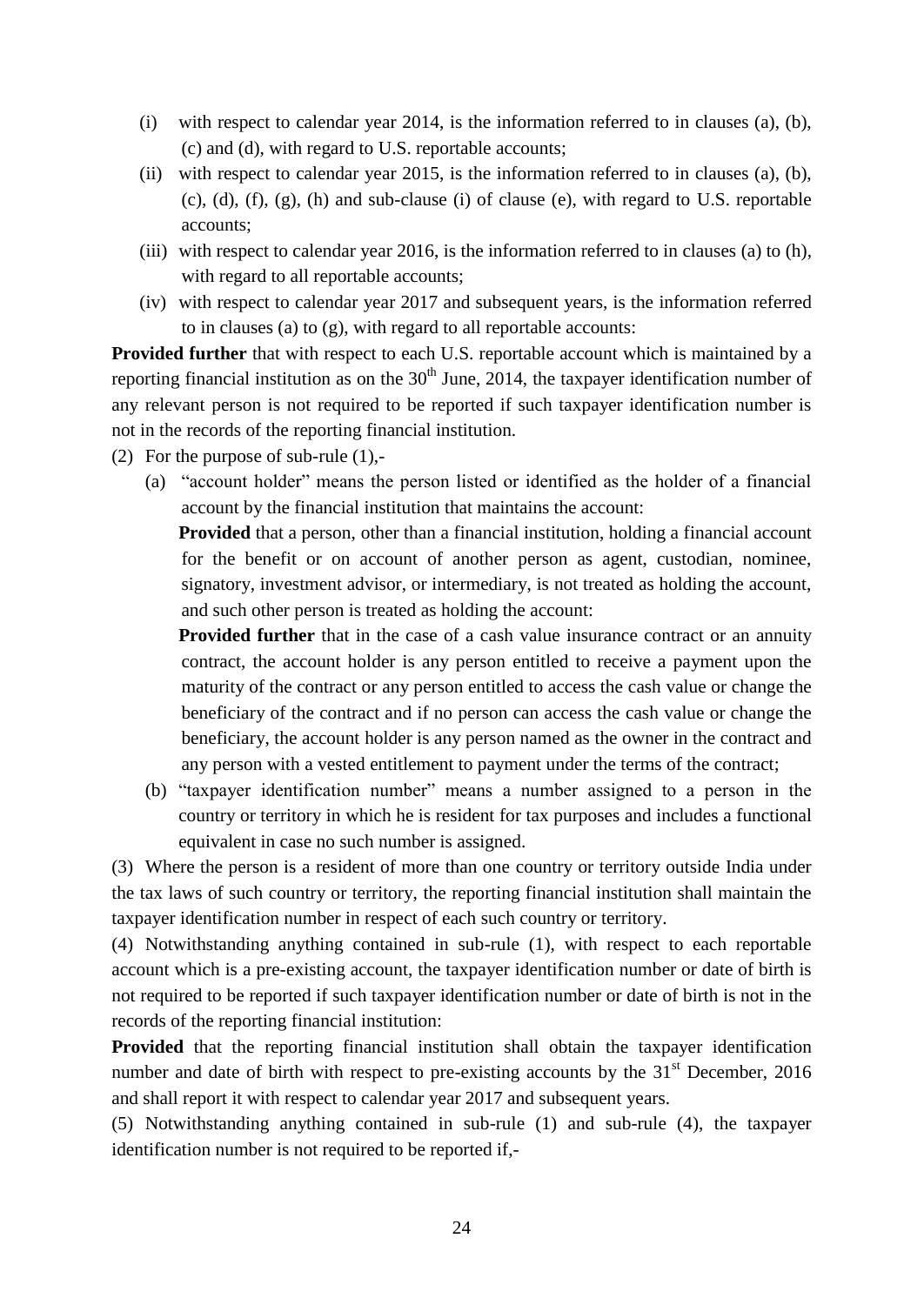- (i) a taxpayer identification number (including its functional equivalent) is not issued by the relevant country or territory outside India in which the person is resident for tax purposes or;
- (ii) the domestic law of the relevant country or territory outside India does not require the collection of the taxpayer identification number issued by such country or territory.

(6) Notwithstanding anything contained in sub-rule (1), the place of birth is not required to be reported unless it is available in the electronically searchable data maintained by the reporting financial institution.

(7) The statement of reportable account required to be furnished under clause (k) of subsection (1) of section 285BA shall be furnished by a reporting financial institution in respect of each account which has been identified, pursuant to due diligence procedure specified in rule 114H, as a reportable account:

**Provided** that where pursuant to such due diligence procedures no account is identified as a reportable account, a nil statement shall be furnished by the reporting financial institution.

(8) The statement referred to in sub-rule (7) shall be furnished in [Form No. 61B](javascript:showForm() for every calendar year by the  $31<sup>st</sup>$  day of May following that year:

**Provided** that the statement pertaining to calendar year 2014 shall be furnished by the 31<sup>st</sup> day of August, 2015.

(9) (*a*) The statement referred to in sub-rule (7) shall be furnished to the Director of Incometax (Intelligence and Criminal Investigation) or the Joint Director of Income-tax (Intelligence and Criminal Investigation) through online transmission of electronic data to a server designated for this purpose under the digital signature in accordance with the data structure specified in this regard by the Principal Director General of Income-tax (Systems).

*Explanation.—*For the purposes of this sub-rule, "digital signature" means a digital signature issued by any Certifying Authority authorised to issue such certificates by the Controller of Certifying Authorities.

(*b*) Principal Director General of Income Tax (Systems) shall specify the procedures, data structures and standards for ensuring secure capture and transmission of data, evolving and implementing appropriate security, archival and retrieval policies.

(10) *(a)* Every reporting financial institution shall communicate to the Principal Director General of Income-tax (Systems) the name, designation and communication details of the Designated Director and the Principal Officer and obtain a registration number;

(*b*) The statement referred to in sub-rule (7) shall be signed, verified and furnished by the Designated Director of the reporting financial institution on the basis of information available with the institution:

**Provided** that where the reporting financial institution is a non-resident, the statement may be signed, verified and furnished by a person who holds a valid power of attorney from such Designated Director;

*(c)* It shall be the duty of every reporting financial institution, its Designated Director, Principal Officer and employees to observe the procedure and the manner of maintaining information as specified by its regulator.

*Explanation*.- For the purposes of this sub-rule,-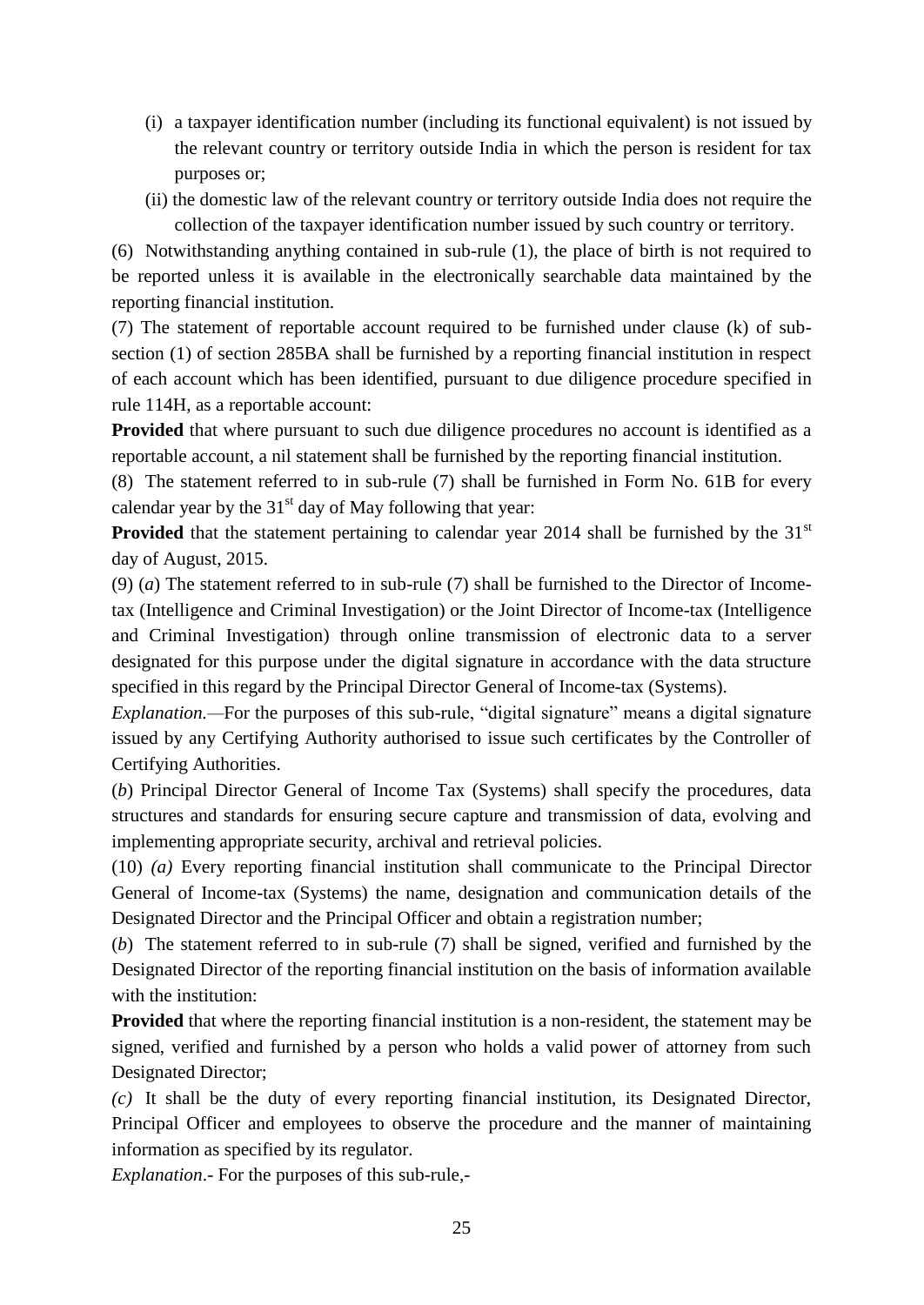(a) "Designated Director" means a person designated by the reporting financial institution to ensure overall compliance with the obligations imposed under section 285BA and the rules made thereunder and includes—

- (i) the Managing Director or a whole-time Director, as defined in the Companies Act, 2013 (18 of 2013), duly authorised by the Board of Directors if the reporting financial institution is a company;
- (ii) the managing partner if the reporting financial institution is a partnership firm;
- (iii) the proprietor if the reporting financial institution is a proprietorship concern;
- (iv) the managing trustee if the reporting financial institution is a trust;
- (v) a person or individual, as the case may be, who controls and manages the affairs of the reporting financial institution if the reporting financial institution is an association of persons or a body of individuals, or any other person;

(b) "Principal Officer" means an officer designated by the reporting financial institution;

(c) "regulator" means a person or an authority or a Government which is vested with the power to license, authorise, register, regulate or supervise the activities of the reporting financial institution.

(11)*(a)* The regulator referred to in clause (*c*) of sub-rule (10) shall issue instructions or guidelines to,-

- (i) incorporate the requirements of reporting and due diligence procedure specified under rules 114F to 114H;
- (ii) provide the procedure and manner of maintaining the information by the reporting financial institution; and
- (iii) ensure the availability of the information referred to in sub-rule (1) with the reporting financial institution for meeting its reporting obligation, if such information is not maintained by it under any rule or regulation issued by the regulator.

*(b)* Every reporting financial institution shall maintain information in respect of financial accounts in accordance with the procedure and manner as may be specified by its regulator from time to time so as to enable reporting of information prescribed under this rule and perform due diligence procedure specified under rule 114H.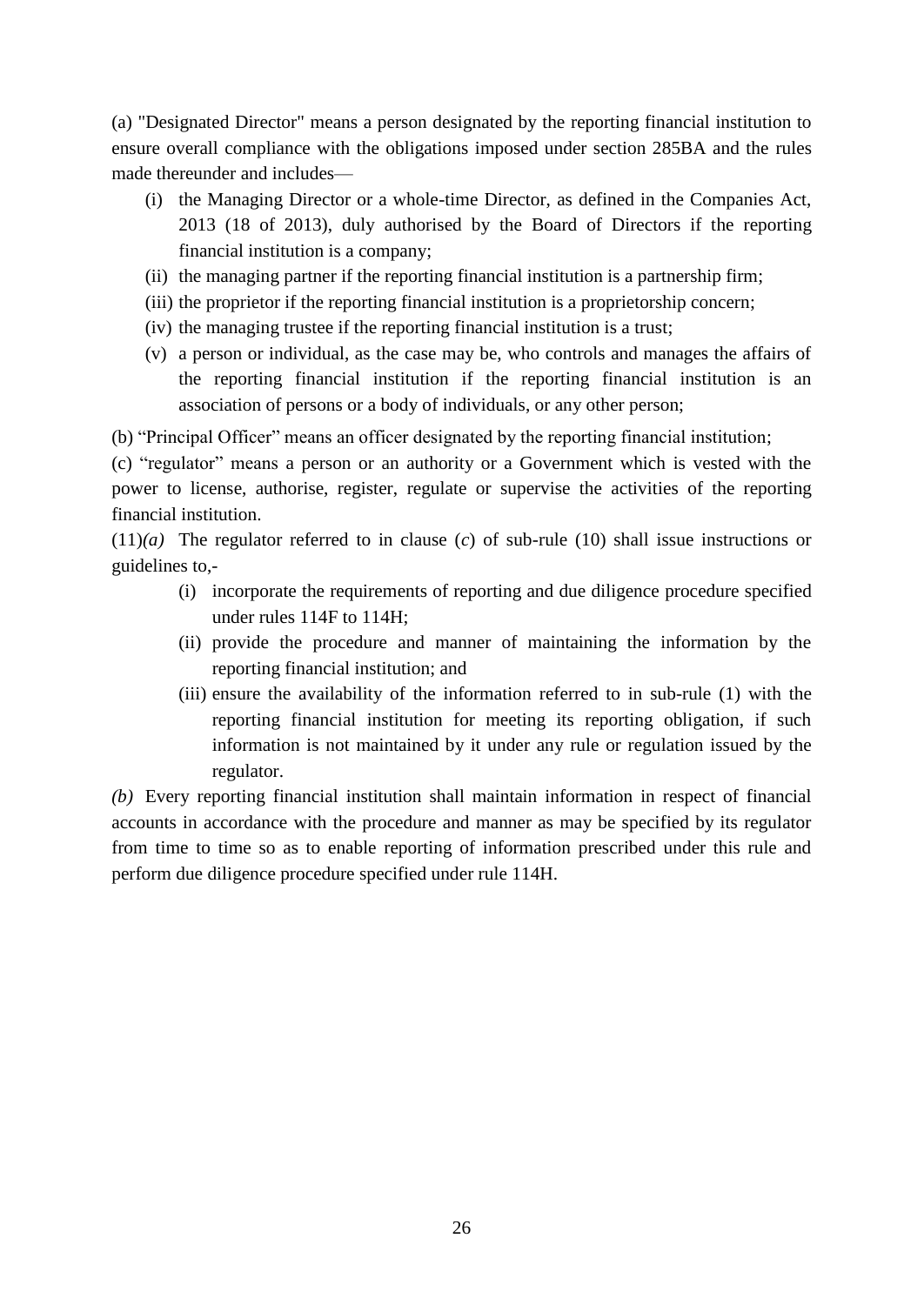**114H. Due diligence requirement.**- (1) An account shall be treated as a reportable account beginning as on the date it is identified as such pursuant to the due diligence procedure specified in sub-rule (3) to sub-rule (8) and, unless otherwise provided, information with respect to a reportable account shall be reported annually in the calendar year following the calendar year to which the information relates.

- (2) For the purpose of this rule,-
	- (a) "documentary evidence" includes any of the following, namely:-
		- (i) a certificate of residence issued by an authorised Government body, including a Government agency or a municipality, of the country or territory in which the payee claims to be a resident;
		- (ii) with respect to an individual, any valid identification issued by an authorized Government body, including a Government agency or a municipality, that includes the individual's name and is particularly used for identification purposes;
		- (iii) with respect to an entity, any official documentation issued by an authorized Government body, including a Government agency or a municipality, which includes the name of the entity and either the address of its principal office in the country or territory in which it claims to be a resident or the country or territory in which the entity was incorporated or organized;
		- (iv) any financial statement, third-party credit report, bankruptcy filing, or a report of the Government agency regulating the securities market;
	- (b) "high value account" means a pre-existing individual account with a balance or value that,-
		- (i) in case of a U.S. reportable account, exceeds an amount equivalent to one million U.S. dollars as on the  $30<sup>th</sup>$  June, 2014 or  $31<sup>st</sup>$  December of any subsequent year; and
		- (ii) in case of other reportable account, exceeds an amount equivalent to one million U.S. dollars as on the  $31<sup>st</sup>$  December, 2015 or  $31<sup>st</sup>$  December of any subsequent year;
	- (c) "lower value account" means a pre-existing individual account with a balance or value that,-
		- (i) in case of a U.S. reportable account, exceeds an amount equivalent to fifty thousand U.S. dollars but does not exceed an amount equivalent to one million U.S. dollars as on the  $30<sup>th</sup>$  June, 2014; and
		- (ii) in case of other reportable account, does not exceed an amount equivalent to one million U.S. dollars as on the  $31<sup>st</sup>$  December, 2015;
	- (d) "new account" means a financial account maintained by a reporting financial institution opened on or after,
		- (i) in case of a U.S. reportable account, the  $1<sup>st</sup>$  July, 2014; and
		- (ii) in case of other reportable account, the  $1<sup>st</sup>$  January, 2016;
	- (e) "new entity account" means a new account held by one or more entities;
	- (f) "new individual account" means a new account held by one or more individuals;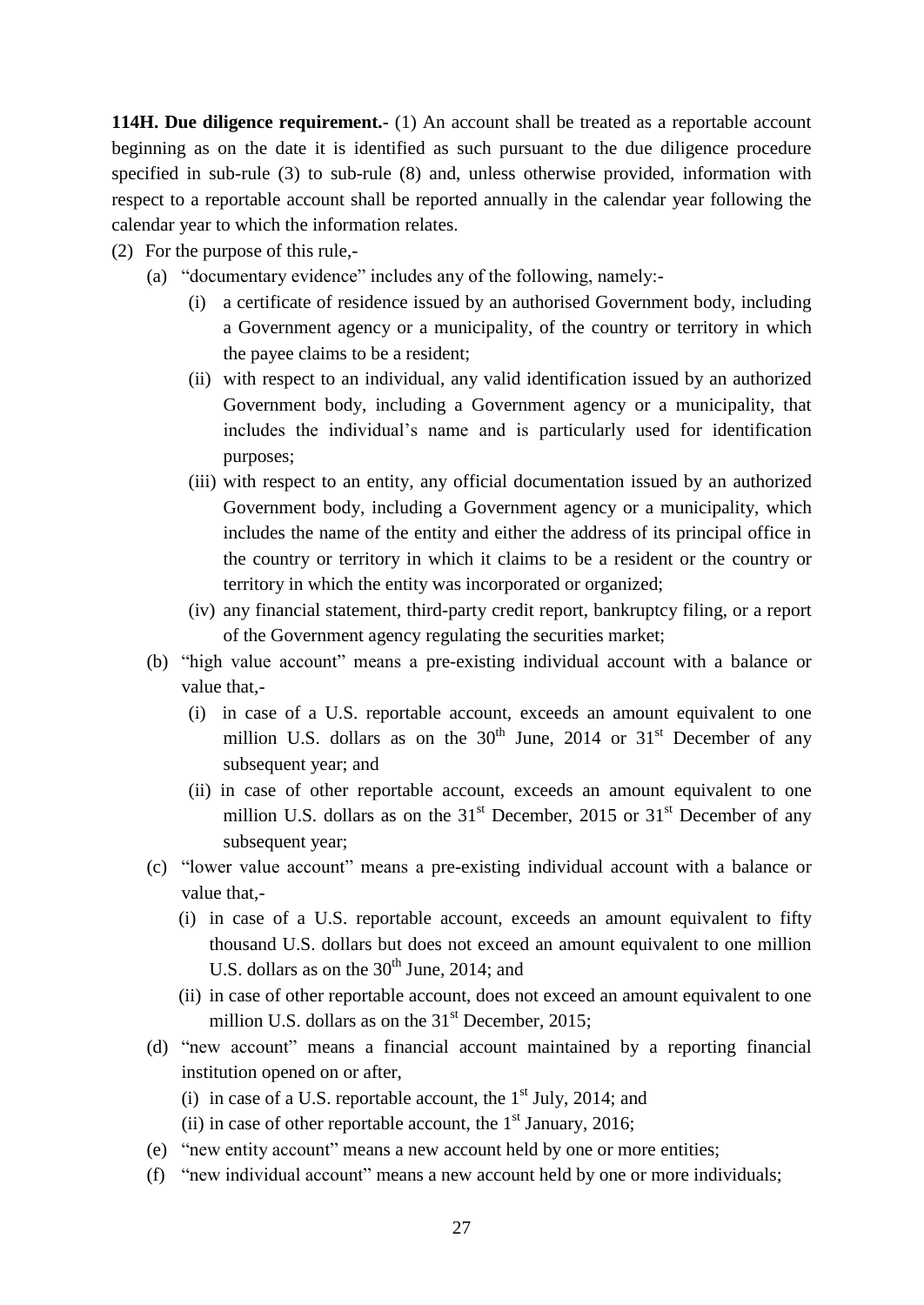- (g) "other reportable account" means a reportable account which is not a U.S. reportable account;
- (h) "pre-existing account" means a financial account maintained by a reporting financial institution as on,- (I) in case of a U.S. reportable account, the  $30<sup>th</sup>$  June, 2014; and
	- (II) in case of other reportable account, the  $31<sup>st</sup>$  December 2015;
- (i) "pre-existing entity account" means a pre-existing account held by one or more entities;
- (j) "pre-existing individual account" means a pre-existing account held by one or more individuals;
- (k) where a balance or value threshold is to be determined at the end of a calendar year, the relevant balance or value shall be determined as on the last day of the reporting period which ends with or within that calendar year.

(3) The due diligence procedure for the purposes of identifying reportable accounts among pre-existing individual accounts shall be the following, namely:-

- (a) a pre-existing individual account is not required to be reviewed, identified or reported, if,-
	- (i) in case of a U.S. reportable account,-
		- (A) the balance or value as on the  $30<sup>th</sup>$  June, 2014, does not exceed an amount equivalent to fifty thousand U.S. dollars, subject to sub-clause (vi) of clause (c) of this sub-rule; or
		- (B) which is a cash value insurance contract or an annuity contract, the balance or value does not exceed an amount equivalent to two hundred and fifty thousand U.S. dollars as on the  $30<sup>th</sup>$  June, 2014, subject to sub-clause (vi) of clause (c) of this sub-rule; or
		- (C) which is a cash value insurance contract or an annuity contract, the reporting financial institution, under any other law for the time being in force in India or of the United States of America, is prevented from selling such contract to a person who is a resident of the United States of America;
	- (ii) in case of other reportable account, which is a cash value insurance contract or an annuity contract, the reporting financial institution, under any other law for the time being in force in India, is prevented from selling such contract to a person who is not a resident of India for tax purposes;
- (b) with respect to lower value accounts among pre-existing individual accounts the following procedures shall apply, namely:-
	- (i) the reporting financial institution must review electronically searchable data maintained by the reporting financial institution for any of the following indicia, and apply provisions contained in sub-clauses (ii) to (v), namely:-
		- (A) identification of the account holder as a resident of any country or territory outside India for tax purposes or unambiguous indication of a place of birth in the United States of America; or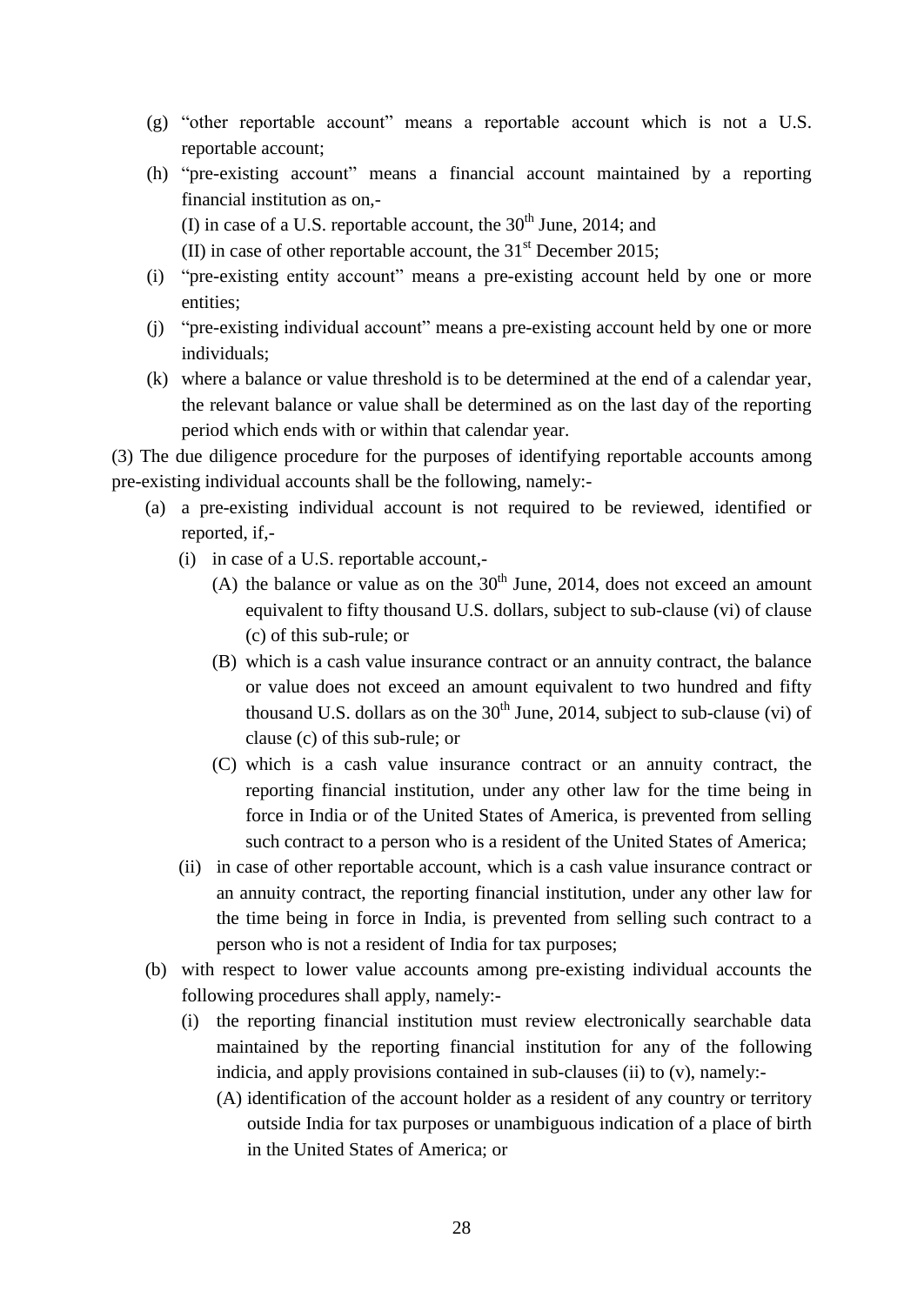- (B) current mailing or residence address (including a post office box) in any country or territory outside India; or
- (C) one or more telephone numbers in a country or territory outside India and no telephone number in India; or
- (D) standing instructions (other than with respect to a depository account) to transfer funds to an account maintained in a country or territory outside India; or
- (E) currently effective power of attorney or signatory authority granted to a person with an address in a country or territory outside India; or
- (F) a "hold mail" instruction or "in-care-of" address in a country or territory outside India if the reporting financial institution does not have any other address on file for the account holder;
- (ii) if none of the indicia listed in sub-clause (i) are discovered in the electronic search, then no further action is required until there is a change in circumstances which results in one or more indicia being associated with the account, or the account becomes a high value account;
- (iii) if any of the indicia listed in items (A) to (E) of sub-clause (i) are discovered in the electronic search, or if there is a change in circumstances which results in one or more indicia being associated with the account, then the reporting financial institution shall treat the account holder as resident for tax purposes of each such country or territory for which an indicium is identified, unless it elects to apply sub-clause (v) and one of the exceptions in the said sub-clause applies with respect to that account;
- (iv) if a "hold mail" instruction or "in-care-of" address is discovered in the electronic search and no other address and none of the other indicia listed in items (A) to (E) of sub-clause (i) are identified for the account holder, the reporting financial institution shall apply the paper record search referred to in sub-clause (ii) of clause (c), or seek to obtain from the account holder a selfcertification or documentary evidence to establish the residence or residences for tax purposes of such account holder:

**Provided** that if the paper search fails to establish an indicium and the attempt to obtain the self-certification or documentary evidence is not successful, the reporting financial institution shall report the account as an undocumented account;

- (v) notwithstanding a finding of indicia under sub-clause (i), a reporting financial institution is not required to treat an account holder as a resident, for tax purposes,-
	- (A)of United States of America if, the account holder's information unambiguously indicates a place of birth in the United States of America and the reporting financial institution obtains, or has previously reviewed and maintains a record of,-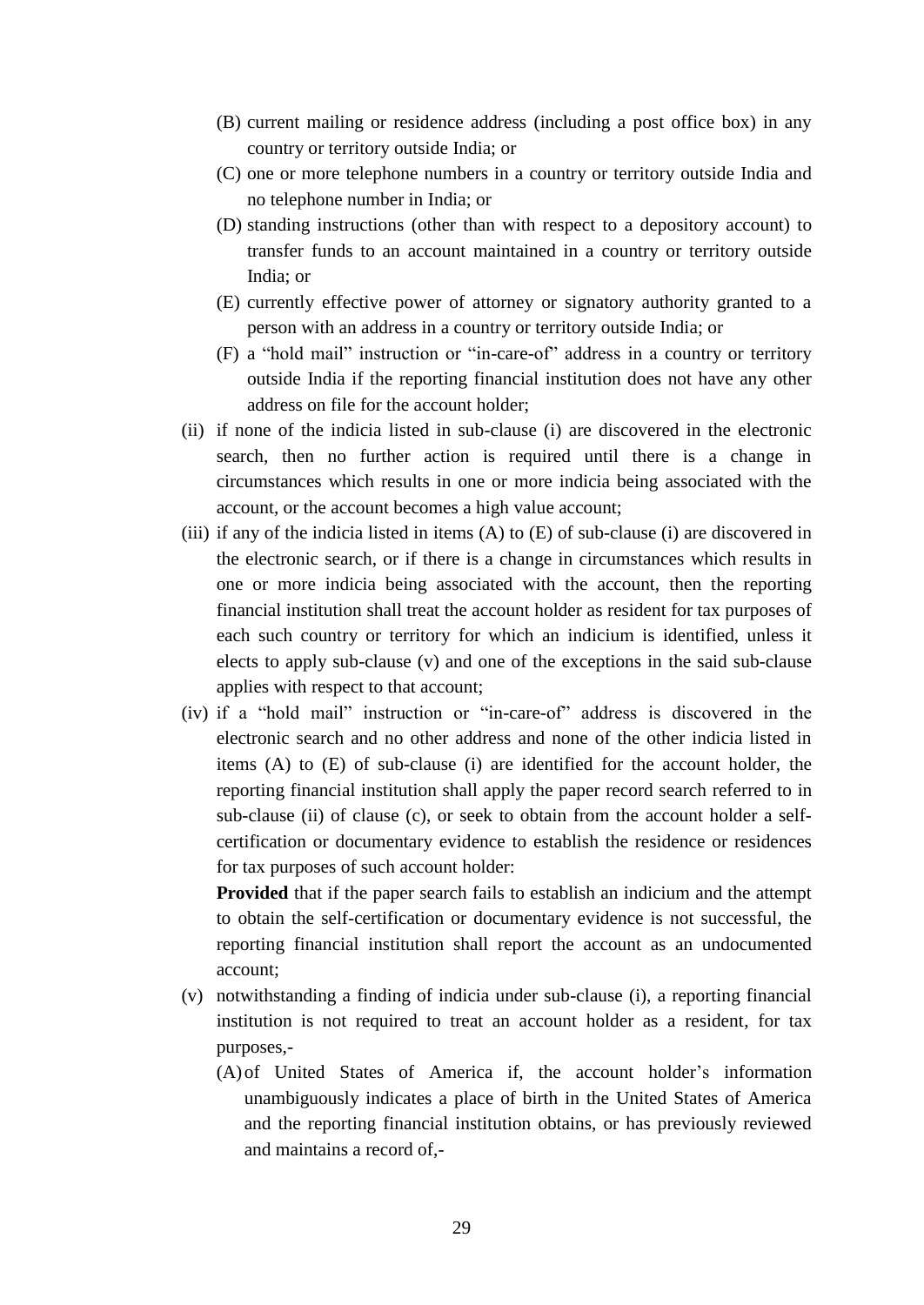- (I) a self-certification that the account holder is neither a citizen of the United States of America nor its resident for tax purposes;
- (II) a passport or other Government-issued identification evidencing the account holder's citizenship or nationality in a country other than the United States of America; and
- (III) a copy of the account holder's certificate of loss of nationality of the United States of America or a reasonable explanation of-
	- (1) the reason, the account holder does not have such a certificate despite relinquishing citizenship of the United States of America; or
	- (2) the reason, the account holder did not obtain citizenship of the United States of America at birth;
- (B) of any country or territory outside India if, the account holder's information contains a current mailing or residence address in any country or territory outside India, one or more telephone numbers in any country or territory outside India (and no telephone number in India) or standing instructions (with respect to financial accounts other than depository accounts) to transfer funds to an account maintained in any country or territory outside India, the reporting financial institution obtains, or has previously reviewed and maintains a record of,-
	- (I) a self-certification from the account holder of the country or territory or countries or territories of residence for tax purposes of such account holder that does not include any country or territory outside India; and
	- (II) documentary evidence establishing the account holder's non-reportable status;
- (C) of any country or territory outside India if, the account holder's information contains a currently effective power of attorney or signatory authority granted to a person with an address in a country or territory outside India, or one or more telephone numbers in any country or territory outside India (if an Indian telephone number in also associated with the account), the reporting financial institution obtains, or has previously reviewed and maintains a record of-
	- (I) a self-certification from the account holder of the country or territory or countries or territories of residence of such account holder that does not include any country or territory outside India; or
	- (II) documentary evidence establishing the account holder's non-reportable status;
- (c) with respect to high value accounts among pre-existing individual accounts the following enhanced review procedures shall apply, namely:-
	- (i) the reporting financial institution must review electronically searchable data maintained by the reporting financial institution for any of the indicia described in sub-clause (i) of clause (b);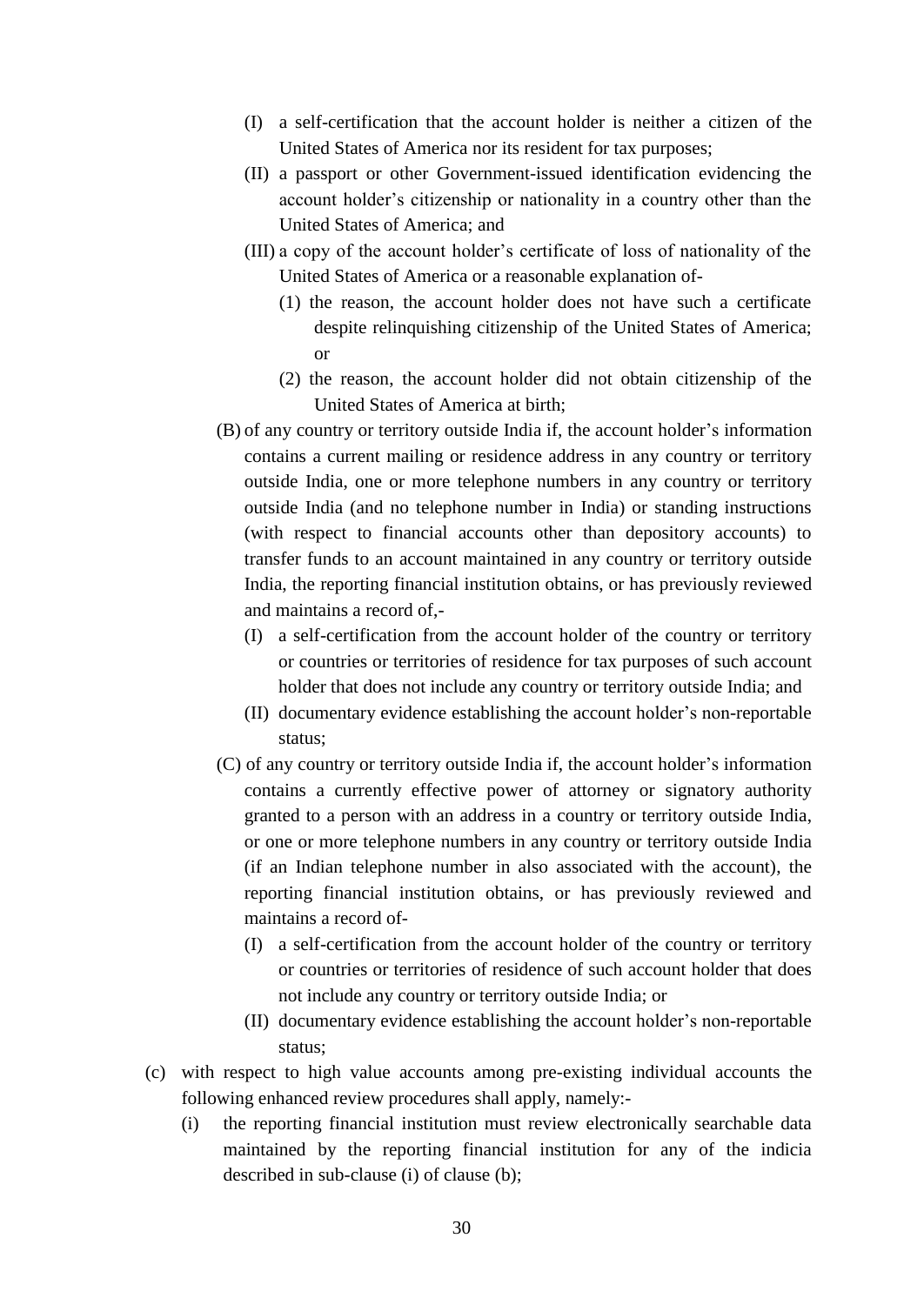- (ii) if the reporting financial institution's electronically searchable databases do not capture all of the information referred to in sub-clause (iii) of this clause, then the reporting financial institution shall also review the current customer master file and, to the extent not contained in the current customer master file, the following documents associated with the account and obtained by the reporting financial institution during the last five years for any of the indicia provided in sub-clause (i) of clause (b),-
	- (A) the most recent documentary evidence collected with respect to the account;
	- (B) the most recent account opening contract or documentation;
	- (C) the most recent documentation obtained by the reporting financial institution pursuant to rules framed under the Prevention of Moneylaundering Act, 2002 (15 of 2003) or any other law for the time being in force;
	- (D) any power of attorney or signature authority forms currently in effect; and
	- (E) any standing instructions (other than with respect to a depository account) to transfer funds currently in effect:

**Provided** that where the electronically searchable databases include fields for, and capture all the information referred to in sub-clause (iii) of this clause, then review of the customer master file and documents referred to above shall not be required;

- (iii) a reporting financial institution is not required to perform the paper record search referred in sub-clause (ii) of this clause to the extent the reporting financial institution's electronically searchable information includes the following, namely:-
	- (A) the account holder's residence status for tax purposes;
	- (B) the account holder's residence address and mailing address currently on file with the reporting financial institution;
	- (C) the account holder's telephone number or numbers currently on file, if any, with the reporting financial institution;
	- (D) in the case of financial accounts other than depository accounts, whether there are standing instructions to transfer funds in the account to another account (including an account at another branch of the reporting financial institution or another financial institution);
	- (E) whether there is a current "in-care-of" address or "hold mail" instruction for the account holder; and
	- (F) whether there is any power of attorney or signatory authority for the account;
- (iv) in addition to the electronic and paper record searches provided in sub-clauses (i) to (iii) of this clause, the reporting financial institution shall treat as a reportable account any high value account assigned to a relationship manager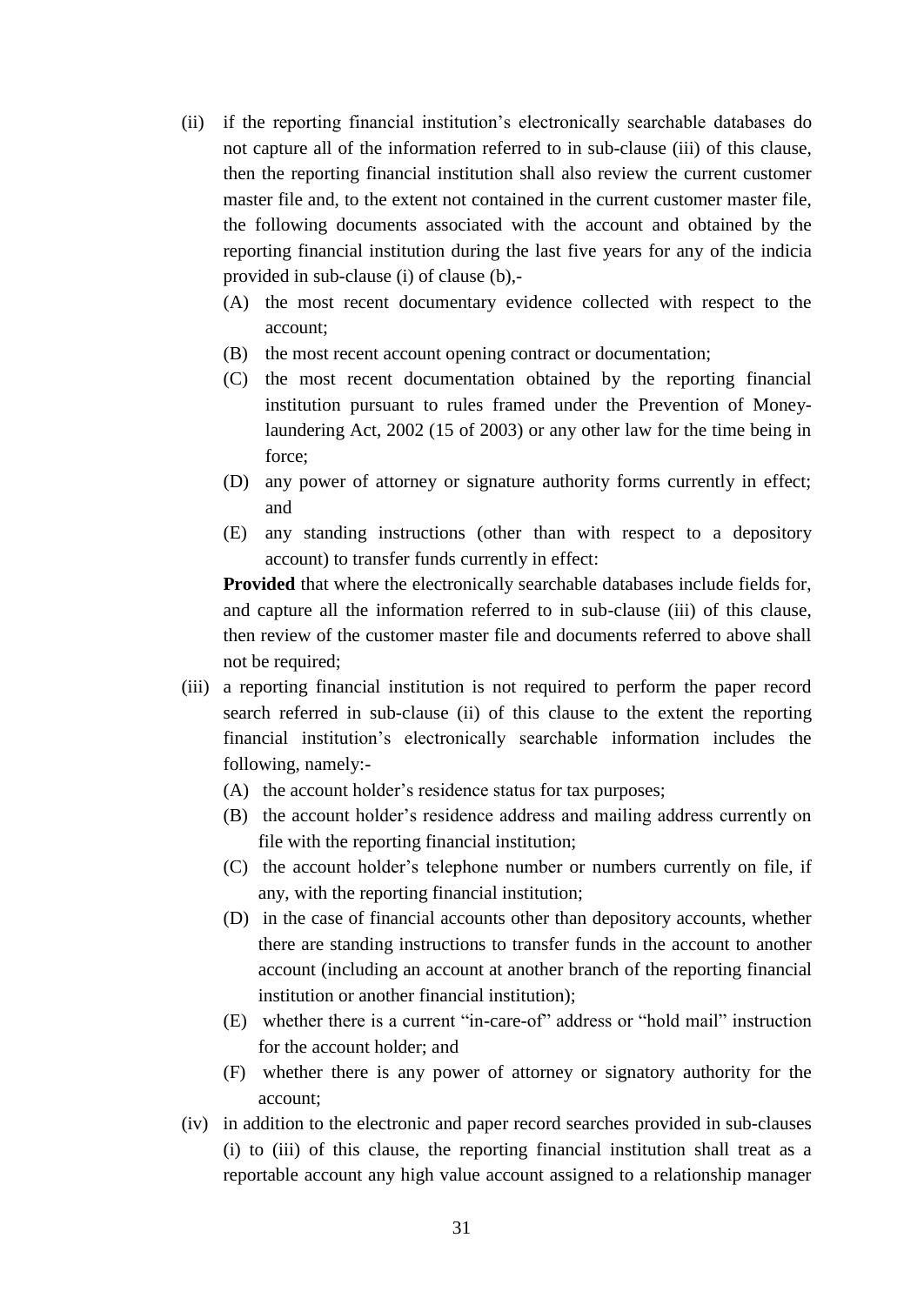(including any financial accounts aggregated with that high value account) if the relationship manager has actual knowledge that the account holder is a reportable person;

- (v) after application of review procedures specified in sub-clauses (i) to (iv) if,-
	- (A)none of the indicia referred to in sub-clause (i) of clause (b) are discovered, and the account is not identified as held by a reportable person as per sub-clause (iv), then further action is not required until there is a change in circumstances which results in one or more indicia being associated with the account;
	- (B) any of the indicia referred to in items (A) to (E) of sub-clause (i) of clause (b) are discovered, or if there is a subsequent change in circumstances which results in one or more indicia being associated with the account, then the reporting financial institution shall treat the account as a reportable account with respect to each country or territory outside India for which an indicium is identified unless it elects to apply sub-clause (v) of clause (b) and one of the exceptions in the said sub-clause applies with respect to that account;
	- (C) a "hold mail" instruction or "in-care-of" address is discovered in the electronic search and no other address and none of the other indicia referred to in items (A) to (E) of sub-clause (i) of clause (b) are identified for the account holder, the reporting financial institution shall obtain from such account holder a self-certification or documentary evidence to establish the residence or residences for tax purposes of the account holder:

**Provided** that if the reporting financial institution cannot obtain such selfcertification or documentary evidence, it shall report the account as an undocumented account;

- (vi) if a pre-existing individual account is not a high value account as on the  $30<sup>th</sup>$ June, 2014 (for U.S. reportable account), or as the case may be,  $31<sup>st</sup>$ December, 2015 (for other reportable account)*,* but becomes a high value account as on the last day of year 2015 (for U.S. reportable account) or last day of any subsequent calendar year (for all reportable accounts), the reporting financial institution shall complete the enhanced review procedures specified in this clause with respect to such account within the calendar year following the year in which the account becomes a high value account and if based on such review the account is identified as a reportable account, the reporting financial institution shall report the required information about such account with respect to the year in which it is identified as a reportable account and subsequent years on an annual basis, unless the account holder ceases to be a reportable person;
- (vii) once a reporting financial institution applies the enhanced review procedures specified in this clause to a high value account, the reporting financial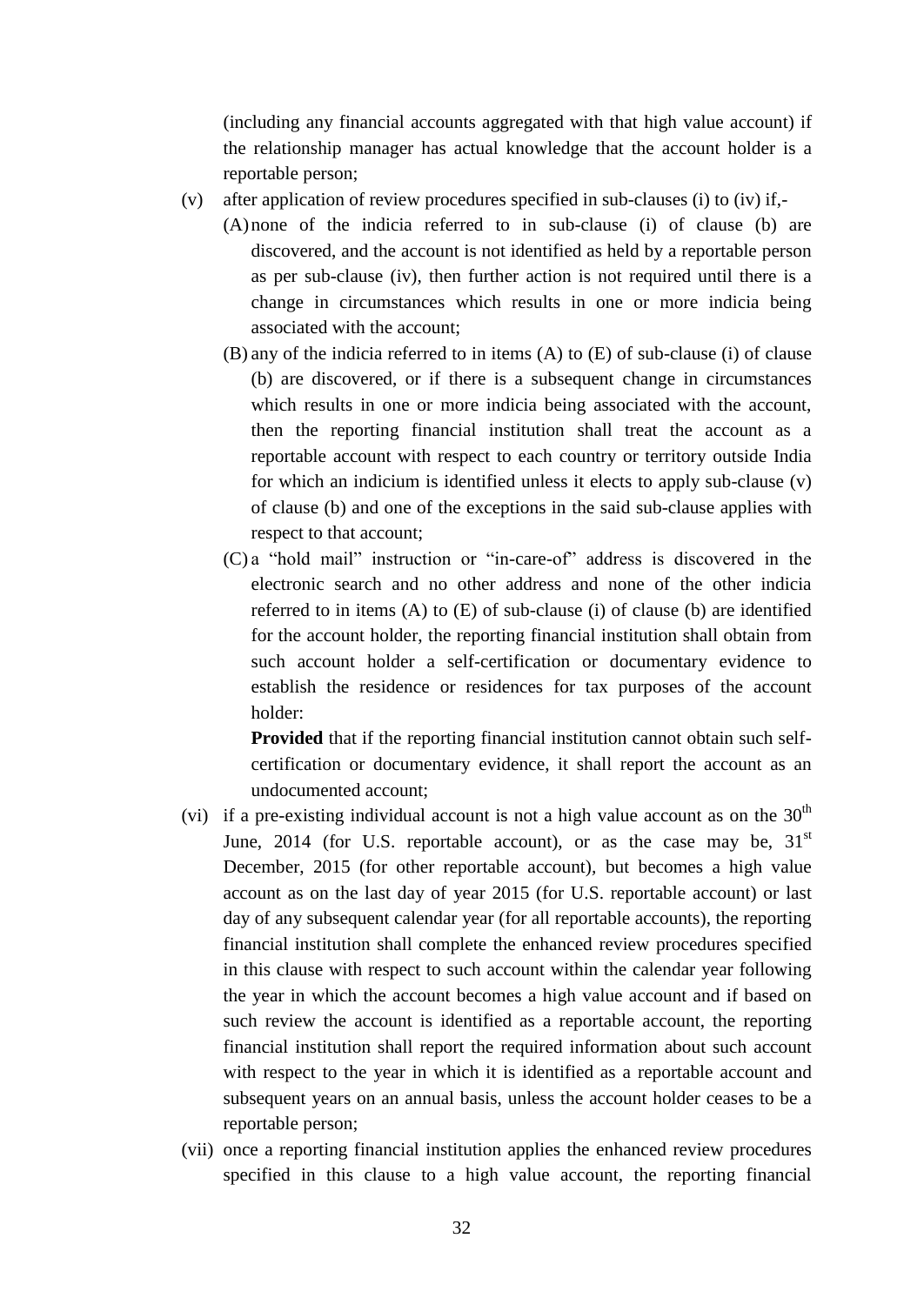institution is not required to re-apply such procedures, other than an inquiry by the relationship manager provided in sub-clause (iv), to the same high value account in any subsequent year unless the account is undocumented where the reporting financial institution shall re-apply them annually until such account ceases to be undocumented;

- (viii) if there is a change of circumstances with respect to a high value account which results in one or more indicia referred to in sub-clause (i) of clause (b) being associated with the account, then the reporting financial institution must treat the account as a reportable account with respect to each such country or territory outside India for which an indicium is identified unless it elects to apply sub-clause (v) of clause (b) and one of the exceptions in the said subclause applies with respect to that account;
- (ix) a reporting financial institution shall implement procedures to ensure that a relationship manager identifies any change in circumstances of an account and where the relationship manager is informed that the account holder has a new mailing address in any country or territory outside India, the reporting financial institution is required to treat the new address as a change in circumstances and, if it elects to apply sub-clause (v) of clause (b), then it is required to obtain the appropriate documentation from the account holder;
- (d) review of pre-existing individual account,-
	- (i) in case of a U.S. reportable account which is high value account as on the  $30<sup>th</sup>$ June, 2014, shall be completed by the  $31<sup>st</sup>$  December, 2015 and if based on this review such account is identified as a U.S. reportable account after the  $31<sup>st</sup>$ December, 2014 and on or before the  $31<sup>st</sup>$  December, 2015, the reporting financial institution is not required to report information about such account with respect to calendar year 2014, but shall report information about the account on an annual basis thereafter;
	- (ii) in case of a U.S. reportable account which is low value account as on the  $30<sup>th</sup>$ June, 2014, or in case of other reportable account which is high value account as on the 31<sup>st</sup> December, 2015, shall be completed by the  $30<sup>th</sup>$  June, 2016;
	- (iii) in case of other reportable account that is low value account as on the  $31<sup>st</sup>$ December, 2015, must be completed by the  $30<sup>th</sup>$  June, 2017;
- (e) any pre-existing individual account which has been identified as a reportable account under this sub-rule shall be treated as a reportable account in all subsequent years, unless the account holder ceases to be a resident of any country or territory outside India as per tax laws of such jurisdiction.

(4) The following procedures shall apply for purposes of identifying reportable accounts among new individual accounts, namely:-

(a) unless the reporting financial institution elects otherwise, the following new individual accounts are not required to be reviewed, or reported as U.S. reportable accounts, namely:-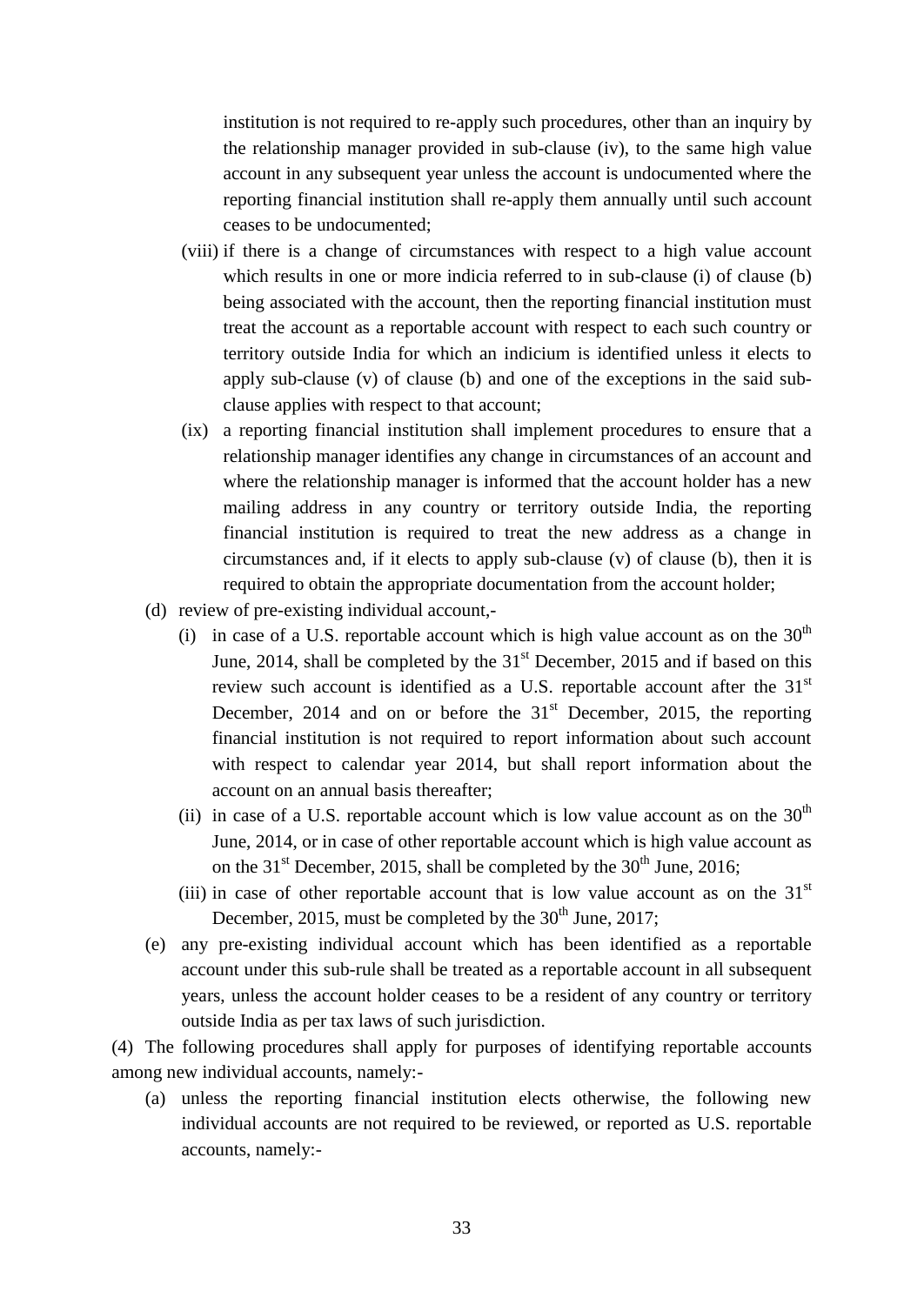- (i) a depository account unless the account balance exceeds an amount equivalent to fifty thousand U.S. dollars at the end of any calendar year;
- (ii) a cash value insurance contract unless the cash value exceeds an amount equivalent to fifty thousand U.S. dollars at the end of any calendar year;
- (b) in case of a new individual account,-
	- (i) in respect of a U.S. reportable account, which does not fall under sub-clauses (i) and (ii) of clause (a), upon account opening (or within ninety days after the end of the calendar year in which the account ceases to be covered under subclauses (i) and (ii) of clause (a)); and
	- (ii) in respect of other reportable account, upon account opening,
		- the reporting financial institution shall obtain a self-certification, which may be part of the account opening documentation, that allows the reporting financial institution to determine the account holder's residence or residences for tax purposes and confirms the reasonableness of such self-certification based on the information obtained by the reporting financial institution in connection with the opening of the account, including any documentation collected in accordance with Prevention of Money-laundering (Maintenance of Records) Rules, 2005;
- (c) where the self-certification obtained under clause (b) of this sub-rule establishes that the account holder is resident for tax purposes in a country or territory outside India, the reporting financial institution shall treat the account as a reportable account and the self-certification shall also include the account holder's taxpayer identification number with respect to such country or territory outside India, subject to sub-rule (5) of rule 114G, and date of birth;
- (d) where a self-certification has been obtained under clause (b) of this sub-rule for a new individual account and if there is a change of circumstances with respect to such account which causes the reporting financial institution to know, or have reason to know, that the said self-certification is incorrect or unreliable, the reporting financial institution shall not rely on the said self-certification and shall obtain a valid self-certification that establishes the residence or residences for tax purposes of the account holder:

**Provided** that if the reporting financial institution is unable to obtain a valid selfcertification, the reporting financial institution shall treat the account as a reportable account with respect to each such country or territory outside India for which an indicium is identified.

(5) The following procedures shall apply for purposes of identifying reportable accounts among pre-existing entity accounts, namely:-

(a) unless the reporting financial institution elects otherwise, either with respect to all pre-existing entity accounts or, separately, with respect to any clearly identified group of such accounts, a pre-existing entity account with an aggregate account balance or value which does not exceed an amount equivalent to two hundred and fifty thousand U.S. dollars as on the  $30<sup>th</sup>$  June, 2014 (in case of a U.S. reportable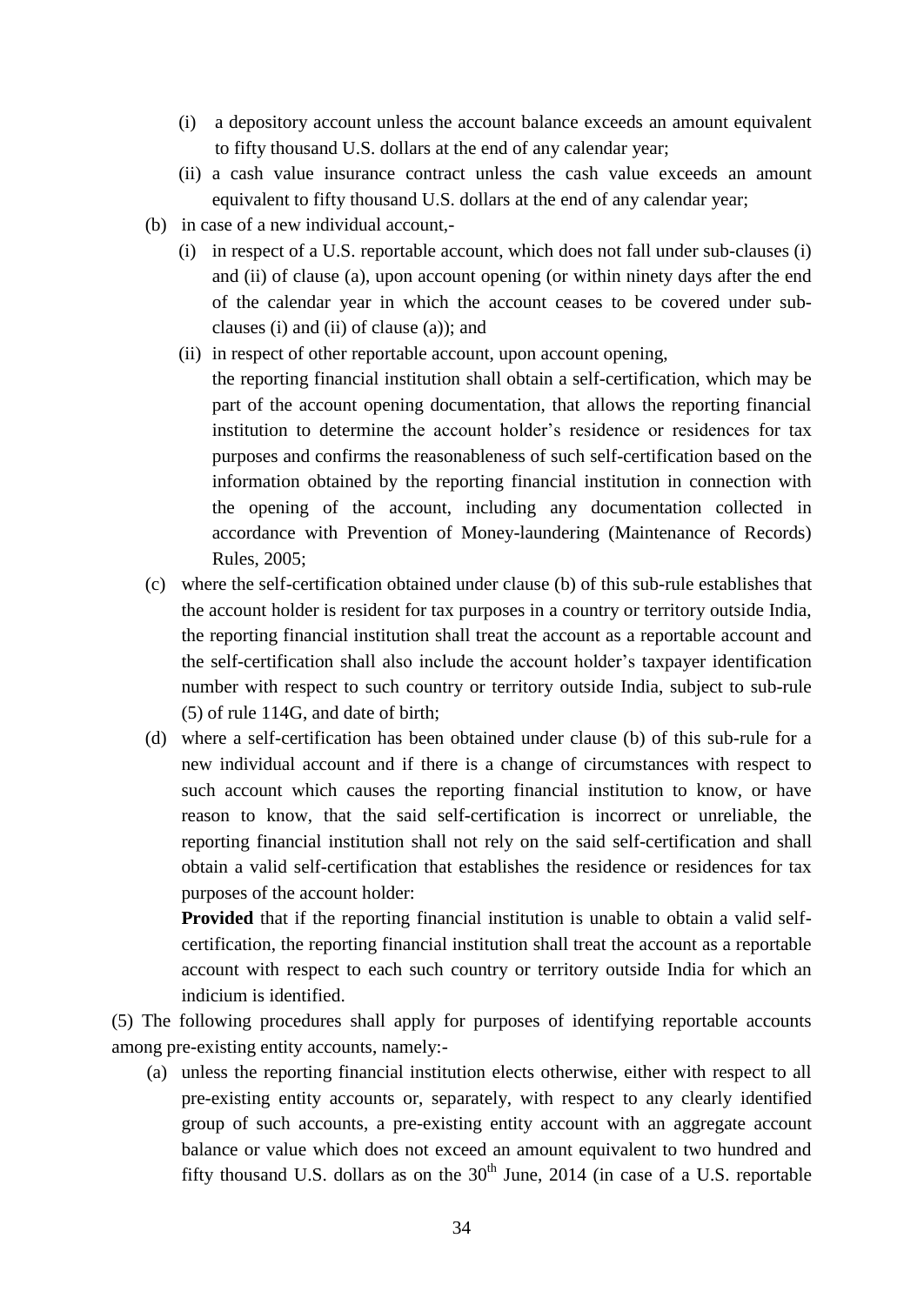account), or as the case may be,  $31<sup>st</sup>$  December, 2015 (in case of other reportable account), is not required to be reviewed, identified, or reported as a reportable account until the aggregate account balance or value exceeds an amount equivalent to two hundred and fifty thousand U.S. dollars as of the last day of any subsequent calendar year;

- (b) a pre-existing entity account that has an aggregate account balance or value that exceeds an amount equivalent to two hundred and fifty thousand U.S. dollars as on the  $30<sup>th</sup>$  June, 2014 (in case of a U.S. reportable account), or as the case may be,  $31<sup>st</sup>$ December, 2015 (in case of other reportable account), and a pre-existing entity account that does not exceed an amount equivalent to two hundred and fifty thousand U.S. dollars as on the  $30<sup>th</sup>$  June, 2014 (in case of a U.S. reportable account), or as the case may be,  $31<sup>st</sup>$  December, 2015 (in case of other reportable account) but the aggregate account balance or value exceeds an amount equivalent to two hundred and fifty thousand U.S. dollars as of the last day of any subsequent calendar year, shall be reviewed in accordance with the procedure provided in clause (d) of this sub-rule;
- (c) with respect to pre-existing entity accounts referred to in clause (b), only accounts which are held by,-
	- (i) one or more entities which are reportable persons; or
	- (ii) passive non-financial entity with one or more controlling persons who are reportable persons,

shall be treated as reportable accounts:

**Provided** that the accounts held by non-participating financial institutions for which aggregate payments as provided in clause (h) of sub-rule (1) of rule 114G are reported shall be treated as reportable accounts;

- (d) for pre-existing entity accounts referred to in clause (b) with respect to which reporting is required, a reporting financial institution, to determine whether the account is held by one or more reportable persons, or by a passive non-financial entity with one or more controlling persons who are reportable persons, or by nonparticipating financial institutions, shall apply the following review procedures namely:-
	- (i) to determine whether the entity is a reportable person, the reporting financial institution shall,-
		- (A) review information maintained for regulatory or customer relationship purposes (including information collected in accordance with the rules made under the Prevention of Money-laundering Act, 2002 (15 of 2003)) to determine whether the information indicates that the account holder is a reportable person.

*Explanation*.- For the purpose of this sub-clause, information indicating that the account holder is a resident of any country or territory outside India as per tax laws of such country or territory includes a place of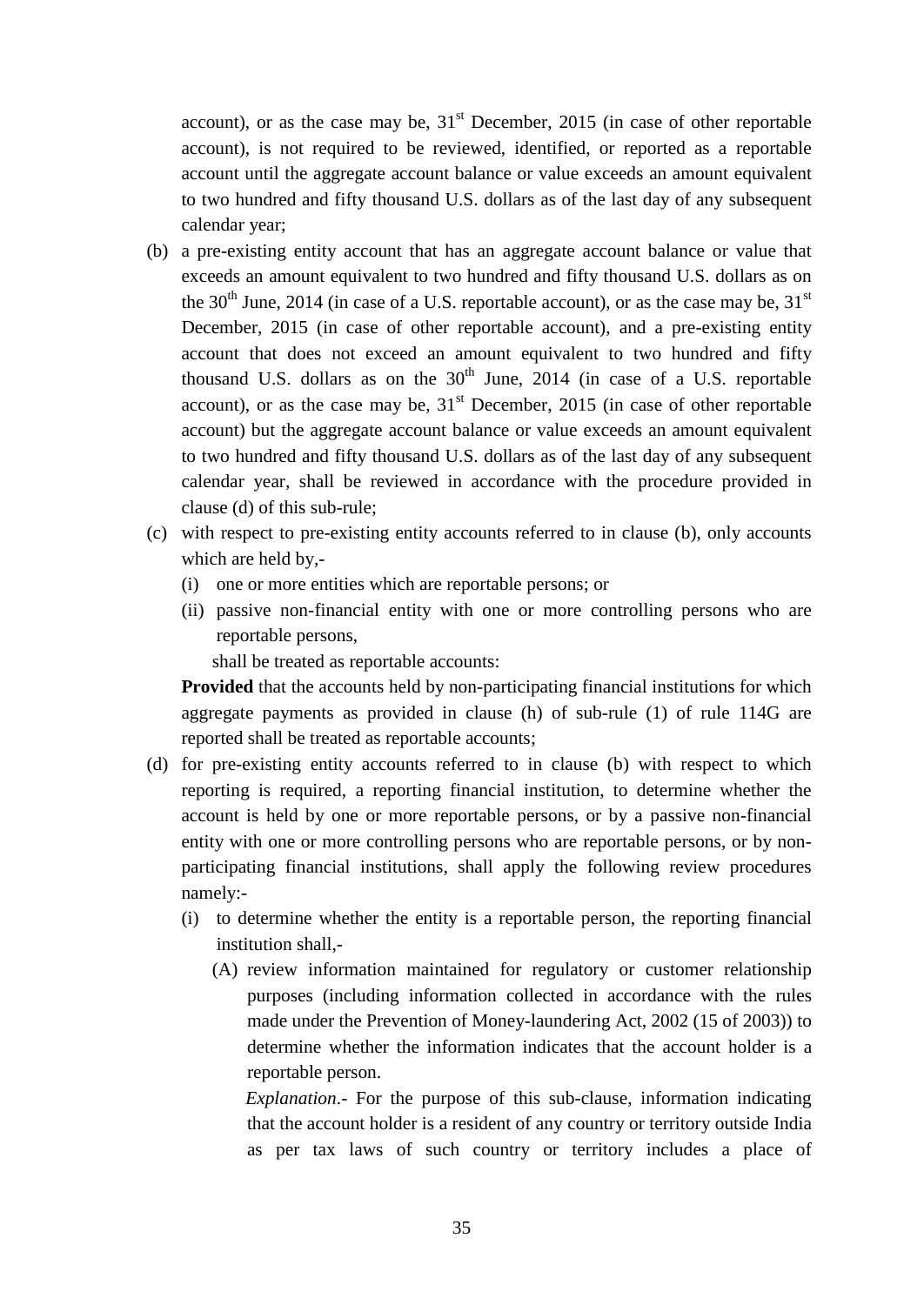incorporation or organisation, or an address in a country or territory outside India;

(B) treat the account as a reportable account, if the information as per item (A) indicates that the account holder is a reportable person, unless it obtains a self-certification from the account holder, or reasonably determines based on information in its possession or that is publicly available, that the account holder is not a reportable person:

**Provided** that if the information as per item (A) indicates that the account holder is an entity not based in the United States of America which is a financial institution, or the reporting financial institution verifies the account holder's Global Intermediary Identification Number, then the account shall not be treated as a U.S. reportable account;

- (ii) treat the account holder as a non-participating financial institution if,-
	- (A)the account holder is an Indian financial institution or other partner jurisdiction financial institution and treated by the United States of America as a non-participating financial institution;
	- (B) the account holder, being a financial institution, is not an Indian financial institution or other partner jurisdiction financial institution, unless the reporting financial institution,-
		- (I) obtains a self-certification from the account holder that it is a financial institution referred to in sub-clauses (a) to (m) of clause (5) of rule 114F; or
		- (II) in the case of participating foreign financial institution defined in Annex II of the FATCA agreement or a financial institution referred to in sub-clauses (e) to (m) of clause (5) of rule 114F, verifies the account holder's Global Intermediary Identification Number;
- (iii) the reporting financial institution shall determine whether the account holder is a passive non-financial entity with one or more controlling persons who are resident of any country or territory outside India as per tax laws of such country or territory and in making these determinations the reporting financial institution shall follow the following procedures, namely:-
	- (A)for purposes of determining whether the account holder is a passive nonfinancial entity, the reporting financial institution shall obtain a selfcertification from the account holder to establish its status, unless it has information in its possession or which is publicly available, based on which it can reasonably determine that the account holder is an active non-financial entity or a financial institution other than an investment entity referred to in sub-clause (B) of clause (c) of *Explanation* to clause (3) of rule 114F;
	- (B) for purposes of determining the controlling persons of an account holder, a reporting financial institution may rely on information collected and maintained in accordance with the rules made under the Prevention of Money-laundering Act, 2002 (15 of 2003);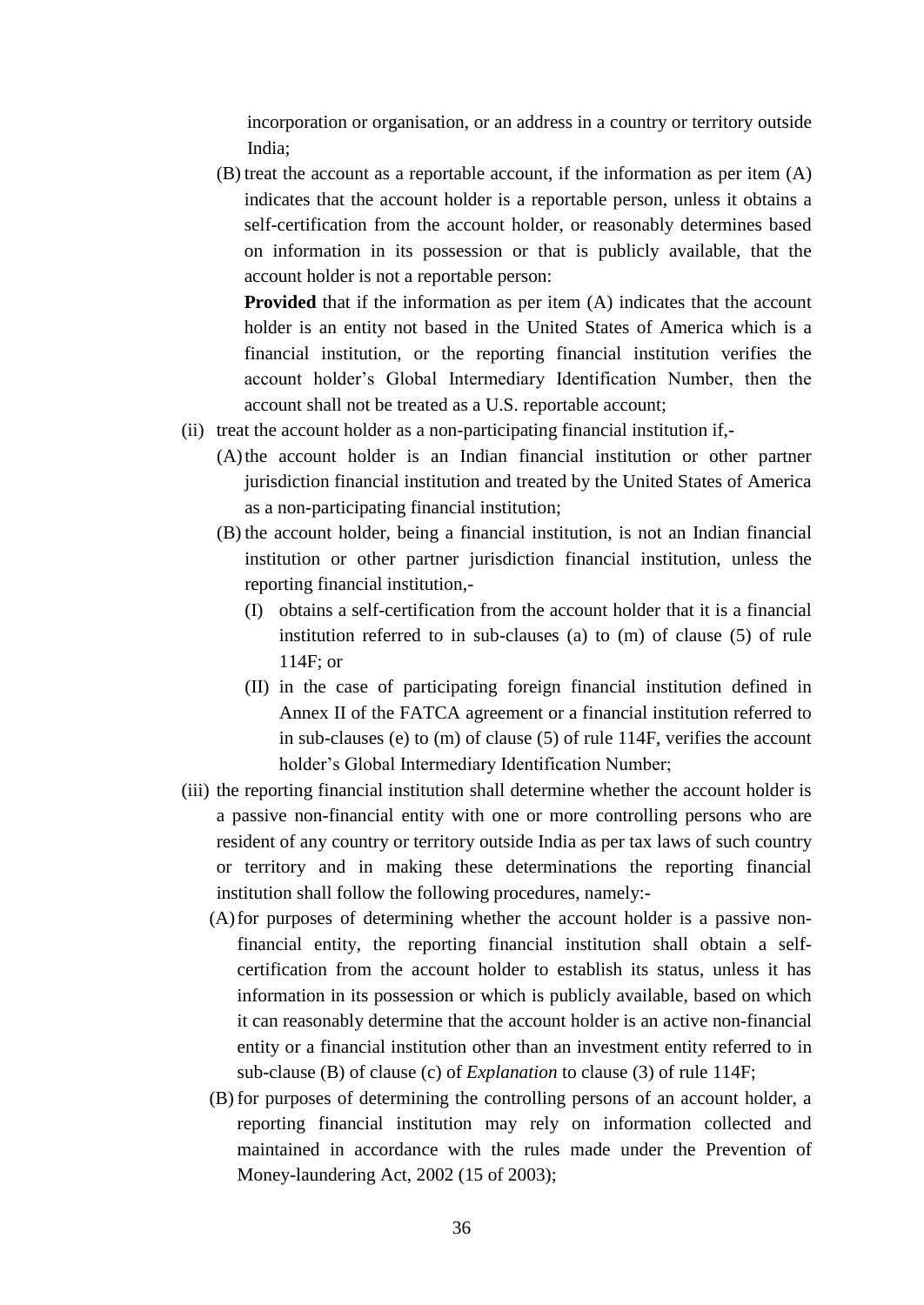- (C) for purposes of determining whether a controlling person of a pre-existing account of passive non-financial entity is a reportable person, a reporting financial institution may rely on,-
	- (I) information collected and maintained in accordance with rules made under the Prevention of Money-laundering Act, 2002 (15 of 2003) in the case of pre-existing entity account held by one or more non-financial entity with an aggregate balance or value which does not exceed an amount equivalent to one million U.S. dollars; or
	- (II) a self-certification from the account holder or such controlling person of the passive non-financial entity with an account balance or value which exceeds an amount equivalent to one million U.S. dollars;
- (D)if any controlling person of a passive non-financial entity is a resident of any country or territory outside India for tax purposes, the account shall be treated as a reportable account;
- (e) the following additional procedures shall be applicable to pre-existing entity accounts, namely:-
	- (i) review of pre-existing entity accounts with an aggregate account balance or value that exceeds an amount equivalent to two hundred and fifty thousand U.S. dollars as on the  $30<sup>th</sup>$  June, 2014 (in case of a U.S. reportable account), or as the case may be,  $31<sup>st</sup>$  December, 2015 (in case of other reportable account) shall be completed by the  $30<sup>th</sup>$  June, 2016;
	- (ii) review of pre-existing entity accounts with an aggregate account balance or value which does not exceed an amount equivalent to two hundred and fifty thousand U.S. dollars as on the  $30<sup>th</sup>$  June, 2014 (in case of a U.S. reportable account), or as the case may be,  $31<sup>st</sup>$  December, 2015 (in case of other reportable account), but exceeds an amount equivalent to two hundred and fifty thousand U.S. dollars as on the  $31<sup>st</sup>$  December of a subsequent year, shall be completed within the calendar year following the year in which the aggregate account balance or value exceeds an amount equivalent to two hundred and fifty thousand U.S. dollars;
	- (iii) if there is a change of circumstances with respect to a pre-existing entity account that causes the reporting financial institution to know, or have reason to know, that the self-certification or other documentation associated with the account is incorrect or unreliable, the reporting financial institution shall redetermine the status of the account in accordance with the procedures set forth in clause (d) of this sub-rule.

(6) The following procedures shall apply for purposes of identifying reportable accounts and accounts held by non-participating financial institutions among new entity accounts, namely:-

- (a) a reporting financial institution, to determine whether the new entity account is a reportable account, shall apply the following review procedures namely:-
	- (i) determine whether the entity is a reportable person and for that the reporting financial institution shall,-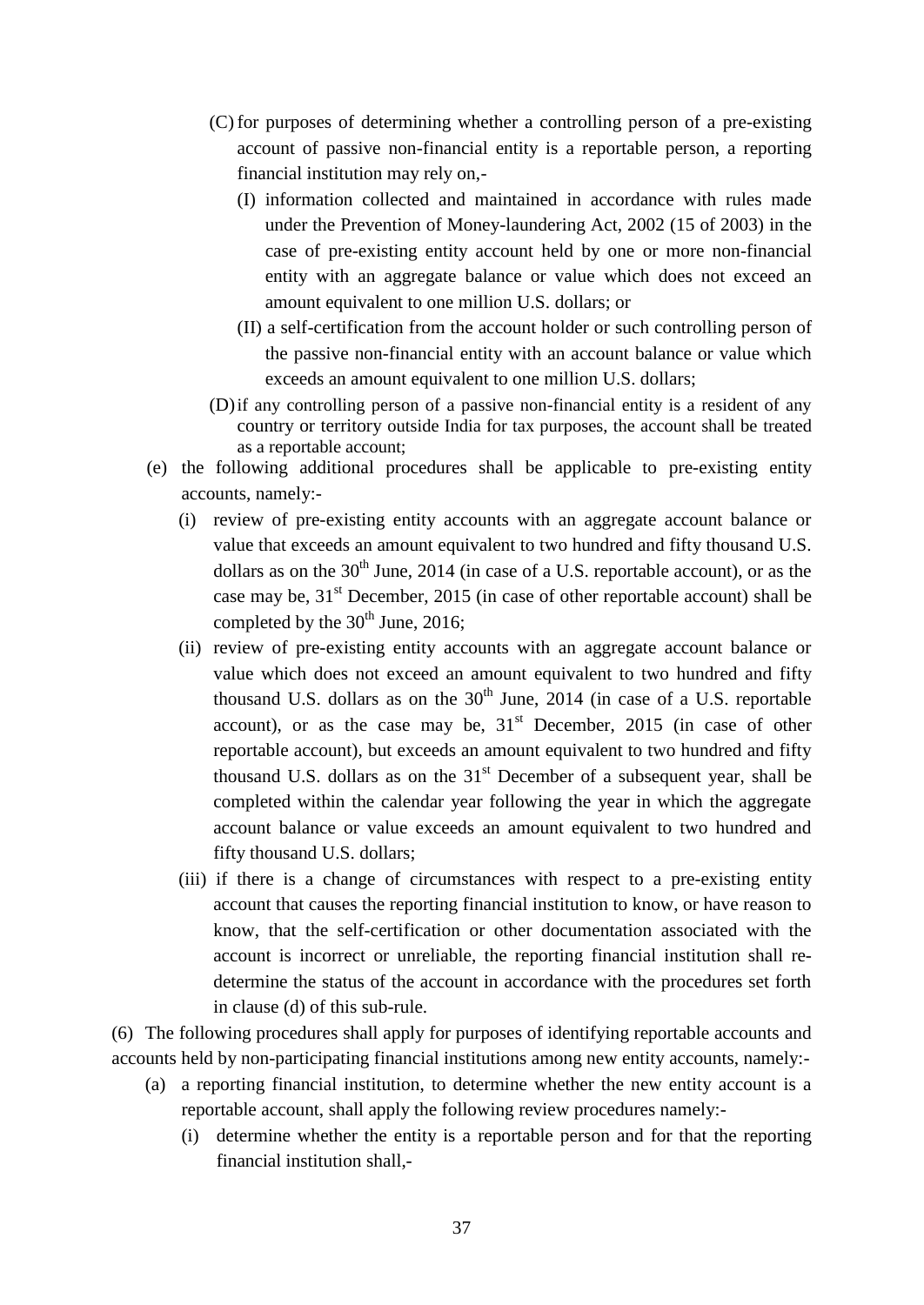(A) obtain a self-certification, which may be part of the account opening documentation, that allows the reporting financial institution to determine the account holder's residence or residences for tax purposes and confirm the reasonableness of such self-certification based on the information obtained by the reporting financial institution in connection with the opening of the account, including any documentation collected in accordance with the rules made under the Prevention of Money-laundering Act, 2002 (15 of 2003):

**Provided** that if the entity certifies that it has no residence for tax purposes, the reporting financial institution may rely on the address of the principal office of the entity to determine the residence of the account holder;

(B) treat the account as a reportable account, if the information as per item (A) indicates that the account holder is a reportable person, unless it reasonably determines based on information in its possession or which is publicly available, that the account holder is not a reportable person:

**Provided** that if the information as per item (A) indicates that the account holder is an Indian financial institution, or partner jurisdiction financial institution, which is not a non-participating financial institution or a participating foreign financial institution or a non-reporting financial institution then the account shall not be treated as a U.S. reportable account;

- (ii) determine whether the account holder is a passive non-financial entity with one or more controlling persons who are reportable persons and in making these determinations the reporting financial institution shall follow the following procedures, namely:-
	- (A)for purposes of determining whether the account holder is a passive nonfinancial entity, the reporting financial institution shall rely on a selfcertification from the account holder to establish its status, unless it has information in its possession or that is publicly available, based on which it can reasonably determine that the account holder is not a passive nonfinancial entity;
	- (B) for purposes of determining the controlling persons of an account holder, a reporting financial institution may rely on information collected and maintained in accordance with the rules made under the Prevention of Money-laundering Act, 2002 (15 of 2003);
	- (C) for purposes of determining whether a controlling person of a passive nonfinancial entity is a reportable person, a reporting financial institution may rely on a self-certification from the account holder or such controlling person;
- (b) the reporting financial institution shall determine whether the account holder is a non-participating financial institution and in such case any payment to the account holder shall be reported as per clause (h) of sub-rule (1) of rule 114G.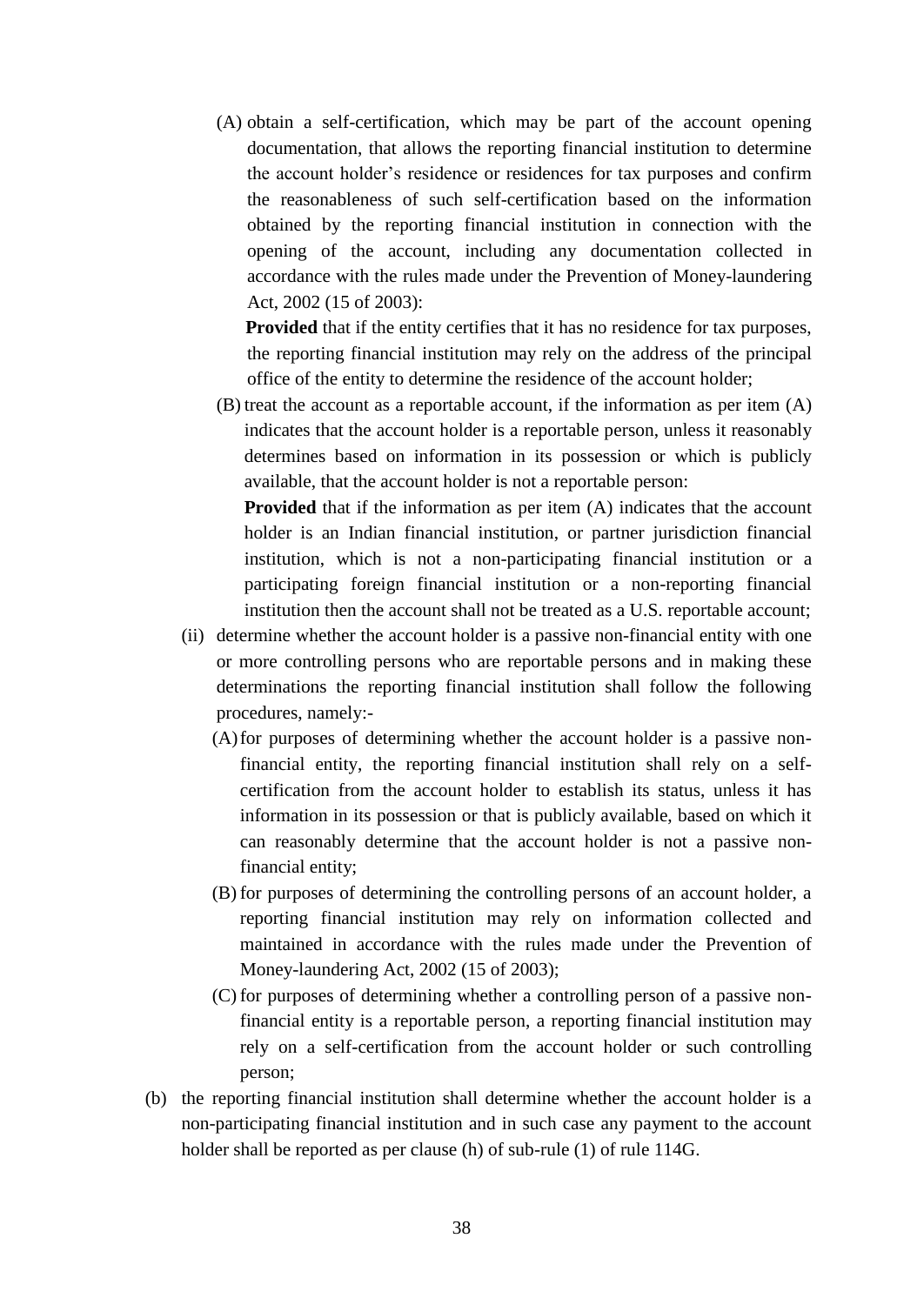(7) The following additional procedures shall apply in implementing the due diligence requirement specified in sub-rules (1) to (6), namely:-

- (a) a reporting financial institution may not rely on a self-certification or documentary evidence if the reporting financial institution knows or has reason to know that the self-certification or documentary evidence is incorrect or unreliable;
- (b) a reporting financial institution may presume that an individual beneficiary (other than the owner) of a cash value insurance contract or an annuity contract receiving a death benefit is not a reportable person and may treat such financial account as other than a reportable account unless the reporting financial institution has actual knowledge, or reason to know, that the beneficiary is a reportable person:

Provided that if a reporting financial institution has actual knowledge, or reason to know, that the beneficiary is a reportable person, it shall follow the procedures specified in clause (b) of sub-rule (3);

*Explanation*.- For the purposes of this clause, a reporting financial institution shall be deemed to have reason to know that a beneficiary of a cash value insurance contract or an annuity contract is a reportable person if the information collected by the reporting financial institution and associated with the beneficiary contains indicia specified in clause (b) of sub-rule (3).

- (c) the following procedures relating to aggregation of account balance and currency shall apply, namely:-
	- (i) for purposes of determining the aggregate balance or value of financial accounts held by an individual, a reporting financial institution shall be required to aggregate all financial accounts maintained by it, or by a related entity, but only to the extent that the computerised systems of that reporting financial institution links the financial accounts by reference to a data element such as client number or taxpayer identification number, and allows account balances or values to be aggregated;
	- (ii) for purposes of determining the aggregate balance or value of financial accounts held by an entity, a reporting financial institution shall be required to take into account all financial accounts which are maintained by it, or by a related entity, but only to the extent that the computerised systems of that reporting financial institution links the financial accounts by reference to a data element such as client number or taxpayer identification number, and allows account balances or values to be aggregated;
	- (iii) for purposes of determining the aggregate balance or value of financial accounts held by a person to determine whether a financial account is a high value account, a reporting financial institution shall also be required, in the case of any financial accounts that a relationship manager knows, or has reason to know, are directly or indirectly owned, controlled, or established (other than in a fiduciary capacity) by the same person, to aggregate all such accounts;
	- (iv) for the purposes of rules 114F, 114G and this rule, any account maintained in rupees or in any permissible currency (other than the United States Dollar) as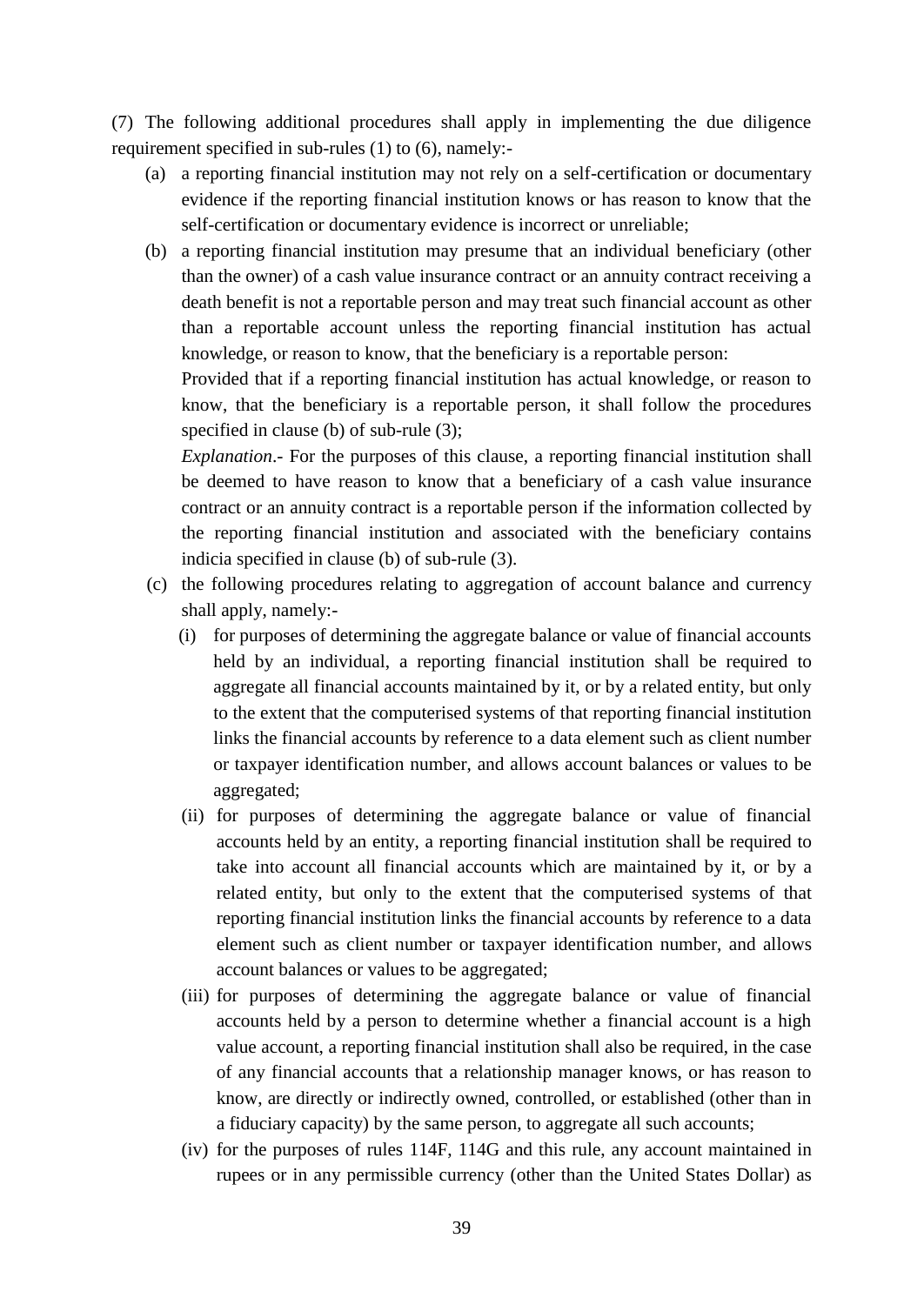designated by the Reserve Bank of India shall be converted to United States Dollar at the end of the reporting period as per the reference rates of the Reserve Bank of India and such converted amount in the United States Dollar shall be used for determining the balance or value of a financial account provided in such rules.

*Explanation 1*.- For the purposes of this clause each holder of a jointly held financial account shall be attributed the entire balance or value of the jointly held financial account for purposes of applying the aggregation requirements.

(8) In case of a U.S. reportable account opened on or after the  $1<sup>st</sup>$  July, 2014 but before the date of entry into force of FATCA agreement, notwithstanding the due diligence procedures specified in sub-rule (4) or sub-rule (6) of this rule for new accounts, the reporting financial institution may, in lieu of the procedures specified in the said sub-rules, apply the following alternative procedures, namely:-

(a) within one year after the date of entry into force of the FATCA agreement, reporting financial institutions shall,-

(i) with respect to a new individual account opened on or after the  $1<sup>st</sup>$  July, 2014 but before the date of entry into force of FATCA agreement, request the selfcertification specified in sub-rule (4) and confirm the reasonableness of such selfcertification consistent with the procedures specified in sub-rule (4); and

(ii) with respect to a new entity account opened on or after the  $1<sup>st</sup>$  July, 2014 but before the date of entry into force of FATCA agreement, perform the due diligence procedures specified in sub-rule (6) and request for information as necessary to document the account, including any self-certification, required under sub-rule (6);

(b) the reporting financial institution shall report on any new account which is identified pursuant to clause (a) of this sub-rule as a U.S. reportable account or as an account held by a non-participating financial institution, as applicable, by the date which is the later of,-

(i) the  $31<sup>st</sup>$  of May next following the date on which the account is identified as a U.S. reportable account or as an account held by a non-participating financial institution, as applicable; and

(ii) forty-five days after the account is identified as a U.S. reportable account or as an account held by a non-participating financial institution, as applicable:

**Provided** that the information required to be reported with respect to such a new account shall be information which would have been reportable had the new account been identified as a U.S. reportable account or as an account held by a nonparticipating financial institution, as applicable, as of the date the account was opened;

(c) by the date that is one year after the date of entry into force of the FATCA agreement, reporting financial institutions shall close any new account described in clause (a) for which it was unable to collect the required self-certification or other documentation in accordance with the procedure specified in clause (b):

**Provided** that in addition, by such date, the reporting financial institutions shall,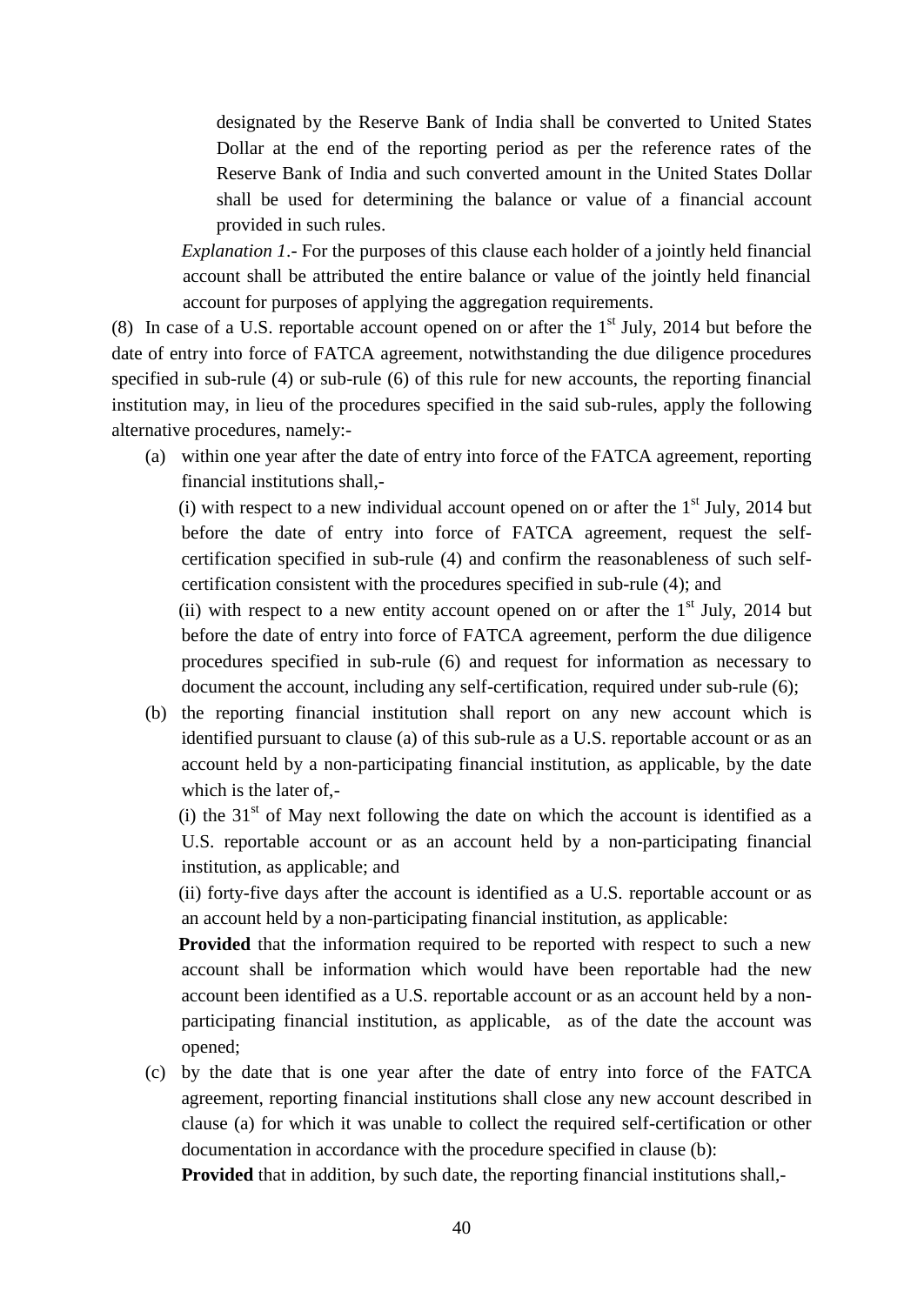(i) with respect to such closed accounts which prior to such closure were new individual accounts (without regard to whether such accounts were high value accounts), perform the due diligence procedure specified in clause (c) of sub-rule (3), or

(ii) with respect to such closed accounts which prior to such closure were new entity accounts, perform the due diligence procedures specified in sub-rule (5); and

(d) the reporting financial institution shall report the information specified in rule 114G in respect of any closed account which is identified under clause (c) as a U.S. reportable account or as an account held by a non-participating financial institution, as applicable, by the date that is the later of,-

(i) the  $31<sup>st</sup>$  of May next following the date on which the account is identified as a U.S. reportable account or as an account held by a non-participating financial institution, as applicable; and

(ii) forty-five days after the account is identified as a U.S. reportable account or as an account held by a non-participating financial institution, as applicable:

**Provided** that in respect of all new entity accounts or a clearly identified group of such accounts which are U.S. reportable accounts opened on or after the  $1<sup>st</sup>$  July, 2014, and before the  $1<sup>st</sup>$  January, 2015 the reporting financial institution may, in lieu of the procedure specified in clauses (a) to (d), treat such accounts as pre-existing entity accounts and apply the due diligence procedure related to pre-existing entity accounts specified in sub-rule (5) without regard to the account balance or value threshold specified in clause (a) of sub-rule (5).'

3. In the said rules, in Appendix-II, after Form 61A the following form shall be inserted, namely:-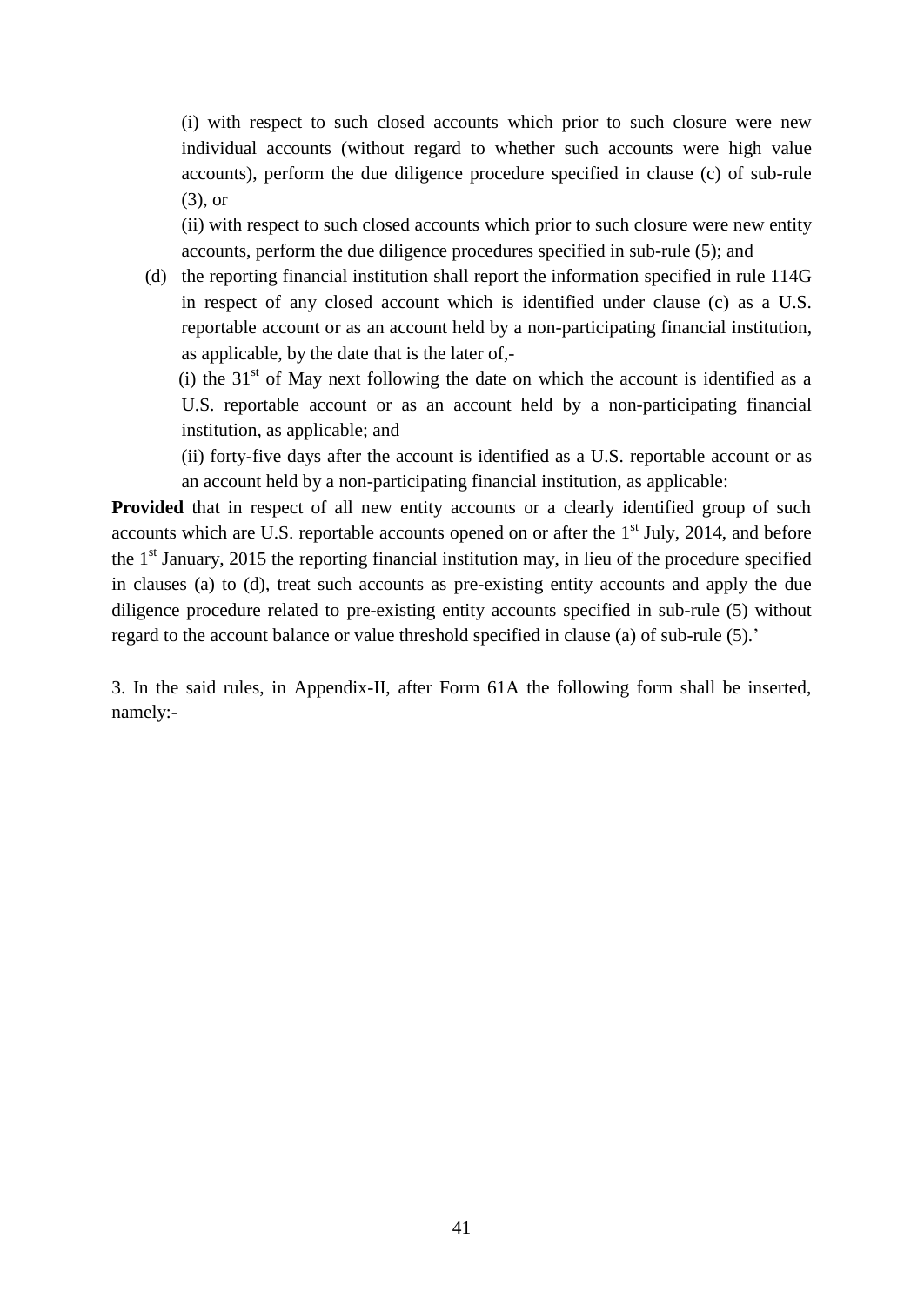### "**FORM NO. 61B**

[See sub-rule (8) of rule 114G]

# **Statement of Reportable Account under sub-section (1) section 285BA of the Income-tax Act, 1961**

# **(see instructions for guidance)**

# **PART A: STATEMENT DETAILS**

(This information should be provided for each Statement of Reports submitted together)

| A.1    | <b>REPORTING ENTITY DETAILS</b>                     |  |                         |                         |  |  |  |  |  |  |  |  |
|--------|-----------------------------------------------------|--|-------------------------|-------------------------|--|--|--|--|--|--|--|--|
| A.1.1  | <b>Reporting Entity Name</b>                        |  |                         |                         |  |  |  |  |  |  |  |  |
| A.1.2  | <b>ITDREIN</b>                                      |  |                         |                         |  |  |  |  |  |  |  |  |
| A.1.3  | Global Intermediary Identification<br>Number (GIIN) |  |                         |                         |  |  |  |  |  |  |  |  |
| A.1.4  | <b>Registration Number</b>                          |  |                         |                         |  |  |  |  |  |  |  |  |
| A.1.5  | <b>Reporting Entity Category</b>                    |  |                         | Insert 2 character code |  |  |  |  |  |  |  |  |
| A.2    | <b>STATEMENT DETAILS</b>                            |  |                         |                         |  |  |  |  |  |  |  |  |
| A.2.1  | <b>Statement Type</b>                               |  |                         | Insert 2 character code |  |  |  |  |  |  |  |  |
| A.2.2  | <b>Statement Number</b>                             |  |                         |                         |  |  |  |  |  |  |  |  |
| A.2.3  | Original Statement Id                               |  |                         |                         |  |  |  |  |  |  |  |  |
| A.2.4  | Reason for Correction                               |  | Insert 1 character code |                         |  |  |  |  |  |  |  |  |
| A.2.5  | <b>Statement Date</b>                               |  |                         |                         |  |  |  |  |  |  |  |  |
| A.2.6  | <b>Reporting Period</b>                             |  |                         |                         |  |  |  |  |  |  |  |  |
| A.2.7  | Report Type                                         |  | Insert 1 character code |                         |  |  |  |  |  |  |  |  |
| A.2.8  | Number of Reports                                   |  |                         |                         |  |  |  |  |  |  |  |  |
| A.3    | PRINCIPAL OFFICER DETAILS                           |  |                         |                         |  |  |  |  |  |  |  |  |
| A.3.1  | Principal Officer Name                              |  |                         |                         |  |  |  |  |  |  |  |  |
| A.3.2  | Principal Officer Designation                       |  |                         |                         |  |  |  |  |  |  |  |  |
| A.3.3  | Principal Officer Address                           |  |                         |                         |  |  |  |  |  |  |  |  |
| A.3.4  | City / Town                                         |  |                         |                         |  |  |  |  |  |  |  |  |
| A.3.5  | Postal Code                                         |  |                         |                         |  |  |  |  |  |  |  |  |
| A.3.6  | State Code                                          |  |                         | Insert 2 character code |  |  |  |  |  |  |  |  |
| A.3.7  | Country Code                                        |  |                         | Insert 2 character code |  |  |  |  |  |  |  |  |
| A.3.8  | Telephone                                           |  |                         |                         |  |  |  |  |  |  |  |  |
| A.3.9  | Mobile                                              |  |                         |                         |  |  |  |  |  |  |  |  |
| A.3.10 | Fax                                                 |  |                         |                         |  |  |  |  |  |  |  |  |
| A.3.11 | Email                                               |  |                         |                         |  |  |  |  |  |  |  |  |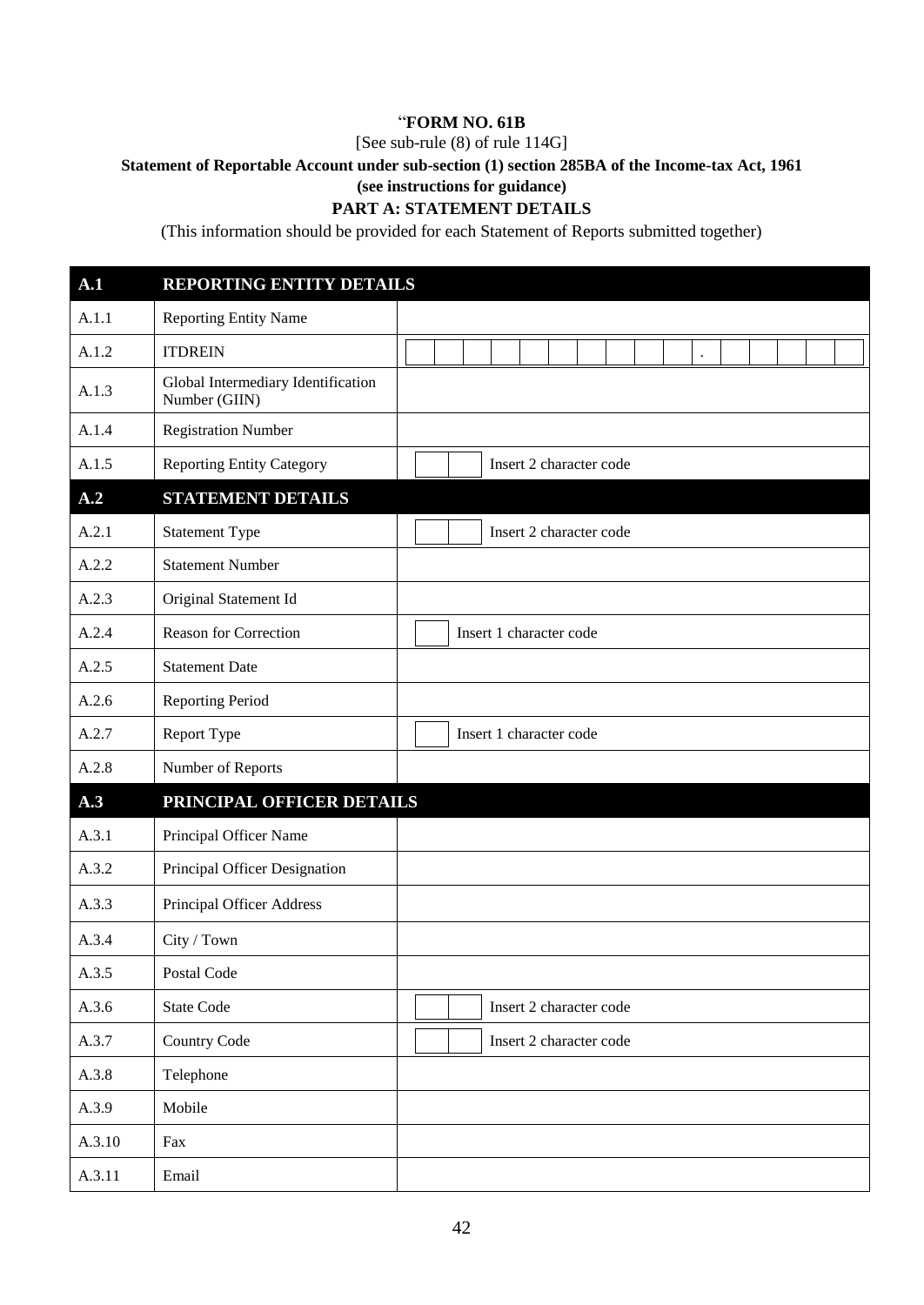#### **PART B: REPORT DETAILS**

(This information should be provided for each Account being reported)

| B.1              | <b>ACCOUNT DETAILS</b> (To be provided for each account being reported) |  |                         |
|------------------|-------------------------------------------------------------------------|--|-------------------------|
| B.1.1            | <b>Report Serial Number</b>                                             |  |                         |
| B.1.2            | Original Report Serial Number                                           |  |                         |
| <b>B.1.3</b>     | Account Type                                                            |  | Insert 2 character code |
| <b>B.1.4</b>     | <b>Account Number</b>                                                   |  |                         |
| <b>B.1.5</b>     | <b>Account Number Type</b>                                              |  | Insert 1 character code |
| <b>B.1.6</b>     | <b>Account Holder Name</b>                                              |  |                         |
| <b>B.1.7</b>     | <b>Account Status</b>                                                   |  | Insert 1 character code |
| <b>B.1.8</b>     | <b>Account Treatment</b>                                                |  | Insert 1 character code |
| <b>B.1.9</b>     | Self-certification                                                      |  | Insert 1 character code |
| <b>B.1.10</b>    | <b>Documentation Status</b>                                             |  | Insert 1 character code |
| <b>B.1.11</b>    | Date of closure of account, if closed during the<br>year                |  |                         |
| $\overline{B.2}$ | <b>BRANCH DETAILS</b>                                                   |  |                         |
| B.2.1            | <b>Branch Number Type</b>                                               |  | Insert 1 character code |
| B.2.2            | <b>Branch Reference Number</b>                                          |  |                         |
| B.2.3            | <b>Branch Name</b>                                                      |  |                         |
| <b>B.2.4</b>     | <b>Branch Address</b>                                                   |  |                         |
| <b>B.2.5</b>     | City Town                                                               |  |                         |
| <b>B.2.6</b>     | Postal Code                                                             |  |                         |
| <b>B.2.7</b>     | <b>State Code</b>                                                       |  | Insert 2 character code |
| <b>B.2.8</b>     | <b>Country Code</b>                                                     |  | Insert 2 character code |
| <b>B.2.9</b>     | Telephone                                                               |  |                         |
| <b>B.2.10</b>    | Mobile                                                                  |  |                         |
| B.2.11           | Fax                                                                     |  |                         |
| B.2.12           | Email                                                                   |  |                         |
| B.3              | <b>ACCOUNT SUMMARY</b>                                                  |  |                         |
| <b>B.3.1</b>     | Account balance or value at the end of<br>reporting period              |  |                         |
| <b>B.3.2</b>     | Aggregate gross interest paid or credited                               |  |                         |
| <b>B.3.3</b>     | Aggregate gross dividend paid or credited                               |  |                         |
| <b>B.3.4</b>     | Gross proceeds from sale of property                                    |  |                         |
| <b>B.3.5</b>     | Aggregate gross amount of all other income<br>paid or credited          |  |                         |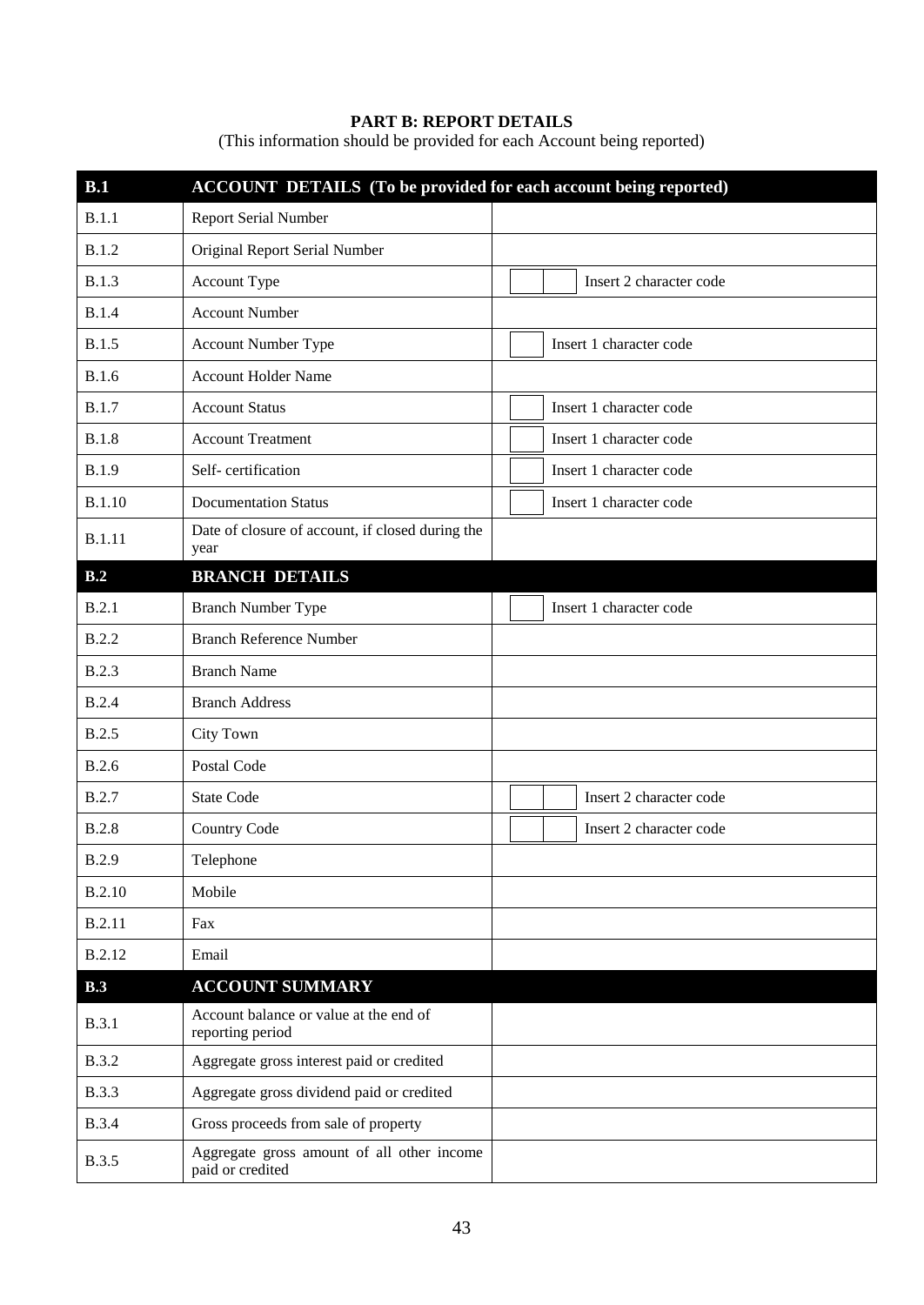| <b>B.3.6</b>  | Aggregate gross amount credited                                          |                         |  |                                              |  |  |  |  |
|---------------|--------------------------------------------------------------------------|-------------------------|--|----------------------------------------------|--|--|--|--|
| <b>B.3.7</b>  | Aggregate gross amount debited                                           |                         |  |                                              |  |  |  |  |
| B.4           | <b>INDIVIDUAL DETAILS</b> (To be provided for individual account holder) |                         |  |                                              |  |  |  |  |
| B.4.1         | Name                                                                     |                         |  |                                              |  |  |  |  |
| <b>B.4.2</b>  | Customer ID                                                              |                         |  |                                              |  |  |  |  |
| <b>B.4.3</b>  | Father's Name                                                            |                         |  |                                              |  |  |  |  |
| <b>B.4.4</b>  | Spouse's Name                                                            |                         |  |                                              |  |  |  |  |
| <b>B.4.5</b>  | Gender                                                                   |                         |  | Insert 1 character code (Refer Instructions) |  |  |  |  |
| <b>B.4.6</b>  | PAN                                                                      |                         |  |                                              |  |  |  |  |
| <b>B.4.7</b>  | Aadhaar Number                                                           |                         |  |                                              |  |  |  |  |
| <b>B.4.8</b>  | <b>Identification Type</b><br>Insert 1 character code                    |                         |  |                                              |  |  |  |  |
| <b>B.4.9</b>  | <b>Identification Number</b>                                             |                         |  |                                              |  |  |  |  |
| <b>B.4.10</b> | Occupation Type                                                          |                         |  | Insert 1 character code                      |  |  |  |  |
| <b>B.4.11</b> | Occupation                                                               |                         |  |                                              |  |  |  |  |
| <b>B.4.12</b> | <b>Birth Date</b>                                                        |                         |  |                                              |  |  |  |  |
| <b>B.4.13</b> | Nationality                                                              | Insert 2 character code |  |                                              |  |  |  |  |
| <b>B.4.14</b> | Country of Residence as per tax laws                                     | Insert 2 character code |  |                                              |  |  |  |  |
| <b>B.4.15</b> | Place of Birth                                                           |                         |  |                                              |  |  |  |  |
| B.4.16        | Country of Birth                                                         |                         |  | Insert 2 character code                      |  |  |  |  |
| <b>B.4.17</b> | Tax Identification Number (TIN) allotted<br>by tax resident country      |                         |  |                                              |  |  |  |  |
| <b>B.4.18</b> | <b>TIN Issuing Country</b>                                               |                         |  | Insert 2 character code                      |  |  |  |  |
| B.4.19        | Address Type                                                             |                         |  | Insert 2 character code                      |  |  |  |  |
| <b>B.4.20</b> | Address                                                                  |                         |  |                                              |  |  |  |  |
| <b>B.4.21</b> | City / Town                                                              |                         |  |                                              |  |  |  |  |
| <b>B.4.22</b> | Postal Code                                                              |                         |  |                                              |  |  |  |  |
| <b>B.4.23</b> | <b>State Code</b>                                                        |                         |  | Insert 2 character code                      |  |  |  |  |
| <b>B.4.24</b> | Country Code                                                             |                         |  | Insert 2 character code                      |  |  |  |  |
| <b>B.4.25</b> | Mobile/Telephone Number                                                  |                         |  |                                              |  |  |  |  |
| <b>B.4.26</b> | Other Contact Number                                                     |                         |  |                                              |  |  |  |  |
| B.4.27        | Remarks                                                                  |                         |  |                                              |  |  |  |  |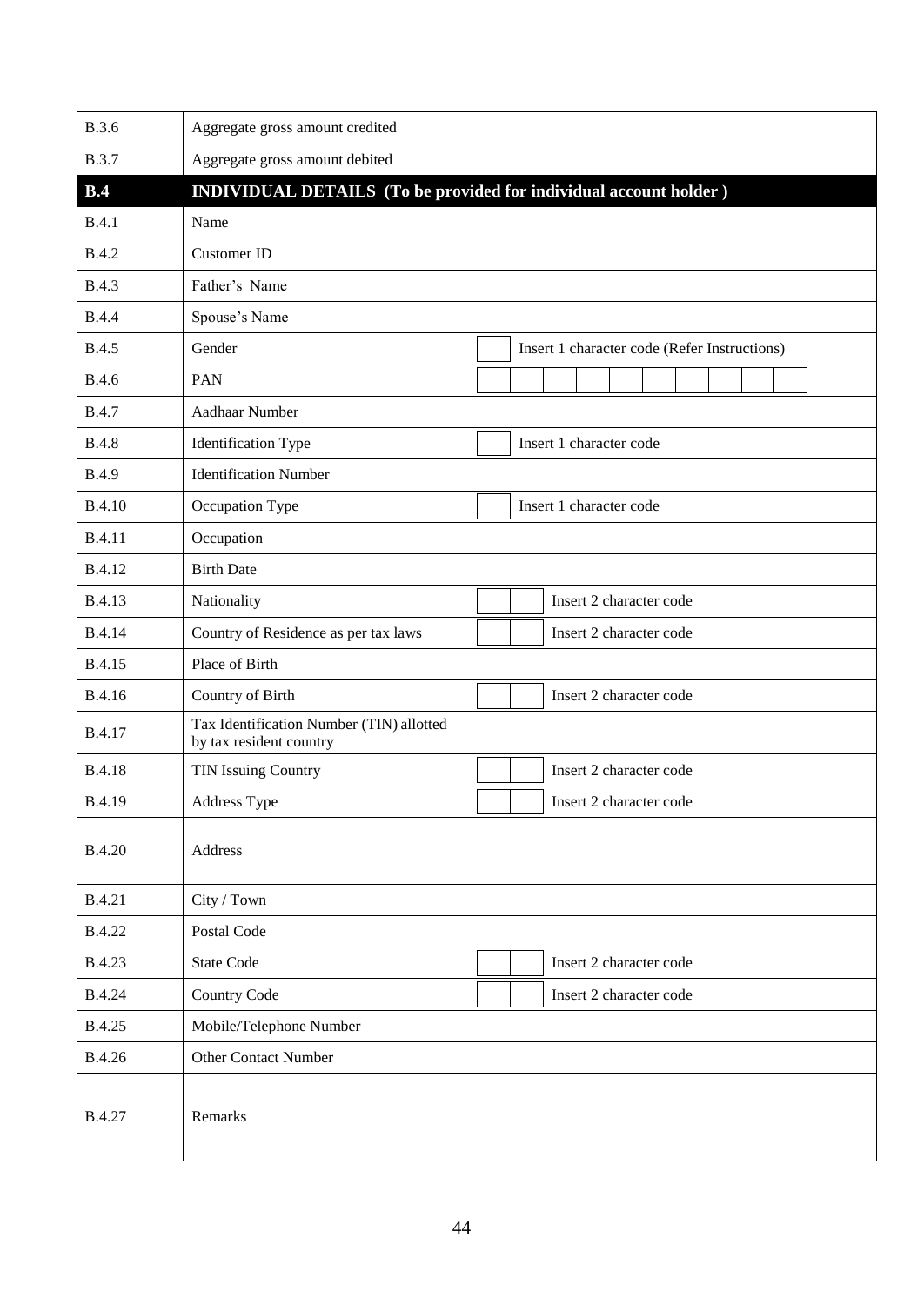| B.5           | LEGAL ENTITY DETAILS (To be provided for entity account holder)     |                         |                         |  |                         |  |  |  |  |  |  |  |
|---------------|---------------------------------------------------------------------|-------------------------|-------------------------|--|-------------------------|--|--|--|--|--|--|--|
| B.5.1         | Name of the Entity                                                  |                         |                         |  |                         |  |  |  |  |  |  |  |
| <b>B.5.2</b>  | Customer ID                                                         |                         |                         |  |                         |  |  |  |  |  |  |  |
| <b>B.5.3</b>  | Account Holder Type for US<br>Reportable Person                     |                         |                         |  | Insert 2 character code |  |  |  |  |  |  |  |
| <b>B.5.4</b>  | Account Holder Type for Other<br>Reportable Person                  |                         | Insert 2 character code |  |                         |  |  |  |  |  |  |  |
| <b>B.5.5</b>  | <b>Entity Constitution Type</b>                                     |                         | Insert 1 character code |  |                         |  |  |  |  |  |  |  |
| <b>B.5.6</b>  | Date of Incorporation                                               |                         |                         |  |                         |  |  |  |  |  |  |  |
| <b>B.5.7</b>  | Nature of Business                                                  |                         |                         |  |                         |  |  |  |  |  |  |  |
| <b>B.5.8</b>  | PAN                                                                 |                         |                         |  |                         |  |  |  |  |  |  |  |
| <b>B.5.9</b>  | <b>Identification Type</b>                                          |                         |                         |  | Insert 1 character code |  |  |  |  |  |  |  |
| <b>B.5.10</b> | Identification No.                                                  |                         |                         |  |                         |  |  |  |  |  |  |  |
| <b>B.5.11</b> | Identification issuing Country                                      |                         |                         |  | Insert 2 character code |  |  |  |  |  |  |  |
| <b>B.5.12</b> | Place of Incorporation                                              |                         |                         |  |                         |  |  |  |  |  |  |  |
| <b>B.5.13</b> | Country of Incorporation                                            |                         |                         |  | Insert 2 character code |  |  |  |  |  |  |  |
| B.5.14        | Country of Residence as per tax laws                                | Insert 2 character code |                         |  |                         |  |  |  |  |  |  |  |
| B.5.15        | Tax Identification Number (TIN)<br>allotted by tax resident country |                         |                         |  |                         |  |  |  |  |  |  |  |
| B.5.16        | TIN Issuing Country                                                 |                         |                         |  | Insert 2 character code |  |  |  |  |  |  |  |
| B.5.17        | Address Type                                                        |                         |                         |  | Insert 1 character code |  |  |  |  |  |  |  |
| <b>B.5.18</b> | Address                                                             |                         |                         |  |                         |  |  |  |  |  |  |  |
| B.5.19        | City / Town                                                         |                         |                         |  |                         |  |  |  |  |  |  |  |
| <b>B.5.20</b> | Postal Code                                                         |                         |                         |  |                         |  |  |  |  |  |  |  |
| <b>B.5.21</b> | <b>State Code</b>                                                   |                         |                         |  | Insert 2 character code |  |  |  |  |  |  |  |
| <b>B.5.22</b> | Country Code                                                        |                         |                         |  | Insert 2 character code |  |  |  |  |  |  |  |
| B.5.23        | Mobile/Telephone Number                                             |                         |                         |  |                         |  |  |  |  |  |  |  |
| <b>B.5.24</b> | <b>Other Contact Number</b>                                         |                         |                         |  |                         |  |  |  |  |  |  |  |
| <b>B.5.25</b> | Remarks                                                             |                         |                         |  |                         |  |  |  |  |  |  |  |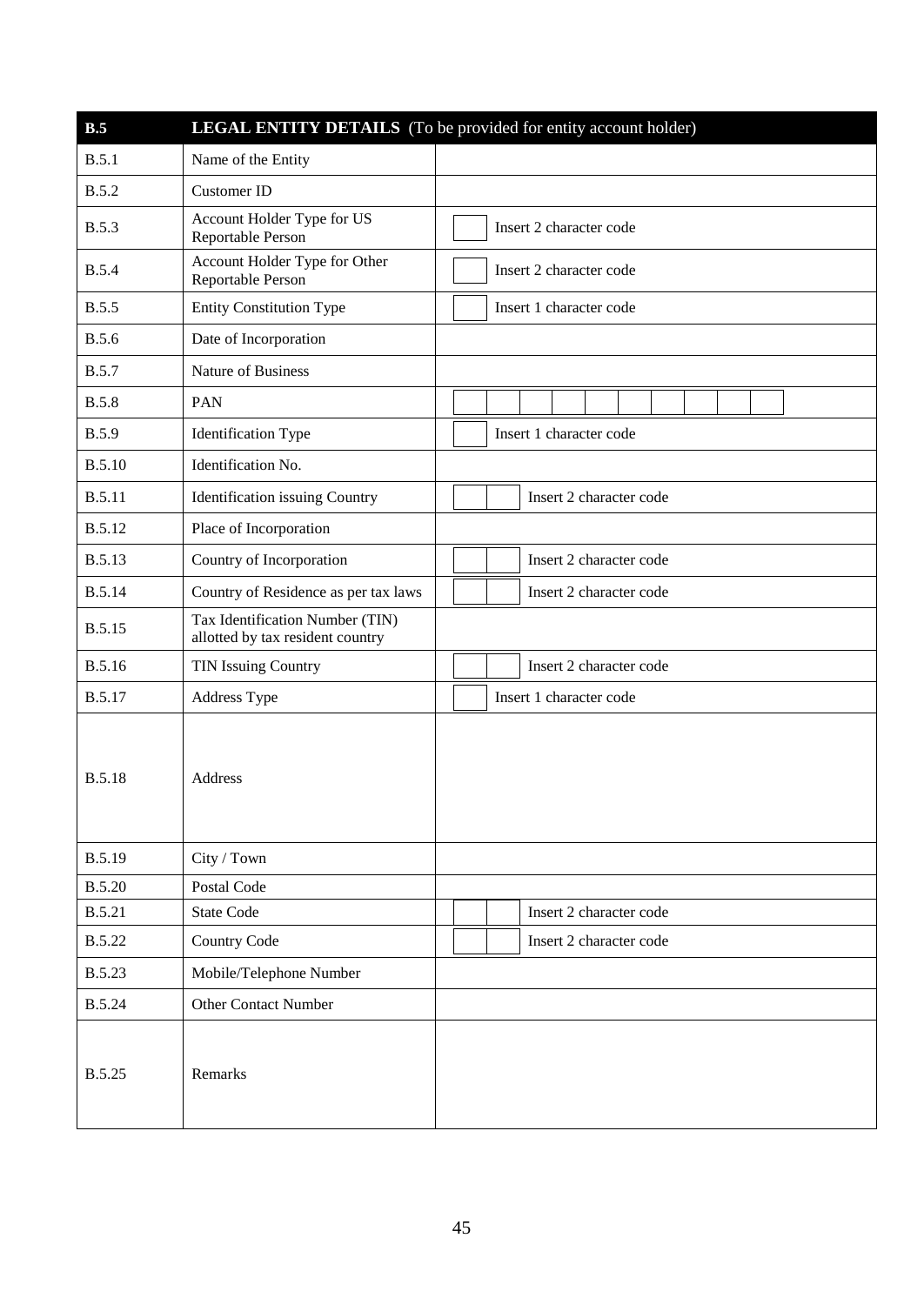| <b>B.6</b>    | <b>CONTROLLING PERSON DETAILS</b> (To be provided for each controlling person of the entity) |  |  |  |                         |                         |  |  |  |  |  |
|---------------|----------------------------------------------------------------------------------------------|--|--|--|-------------------------|-------------------------|--|--|--|--|--|
| B.6.1         | Controlling Person Type                                                                      |  |  |  |                         | Insert 3 character code |  |  |  |  |  |
| B.6.2         | Name                                                                                         |  |  |  |                         |                         |  |  |  |  |  |
| B.6.3         | Customer ID                                                                                  |  |  |  |                         |                         |  |  |  |  |  |
| <b>B.6.4</b>  | Father's Name                                                                                |  |  |  |                         |                         |  |  |  |  |  |
| B.6.5         | Spouse's Name                                                                                |  |  |  |                         |                         |  |  |  |  |  |
| <b>B.6.6</b>  | Gender                                                                                       |  |  |  | Insert 1 character code |                         |  |  |  |  |  |
| B.6.7         | PAN                                                                                          |  |  |  |                         |                         |  |  |  |  |  |
| <b>B.6.8</b>  | Aadhaar Number                                                                               |  |  |  |                         |                         |  |  |  |  |  |
| B.6.9         | <b>Identification Type</b>                                                                   |  |  |  | Insert 1 character code |                         |  |  |  |  |  |
| B.6.10        | <b>Identification Number</b>                                                                 |  |  |  |                         |                         |  |  |  |  |  |
| B.6.11        | Occupation Type                                                                              |  |  |  | Insert 1 character code |                         |  |  |  |  |  |
| B.6.12        | Occupation                                                                                   |  |  |  |                         |                         |  |  |  |  |  |
| B.6.13        | <b>Birth Date</b>                                                                            |  |  |  |                         |                         |  |  |  |  |  |
| B.6.14        | Nationality                                                                                  |  |  |  |                         | Insert 2 character code |  |  |  |  |  |
| B.6.15        | Country of Residence as per tax laws                                                         |  |  |  |                         | Insert 2 character code |  |  |  |  |  |
| B.6.16        | Place of Birth                                                                               |  |  |  |                         |                         |  |  |  |  |  |
| B.6.17        | Country of Birth                                                                             |  |  |  |                         | Insert 2 character code |  |  |  |  |  |
| B.6.18        | Tax Identification Number (TIN)<br>allotted by tax resident country                          |  |  |  |                         |                         |  |  |  |  |  |
| B.6.19        | TIN Issuing Country                                                                          |  |  |  |                         | Insert 2 character code |  |  |  |  |  |
| <b>B.6.20</b> | Address Type                                                                                 |  |  |  |                         | Insert 2 character code |  |  |  |  |  |
| B.6.21        | Address                                                                                      |  |  |  |                         |                         |  |  |  |  |  |
| B.6.22        | City / Town                                                                                  |  |  |  |                         |                         |  |  |  |  |  |
| B.6.23        | Postal Code                                                                                  |  |  |  |                         |                         |  |  |  |  |  |
| B.6.24        | <b>State Code</b>                                                                            |  |  |  |                         | Insert 2 character code |  |  |  |  |  |
| B.6.25        | Country Code                                                                                 |  |  |  |                         | Insert 2 character code |  |  |  |  |  |
| B.6.26        | Mobile/Telephone Number                                                                      |  |  |  |                         |                         |  |  |  |  |  |
| B.6.27        | Other Contact Number                                                                         |  |  |  |                         |                         |  |  |  |  |  |
| B.6.28        | Remarks".                                                                                    |  |  |  |                         |                         |  |  |  |  |  |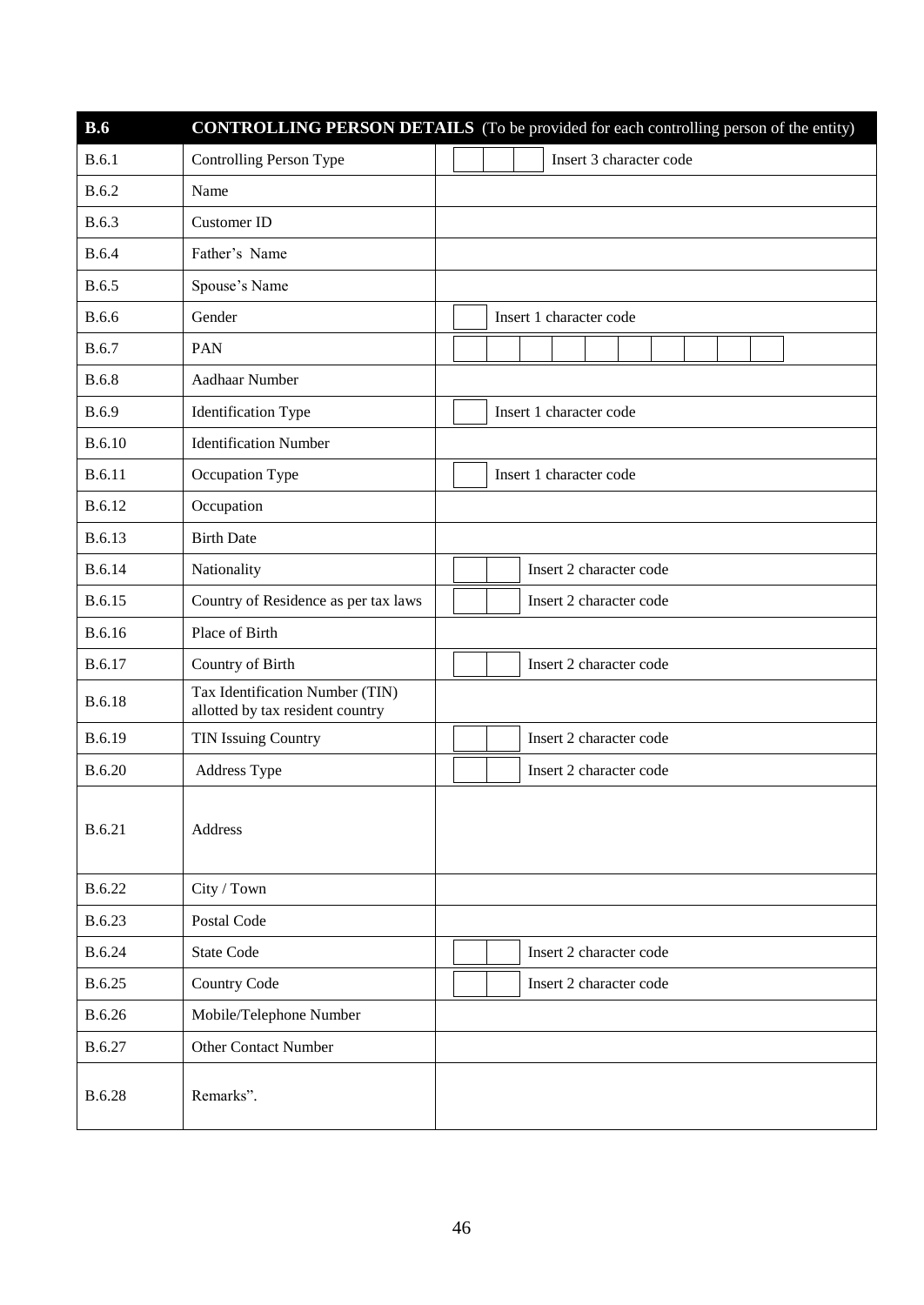[Notification no. 62/2015] [F. No. 142/21/2015 TPL]

Canauf.

[Gaurav Kanaujia] Director to Government of India

Note:- The principal rules were published vide notification S.O. number 969 (E), dated 26<sup>th</sup> March, 1962 and last amended by Income-tax  $(10^{th}$  Amendment) Rules, 2014 vide notification S.O. number 2070(E), dated the  $29<sup>th</sup>$  July, 2015.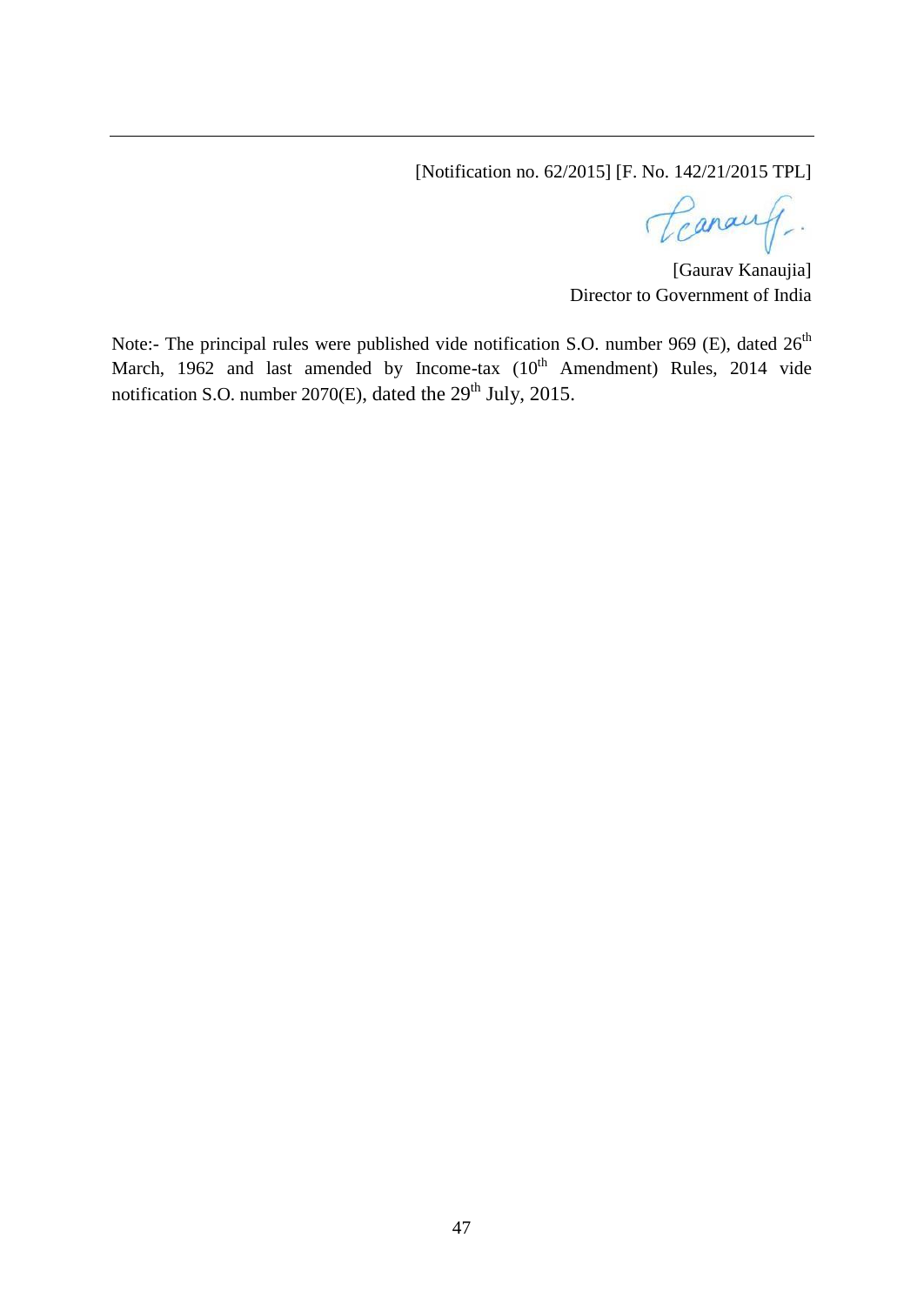### **General Instructions**

The requirement field for each data element indicates whether the element is validation or optional in the schema.

| Validation           | "Validation" elements MUST be present for ALL data records in a file and an automated<br>validation check will be undertaken. The Sender should do a technical check of the data<br>file content using XML tools to make sure all "Validation" elements are present and if they<br>are not, the sender should correct the file. The Income-tax Department will also do so and<br>if incorrect, will reject the file. |
|----------------------|----------------------------------------------------------------------------------------------------------------------------------------------------------------------------------------------------------------------------------------------------------------------------------------------------------------------------------------------------------------------------------------------------------------------|
| (Optional) Mandatory | An optional element that is required for reporting depending on availability of information<br>or legal factors. These elements may be present in most (but not all) circumstances. The<br>Income-tax Department will publish separate validation rules to check these.                                                                                                                                              |
| Optional             | An optional element specified in form                                                                                                                                                                                                                                                                                                                                                                                |
| Optional*            | An optional element specified only in instructions. May be reported if available                                                                                                                                                                                                                                                                                                                                     |

#### **Specific Instructions**

| <b>S. No.</b> | <b>Element</b>                                                                                  | <b>Description</b>                                                                                                                                                                                                                                                                                                                                                                                                                                                                                                                                               | <b>Requirement</b> |
|---------------|-------------------------------------------------------------------------------------------------|------------------------------------------------------------------------------------------------------------------------------------------------------------------------------------------------------------------------------------------------------------------------------------------------------------------------------------------------------------------------------------------------------------------------------------------------------------------------------------------------------------------------------------------------------------------|--------------------|
| A.1.1         | Reporting<br><b>Entity Name</b>                                                                 | Complete name of the reporting entity.                                                                                                                                                                                                                                                                                                                                                                                                                                                                                                                           | Validation         |
| A.1.2         | <b>ITDREIN</b><br>(Income-tax<br>Department<br>Reporting<br>Entity<br>Identification<br>Number) | ITDREIN is the Unique ID issued by ITD which will be communicated<br>by ITD after the registration of the reporting entity with ITD. The<br>ITDREIN is a 16-character identification number in the format<br>XXXXXXXXXX.YYYYY where XXXXXXXXXX is the PAN or TAN of the<br>reporting entity and YYYYY is a sequentially generated number. The<br>reporting Entity may use a dummy number (PAN+99999 or<br>TAN+99999) till the ITDREIN is communicated.                                                                                                           | Validation         |
| A.1.3         | <b>GIIN</b>                                                                                     | GIIN means the Global Intermediary Identification Number which is a<br>19-character identification number in the format<br>XXXXXX.XXXX.XX.XXX assigned to the reporting entity by USA.                                                                                                                                                                                                                                                                                                                                                                           | Validation         |
| A.1.4         | Registration<br><b>Number</b>                                                                   | This number is the registration number or any number used in<br>correspondence with the regulator of the financial institution.                                                                                                                                                                                                                                                                                                                                                                                                                                  | Optional           |
| A.1.5         | Reporting<br>Entity<br>Category                                                                 | Category of reporting entity are:<br>DI - Depository Institution<br>CI- Custodial Institution<br>IE- Investment Entity<br>$\bullet$<br>IC - Specified Insurance Company<br>OT-Other<br>In case if a Reporting Entity is engaged in more than one category of<br>activities, it needs to submit different statements for different category<br>of activities. For example if a reporting entity is maintaining certain<br>accounts as depository institution and certain other accounts as<br>custodial institution, it needs to submit two different statements. | Validation         |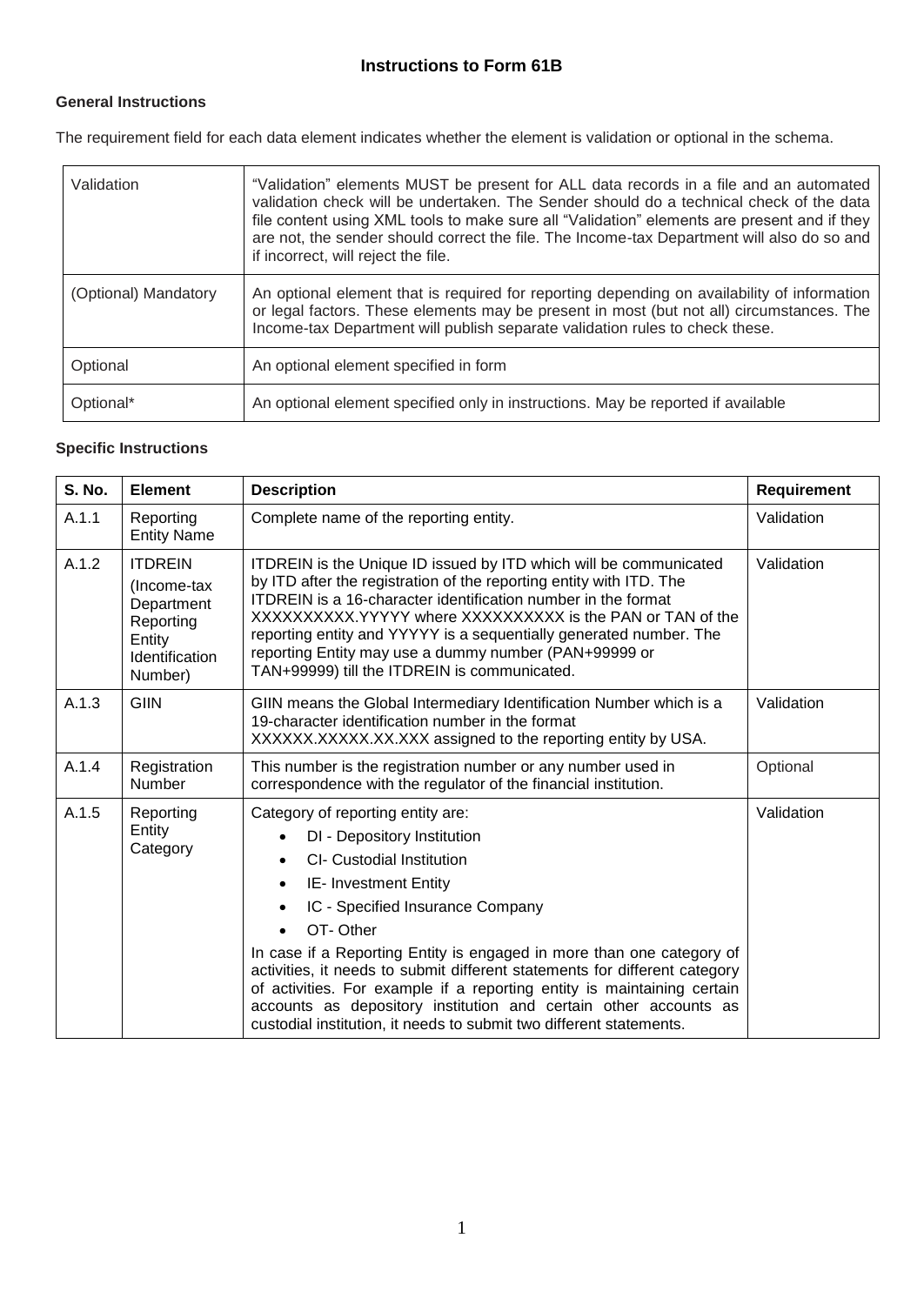| <b>S. No.</b> | <b>Element</b>                   | <b>Description</b>                                                                                                                                                                                                                                                                                                                                                                                                                                                                                                                                                                             | Requirement |
|---------------|----------------------------------|------------------------------------------------------------------------------------------------------------------------------------------------------------------------------------------------------------------------------------------------------------------------------------------------------------------------------------------------------------------------------------------------------------------------------------------------------------------------------------------------------------------------------------------------------------------------------------------------|-------------|
| A.2.1         | Statement                        | Type of Statement submitted. Permissible values are:                                                                                                                                                                                                                                                                                                                                                                                                                                                                                                                                           | Validation  |
|               | <b>Type</b>                      | NB - New Statement containing new information                                                                                                                                                                                                                                                                                                                                                                                                                                                                                                                                                  |             |
|               |                                  | CB – Correction Statement containing corrections for<br>previously submitted information                                                                                                                                                                                                                                                                                                                                                                                                                                                                                                       |             |
|               |                                  | TD - Test Data                                                                                                                                                                                                                                                                                                                                                                                                                                                                                                                                                                                 |             |
|               |                                  | ND - No Data to report                                                                                                                                                                                                                                                                                                                                                                                                                                                                                                                                                                         |             |
|               |                                  | One Statement can contain only one type of Statement. Even if<br>missing information has to be supplied, the complete report has to be<br>submitted instead of an incremental report.                                                                                                                                                                                                                                                                                                                                                                                                          |             |
| A.2.2         | Statement<br>Number              | Statement Number is a free text field capturing the sender's unique<br>identifying number (created by the sender) that identifies the particular<br>Statement being sent. The identifier allows both the sender and<br>receiver to identify the specific Statement later if questions or<br>corrections arise. After successful submission of the Statement to ITD,<br>a new unique Statement ID will be allotted for future reference. The<br>reporting entities should maintain the linkage between the Statement<br>Number and Statement ID.<br>Example of the statement number is 2015/01. | Validation  |
|               |                                  |                                                                                                                                                                                                                                                                                                                                                                                                                                                                                                                                                                                                |             |
| A.2.3         | Original<br>Statement Id         | In case if the original statement is being replaced by this statement,<br>statement ID of the original Statement which is being replaced deleted<br>or referred by reports in the current Statement.                                                                                                                                                                                                                                                                                                                                                                                           | Validation  |
|               |                                  | In case the Statement is new and unrelated to any previous Statement,<br>mention '0' here.                                                                                                                                                                                                                                                                                                                                                                                                                                                                                                     |             |
| A.2.4         | Reason of<br>Correction          | Reason for revision to be stated when the original Statement is<br>corrected.                                                                                                                                                                                                                                                                                                                                                                                                                                                                                                                  | Validation  |
|               |                                  | Permissible values are:                                                                                                                                                                                                                                                                                                                                                                                                                                                                                                                                                                        |             |
|               |                                  | A - Acknowledgement of original Statement had errors which are<br>$\bullet$<br>being resolved                                                                                                                                                                                                                                                                                                                                                                                                                                                                                                  |             |
|               |                                  | B - Errors in original Statement are being corrected suo-motu<br>$\bullet$                                                                                                                                                                                                                                                                                                                                                                                                                                                                                                                     |             |
|               |                                  | C - The correction report is on account of additional information<br>beina submitted                                                                                                                                                                                                                                                                                                                                                                                                                                                                                                           |             |
|               |                                  | N - Not applicable as this is a new statement/test data/ there is no<br>data to report<br>Z - Other reason<br>$\bullet$                                                                                                                                                                                                                                                                                                                                                                                                                                                                        |             |
| A.2.5         | Statement<br>Date                | This identifies the date and time when the Statement was compiled.<br>This element will be automatically populated by the host system. The<br>format for use is YYYY-MM-DD'T'hh:mm:ss. Fractions of seconds are<br>not used. Example: 2015-03-15T09:45:30.                                                                                                                                                                                                                                                                                                                                     | Validation  |
| A.2.6         | Reporting<br>Period              | This identifies the last day of the reporting period in YYYY-MM-DD<br>format. For example, if reporting information for the accounts or<br>payments made in calendar year 2014, the field would read, "2014-12-<br>31"                                                                                                                                                                                                                                                                                                                                                                         | Validation  |
| A.2.7         | <b>Report Type</b>               | Type of report in the Statement. One Statement can contain only one<br>type of report. Permissible values are:                                                                                                                                                                                                                                                                                                                                                                                                                                                                                 | Validation  |
|               |                                  | 01 - Report of US reportable accounts under Rule 114G<br>02 - Report of other reportable accounts under Rule 114G                                                                                                                                                                                                                                                                                                                                                                                                                                                                              |             |
| A.2.8         | Number of<br>Reports             | Number of Reports in Part B.                                                                                                                                                                                                                                                                                                                                                                                                                                                                                                                                                                   | Validation  |
| A.3.1         | Principal<br><b>Officer Name</b> | Name of the Principal Officer. Refer to the registration requirement<br>under Income-tax Act and Rules                                                                                                                                                                                                                                                                                                                                                                                                                                                                                         | Validation  |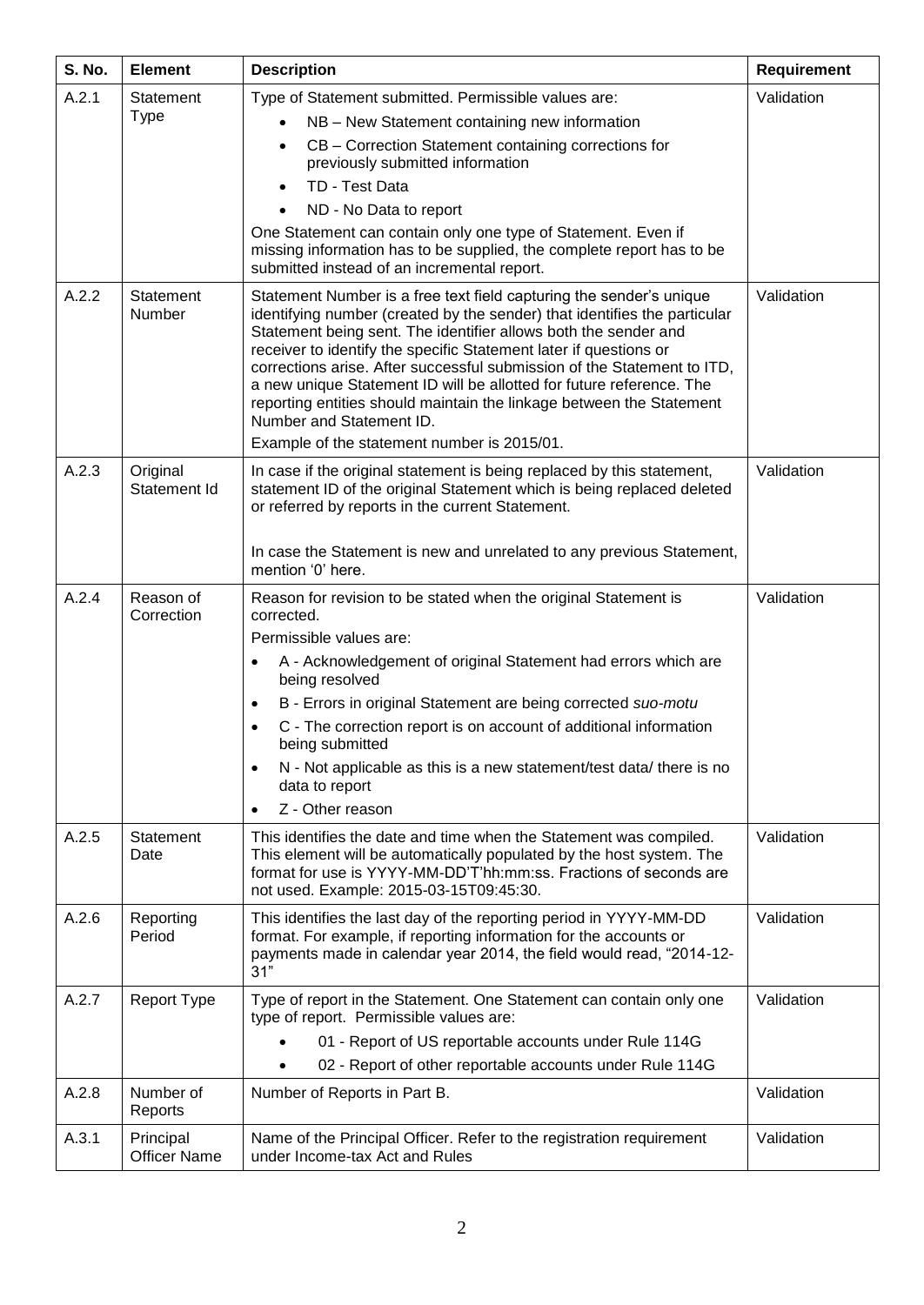| <b>S. No.</b> | <b>Element</b>                             | <b>Description</b>                                                                                                                                                                                                          | Requirement |
|---------------|--------------------------------------------|-----------------------------------------------------------------------------------------------------------------------------------------------------------------------------------------------------------------------------|-------------|
| A.3.2         | Principal<br>Officer<br>Designation        | Designation of the Principal Officer.                                                                                                                                                                                       | Validation  |
| A.3.3         | Principal<br>Officer<br><b>Address</b>     | Complete address consisting of house number, building name, street,<br>locality, city, state etc.                                                                                                                           | Validation  |
| A.3.4         | City Town                                  | Name of City, Town or Village                                                                                                                                                                                               | Validation  |
| A.3.5         | <b>State Code</b>                          | The two digit state code has to be mentioned as per Indian Motor<br>Vehicle Act 1988. If state code is not available, use XX.                                                                                               | Validation  |
| A.3.6         | Postal Code                                | In case of India, the 6 digit Pin code as per India Posts has to be<br>mentioned. In case of countries outside India, respective code may be<br>used. If Pin code is not available, use XXXXXX.                             | Validation  |
| A.3.7         | <b>Country Code</b>                        | The Country Code as per ISO 3166 has to be mentioned. Use IN for<br>India. If Country Code is not available, use XX                                                                                                         | Validation  |
| A.3.8         | Telephone                                  | Telephone number in format STD Code-Telephone number. (Example<br>0120-2894016)                                                                                                                                             | Validation  |
| A.3.9         | Mobile                                     | Contact Mobile number. Please do not add "0" before the number                                                                                                                                                              | Validation  |
| A.3.10        | Fax                                        | Fax number in format STD Code-Telephone number. (Example 0120-<br>2894016)                                                                                                                                                  | Validation  |
| A.3.11        | Email                                      | E-mail of the Principal Officer                                                                                                                                                                                             | Validation  |
| B.1.1         | <b>Report Serial</b><br>Number             | The number uniquely represents a report within a Statement. The<br>Report Serial Number should be unique within the Statement. This<br>number along with Statement ID will uniquely identify any report<br>received by ITD. | Validation  |
| B.1.2         | Original<br><b>Report Serial</b><br>Number | The Report Serial Number of the original report that has to be replaced<br>or deleted. This number along with Original Statement ID will uniquely<br>identify the report which is being corrected.                          | Validation  |
|               |                                            | In case there is no correction of any report, mention '0' here.                                                                                                                                                             |             |
| <b>B.1.3</b>  | Account Type                               | Type of account. Permissible values are:                                                                                                                                                                                    | Validation  |
|               |                                            | • BS - Savings Account                                                                                                                                                                                                      |             |
|               |                                            | <b>BC</b> - Current Account                                                                                                                                                                                                 |             |
|               |                                            | <b>BR</b> - Cash Credit/Overdraft Account                                                                                                                                                                                   |             |
|               |                                            | <b>BD</b> - Credit Card Account                                                                                                                                                                                             |             |
|               |                                            | <b>BP</b> - Prepaid Card Account                                                                                                                                                                                            |             |
|               |                                            | <b>BL</b> - Loan Account<br><b>BT - Term Deposit Account</b>                                                                                                                                                                |             |
|               |                                            | ٠<br>IL - Term Insurance Policy                                                                                                                                                                                             |             |
|               |                                            | IE - Endowment Policy                                                                                                                                                                                                       |             |
|               |                                            | IA - Annuity Policy (Excluding ULIP)<br>$\bullet$                                                                                                                                                                           |             |
|               |                                            | IU - ULIP Policy<br>٠                                                                                                                                                                                                       |             |
|               |                                            | IB-Money Back Policy                                                                                                                                                                                                        |             |
|               |                                            | IW - Whole Life Policy                                                                                                                                                                                                      |             |
|               |                                            | ST - Trading Account<br>٠                                                                                                                                                                                                   |             |
|               |                                            | MF - Mutual Fund Folio                                                                                                                                                                                                      |             |
|               |                                            | DB - Beneficiary Client Account                                                                                                                                                                                             |             |
|               |                                            | DH - Beneficiary House Account<br>٠                                                                                                                                                                                         |             |
|               |                                            | DC - Clearing Member Pool Account                                                                                                                                                                                           |             |
|               |                                            | ZZ - Others                                                                                                                                                                                                                 |             |
|               |                                            | XX - Not Categorised                                                                                                                                                                                                        |             |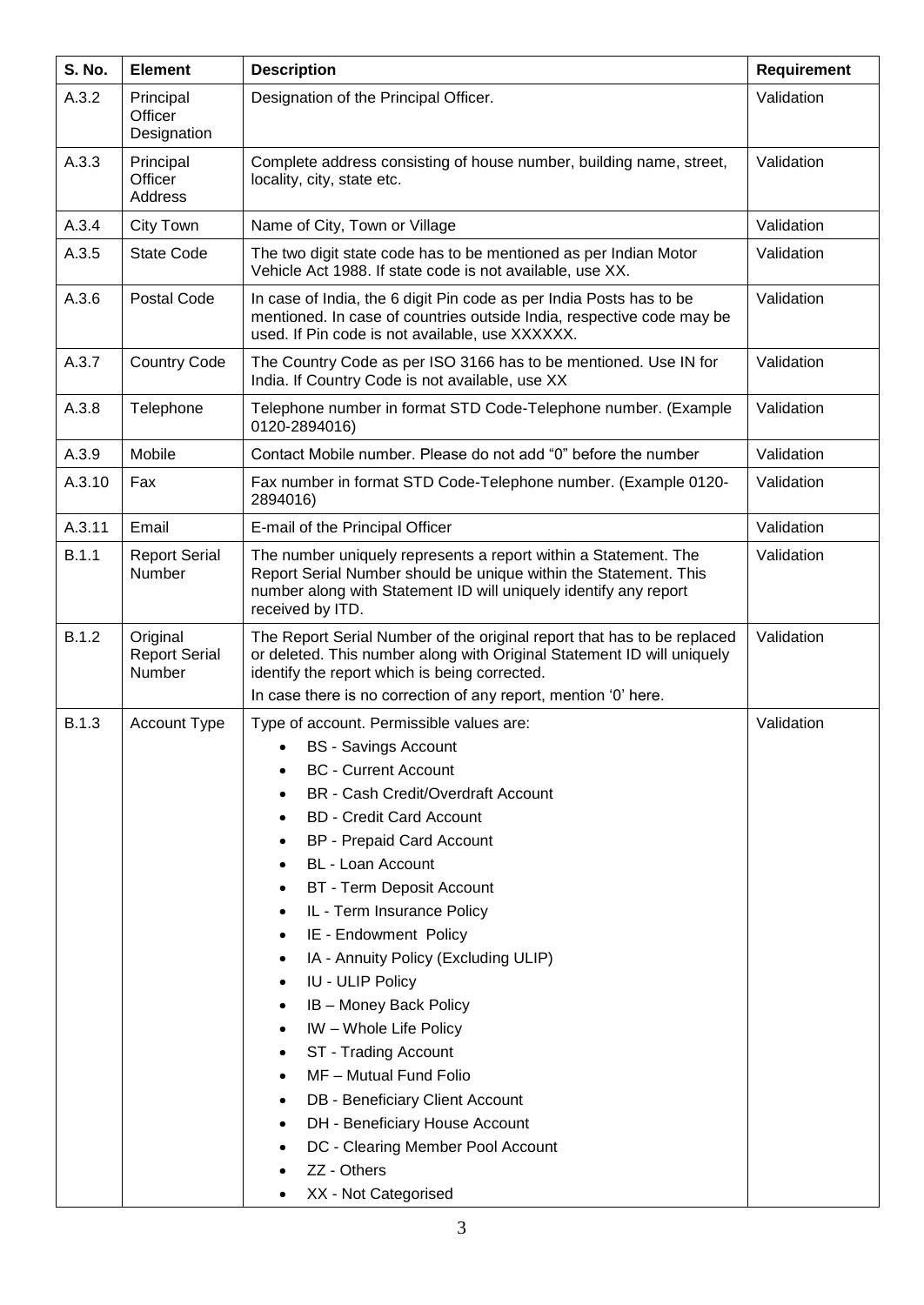| <b>S. No.</b> | <b>Element</b>                                                                   | <b>Description</b>                                                                                                                                                                                                                                                                                                                                                                                                                                                                                                                                                                                                                                                                                                                                             | Requirement             |
|---------------|----------------------------------------------------------------------------------|----------------------------------------------------------------------------------------------------------------------------------------------------------------------------------------------------------------------------------------------------------------------------------------------------------------------------------------------------------------------------------------------------------------------------------------------------------------------------------------------------------------------------------------------------------------------------------------------------------------------------------------------------------------------------------------------------------------------------------------------------------------|-------------------------|
| <b>B.1.4</b>  | Account<br>Number                                                                | Provide the account number used by the financial institution to identify<br>the account. If the financial institution does not have an account<br>number then provide the functional equivalent unique identifier used by<br>the financial institution to identify the account.                                                                                                                                                                                                                                                                                                                                                                                                                                                                                | Validation              |
| B.1.5         | Account<br>Number Type                                                           | Account number type. Permissible values are:<br>01 - International Bank Account Number<br>$\bullet$<br>02 - Other Bank Account Number<br>$\bullet$<br>03 - International Securities Information Number<br>04 - Other Securities Information Number<br>05 - Any other type of account information<br>Indian banks may use option 02 above.                                                                                                                                                                                                                                                                                                                                                                                                                      | Validation              |
| <b>B.1.6</b>  | Account<br><b>Holder Name</b>                                                    | Name of first/sole account holder.                                                                                                                                                                                                                                                                                                                                                                                                                                                                                                                                                                                                                                                                                                                             | Validation              |
| <b>B.1.7</b>  | Account<br><b>Status</b>                                                         | Status of the account. Permissible values are:<br>A - Active: Account is in regular use/policy in force<br>$\bullet$<br>I - Inactive: Account is not in regular use/ policy lapsed<br>$\bullet$<br>D - Dormant: As defined by regulator (e.g. There is no<br>$\bullet$<br>transaction in the account for two years, paid up policy lapsed<br>after paying premiums for 3 or more years)<br>S - Suspended: Account/policy is temporarily suspended<br>$\bullet$<br>F - Frozen: Account/policy is frozen (including case of debit<br>freeze)<br>C- Closed: Account is closed/policy foreclosed, surrendered,<br>$\bullet$<br>death or maturity claim paid<br>Z - Others: Not listed above<br>X - Not categorized: The information is not available.<br>$\bullet$ | Validation              |
| <b>B.1.8</b>  | Account<br>Treatment                                                             | Permissible values are:<br>N: New account as per Rule 114H<br>$\bullet$<br>P: Pre-existing as per Rule 114H<br>$\bullet$<br>X: Not applicable                                                                                                                                                                                                                                                                                                                                                                                                                                                                                                                                                                                                                  | Mandatory               |
| <b>B.1.9</b>  | Self-<br>certification                                                           | Permissible values are:<br>Y: Yes<br>$\bullet$<br>N: No<br>X: Not applicable<br>$\bullet$                                                                                                                                                                                                                                                                                                                                                                                                                                                                                                                                                                                                                                                                      | Mandatory               |
| B.1.10        | Documentatio<br>n Status                                                         | Undocumented as per Rule 114H(3) for pre-existing individual account.<br>If the due diligence fails to establish an indicium and the attempt to<br>obtain the self-certification or documentary evidence is not successful,<br>the reporting financial institution must report the account as an<br>undocumented account.<br>Permissible values are:<br>D - Documented<br>U - Undocumented                                                                                                                                                                                                                                                                                                                                                                     | Validation              |
| B.1.11        | Date of<br>closure of<br>account, if<br>closed during<br>the reporting<br>period | Date of closure of account. This information is mandatory if the<br>account was closed during the reporting period                                                                                                                                                                                                                                                                                                                                                                                                                                                                                                                                                                                                                                             | (Optional)<br>Mandatory |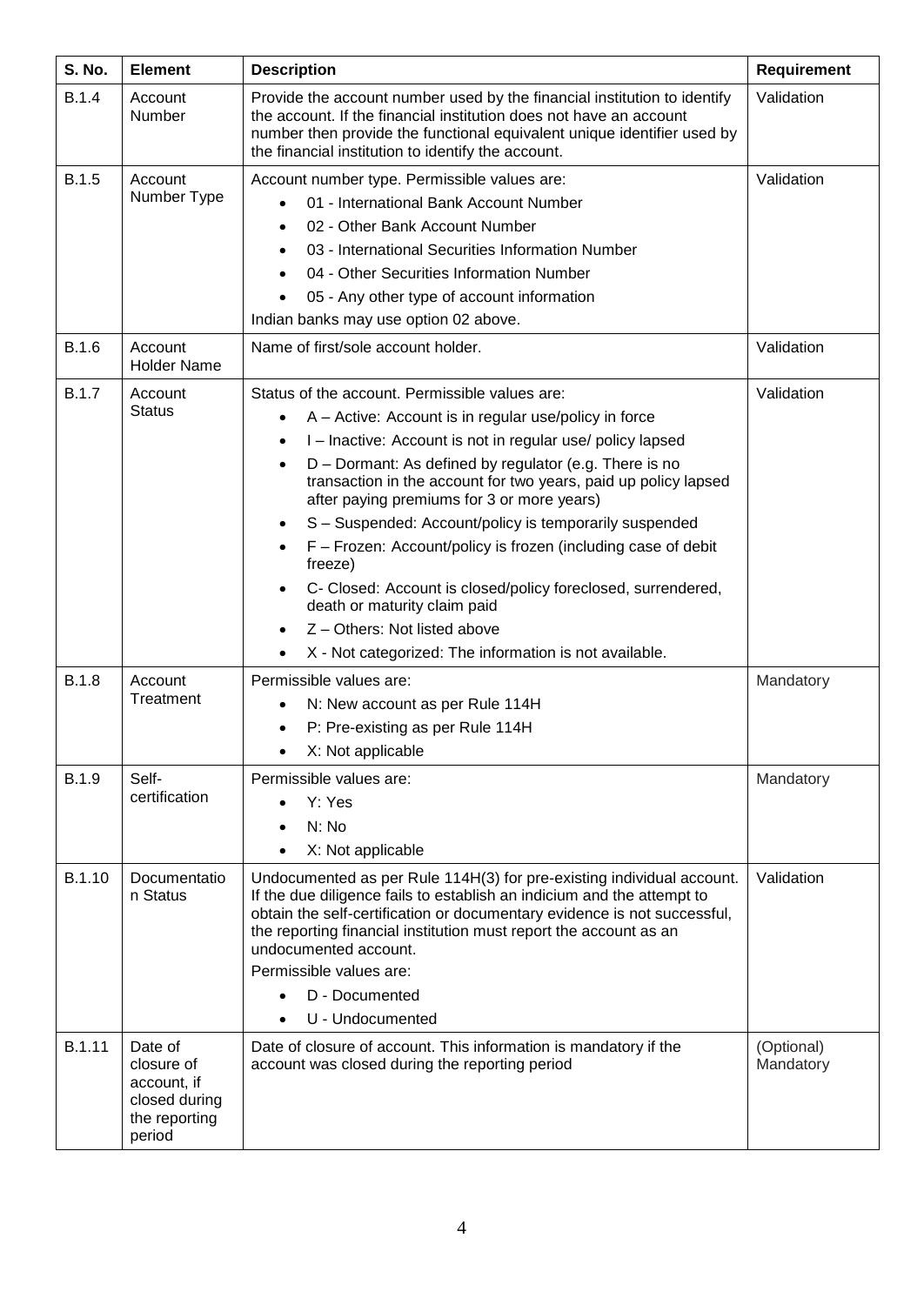| <b>S. No.</b> | <b>Element</b>                                                         | <b>Description</b>                                                                                                                                                                                                                                                                                                                                                                                                                                                                                                       | <b>Requirement</b>      |
|---------------|------------------------------------------------------------------------|--------------------------------------------------------------------------------------------------------------------------------------------------------------------------------------------------------------------------------------------------------------------------------------------------------------------------------------------------------------------------------------------------------------------------------------------------------------------------------------------------------------------------|-------------------------|
| B.2.1         | <b>Branch</b><br>Number Type                                           | The type of branch reference number used. Entities with no Branch<br>reference number can use self-generated numbers to uniquely identify<br>the branch.<br>Permissible values are:<br>R - Regulator Issued<br>$B - BIC$<br>$I - IFSC$<br>S-Self generated<br>$Z$ – Other sources<br>$X - Self$ Generated<br>IFSC is compulsory in case of banking institutions.                                                                                                                                                         | Validation              |
| B.2.2         | <b>Branch</b><br>Reference<br>Number                                   | The unique number to uniquely identify the branch. Reporting Financial<br>Institution can use self-generated numbers to uniquely identify the<br>branch.                                                                                                                                                                                                                                                                                                                                                                 | Validation              |
| B.2.3         | <b>Branch Name</b>                                                     | Name of Branch linked to the account. This could be the home or<br>linked branch.                                                                                                                                                                                                                                                                                                                                                                                                                                        | Validation              |
| B.2.4         | <b>Branch</b><br>Address                                               | Complete address consisting of house number, building name, street,<br>locality, city, state etc.                                                                                                                                                                                                                                                                                                                                                                                                                        | Validation              |
| B.2.5         | City / Town                                                            | Name of City, Town or Village                                                                                                                                                                                                                                                                                                                                                                                                                                                                                            | Validation              |
| B.2.6         | Postal Code                                                            | In case of India, the 6 digit Pin code as per India Posts has to be<br>mentioned. In case of countries outside India, respective code may be<br>used. If Pin code is not available, use XXXXXX.                                                                                                                                                                                                                                                                                                                          | Validation              |
| B.2.7         | <b>State Code</b>                                                      | The two digit state code has to be mentioned as per Indian Motor<br>Vehicle Act 1988. If state code is not available, use XX.                                                                                                                                                                                                                                                                                                                                                                                            | Validation              |
| B.2.8         | <b>Country Code</b>                                                    | The Country Code as per ISO 3166 has to be mentioned. Use IN for<br>India. If Country Code is not available, use XX                                                                                                                                                                                                                                                                                                                                                                                                      | Validation              |
| B.2.9         | Telephone                                                              | Telephone number in format STD Code-Telephone number. (Example<br>0120-2894016)                                                                                                                                                                                                                                                                                                                                                                                                                                          | Optional                |
| B.2.10        | Mobile                                                                 | Contact Mobile number. Please do not add "0" before the number                                                                                                                                                                                                                                                                                                                                                                                                                                                           | Optional                |
| B.2.11        | Fax                                                                    | Fax number in format STD Code-Telephone number. (Example 0120-<br>2894016)                                                                                                                                                                                                                                                                                                                                                                                                                                               | Optional                |
| B.2.12        | Email                                                                  | E-mail of the Branch head                                                                                                                                                                                                                                                                                                                                                                                                                                                                                                | Optional                |
| <b>B.3.1</b>  | Account<br>balance or<br>value at the<br>end of<br>reporting<br>period | The account balance or value of the reported financial account as on<br>the last day of the reporting period. In case if the account was closed<br>during the reporting period then the balance immediately before<br>closure. (Mandatory for all account types)<br>The cash value insurance or annuity contract is the balance or value of<br>the account. For Debt or equity accounts, the account balance is the<br>value of the debt or equity interest that the account holder has in the<br>financial institution. | Validation              |
| <b>B.3.2</b>  | Aggregate<br>gross interest<br>paid or<br>credited                     | The aggregate gross amount of interest paid or credited to the account<br>during the period.<br>This information is mandatory for depository account and custodial<br>account.                                                                                                                                                                                                                                                                                                                                           | (Optional)<br>Mandatory |
| <b>B.3.3</b>  | Aggregate<br>gross dividend<br>paid or<br>credited                     | The aggregate gross amount of dividend paid or credited to the<br>account during the period. This information can be collected from other<br>regulated entity.<br>This information is mandatory for custodial account.                                                                                                                                                                                                                                                                                                   | (Optional)<br>Mandatory |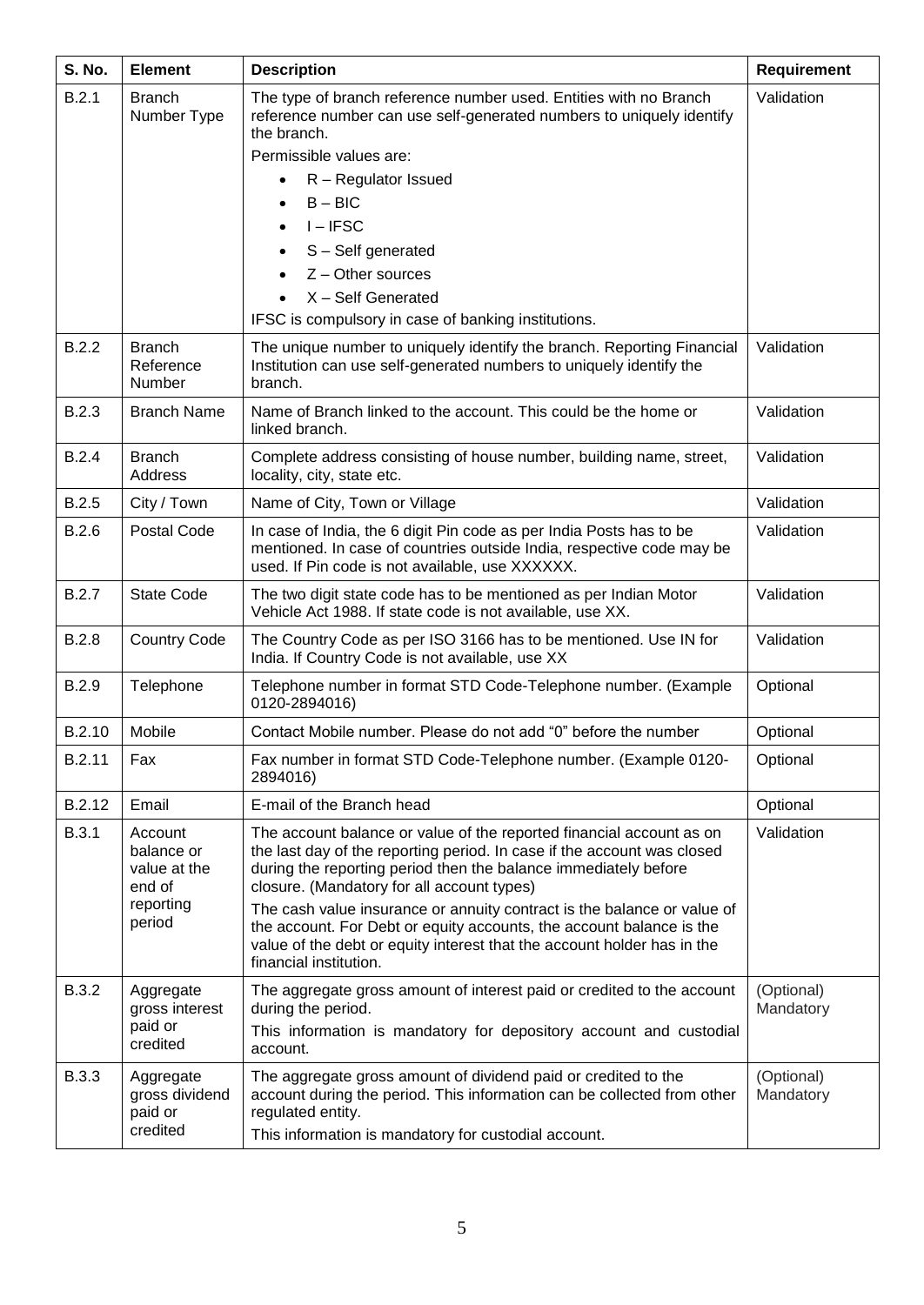| S. No.       | <b>Element</b>                                                                            | <b>Description</b>                                                                                                                                                                                                                                                                                                                                                                                                                                                                                                                           | <b>Requirement</b>      |
|--------------|-------------------------------------------------------------------------------------------|----------------------------------------------------------------------------------------------------------------------------------------------------------------------------------------------------------------------------------------------------------------------------------------------------------------------------------------------------------------------------------------------------------------------------------------------------------------------------------------------------------------------------------------------|-------------------------|
| <b>B.3.4</b> | Gross<br>proceeds from<br>sale of<br>property                                             | The gross proceeds from sale or redemption of property paid or<br>credited to the account during the period with respect to which the<br>reporting entity acted as a custodian, broker, nominee, or otherwise as<br>an agent for the account holder.<br>This information is mandatory for custodial account.                                                                                                                                                                                                                                 | (Optional)<br>Mandatory |
|              |                                                                                           |                                                                                                                                                                                                                                                                                                                                                                                                                                                                                                                                              |                         |
| <b>B.3.5</b> | Aggregate<br>gross amount<br>of all other<br>income paid or<br>credited to the<br>account | The aggregate gross amount of all other income paid or credited to the<br>account during the period.<br>This information is mandatory for custodial account.                                                                                                                                                                                                                                                                                                                                                                                 | (Optional)<br>Mandatory |
| <b>B.3.6</b> | Aggregate<br>gross amount<br>credited to the<br>account                                   | Aggregate gross amount credited to the account during the period.                                                                                                                                                                                                                                                                                                                                                                                                                                                                            | Optional                |
| <b>B.3.7</b> | Aggregate<br>gross amount<br>debited to the<br>account                                    | Aggregate gross amount debited to the account during the period.                                                                                                                                                                                                                                                                                                                                                                                                                                                                             | Optional                |
| <b>B.4.1</b> | Name                                                                                      | Name of the Individual in whose name the account stands.<br>This will be mandatory for accounts of individuals.                                                                                                                                                                                                                                                                                                                                                                                                                              | Validation              |
|              | <b>Preceding Title</b>                                                                    | Title of the person such as "His Excellency", "Estate of the late".                                                                                                                                                                                                                                                                                                                                                                                                                                                                          | Optional*               |
|              | Title                                                                                     | Greeting title of the reported person such as Mr., Dr., Mrs., Herr etc.<br>Can have multiple titles                                                                                                                                                                                                                                                                                                                                                                                                                                          | Optional*               |
|              | <b>First Name</b>                                                                         | First name of the person. In case if the first name is not available, no<br>first name or NFN may be used here.                                                                                                                                                                                                                                                                                                                                                                                                                              | Optional*               |
|              | Middle name                                                                               | Middle name (essential part of the name for many nationalities). Eg.<br>Shakti in "Nivetha Shakti Shantha". Can have multiple middle names.                                                                                                                                                                                                                                                                                                                                                                                                  | Optional*               |
|              | Name prefix                                                                               | De, van, van de, von, etc. Example: Derick de Clarke                                                                                                                                                                                                                                                                                                                                                                                                                                                                                         | Optional*               |
|              | Last Name                                                                                 | Represents the position of the name in a name string.                                                                                                                                                                                                                                                                                                                                                                                                                                                                                        | Optional*               |
|              |                                                                                           | Can be Given name, Forename, Christian name, Surname, Family<br>name etc.                                                                                                                                                                                                                                                                                                                                                                                                                                                                    |                         |
|              |                                                                                           | In case of a company, this field can be used for the company name.                                                                                                                                                                                                                                                                                                                                                                                                                                                                           |                         |
|              | Generation<br>Identifier                                                                  | The identifier of generation such as Jnr, Thr, III                                                                                                                                                                                                                                                                                                                                                                                                                                                                                           | Optional*               |
|              | Suffix                                                                                    | Could be compressed initials such as: Phd, VC, QC                                                                                                                                                                                                                                                                                                                                                                                                                                                                                            | Optional*               |
|              | <b>General Suffix</b>                                                                     | Deceased, retired etc.                                                                                                                                                                                                                                                                                                                                                                                                                                                                                                                       | Optional*               |
|              | Name Type                                                                                 | It is possible for an individual or entity to have several names. This is a<br>qualifier to indicate the type of a particular name. Such types include<br>nick names ("nick"), names under which a party does business ("dba" a<br>short name for the entity, or a name that is used for public<br>acquaintance instead of the official business name) etc. The possible<br>values are:<br>N1= SMFAliasOrOther<br>$\bullet$<br>$N2 =$ indiv<br>$N3 = \text{alias}$<br>$N4$ = nick<br>$N5 = aka$<br>$N6 = dba$<br>$N7 =$ legal<br>N8= atbirth | Optional*               |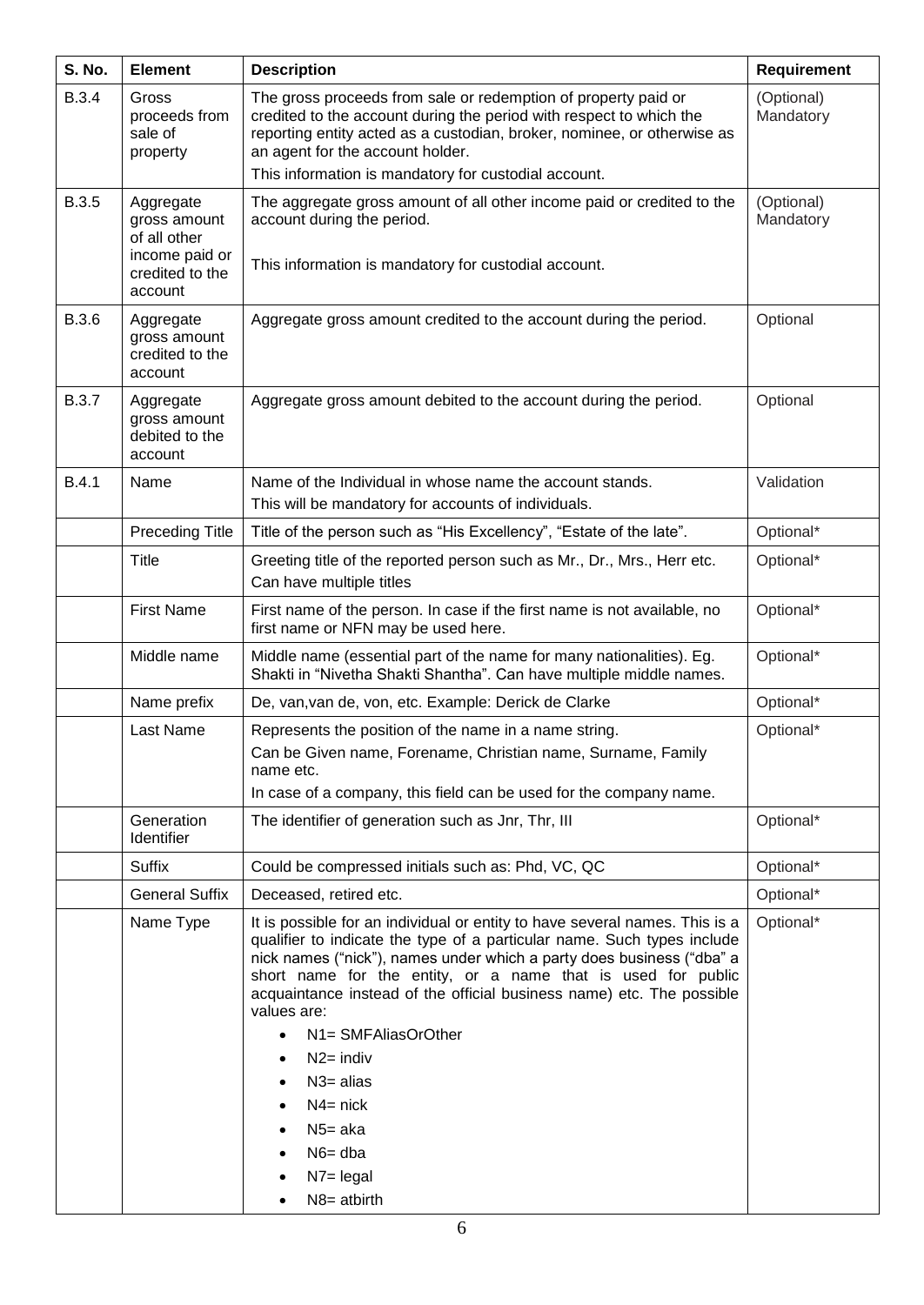| S. No.       | <b>Element</b>                             | <b>Description</b>                                                                                                                                                                                                                                                                                                                         | <b>Requirement</b>      |
|--------------|--------------------------------------------|--------------------------------------------------------------------------------------------------------------------------------------------------------------------------------------------------------------------------------------------------------------------------------------------------------------------------------------------|-------------------------|
| <b>B.4.2</b> | <b>Customer ID</b>                         | Customer ID/Number allotted by the reporting entity. This information<br>is mandatory if Customer ID/Number is allotted.                                                                                                                                                                                                                   | (Optional)<br>Mandatory |
| <b>B.4.3</b> | <b>Father's Name</b>                       | Name of the father. This information is mandatory if valid PAN is not<br>reported.                                                                                                                                                                                                                                                         | Optional                |
| <b>B.4.4</b> | Spouse's<br>Name                           | Name of the spouse, if available                                                                                                                                                                                                                                                                                                           | Optional                |
| <b>B.4.5</b> | Gender                                     | Permissible values are:<br>M - Male<br>F - Female<br>O - Others                                                                                                                                                                                                                                                                            | Validation              |
| <b>B.4.6</b> | <b>PAN</b>                                 | Permanent Account Number issued by Income-tax Department.<br>This information is mandatory if PAN is required to be collected as per<br>regulatory guidelines.                                                                                                                                                                             | (Optional)<br>Mandatory |
| <b>B.4.7</b> | Aadhaar<br>Number                          | Aadhar number issued by UIDAI                                                                                                                                                                                                                                                                                                              | Optional                |
| <b>B.4.8</b> | Identification<br><b>Type</b>              | Document submitted as proof of identity of the individual. Permissible<br>values are:<br>A - Passport<br>$\bullet$<br><b>B</b> - Election Id Card<br>C - PAN Card<br>D - ID Card<br>E - Driving License<br>G - UIDAI Letter<br>H - NREGA job card<br>$Z$ – Others<br>X - Not Categorised                                                   | Validation              |
| <b>B.4.9</b> | Identification<br>Number                   | Number mentioned in the identification document. This information is<br>mandatory if PAN or Aadhar number is not reported                                                                                                                                                                                                                  | (Optional)<br>Mandatory |
| B.4.10       | Occupation<br><b>Type</b>                  | Permissible values are:<br>S - Service<br><b>B</b> - Business<br>O - Others<br>X - Not Categorised                                                                                                                                                                                                                                         | Validation              |
| B.4.11       | Occupation                                 | Please specify occupation of the individual.                                                                                                                                                                                                                                                                                               | Optional                |
| B.4.12       | <b>Birth Date</b>                          | This data element identifies the date of birth of the Individual Account<br>Holder. The data format is DD/MM/YYYY.<br>This information is mandatory if valid PAN is not reported.                                                                                                                                                          | (Optional)<br>Mandatory |
| B.4.13       | Nationality                                | 2 character Country Code (ISO 3166)                                                                                                                                                                                                                                                                                                        | Validation              |
| B.4.14       | Country of<br>Residence as<br>per tax laws | This data element describes the tax residence country code(s) for the<br>individual being reported upon and must be present in all data records.<br>The Country Code as per ISO 3166 has to be mentioned. If the<br>individual is certified or treated as tax resident in more than one<br>jurisdiction then this element may be repeated. | Validation              |
| B.4.15       | Place of Birth                             | Place of Birth.                                                                                                                                                                                                                                                                                                                            | (Optional)<br>Mandatory |
|              | City Sub entity<br>of birth                | City Sub entity of birth                                                                                                                                                                                                                                                                                                                   | Optional*               |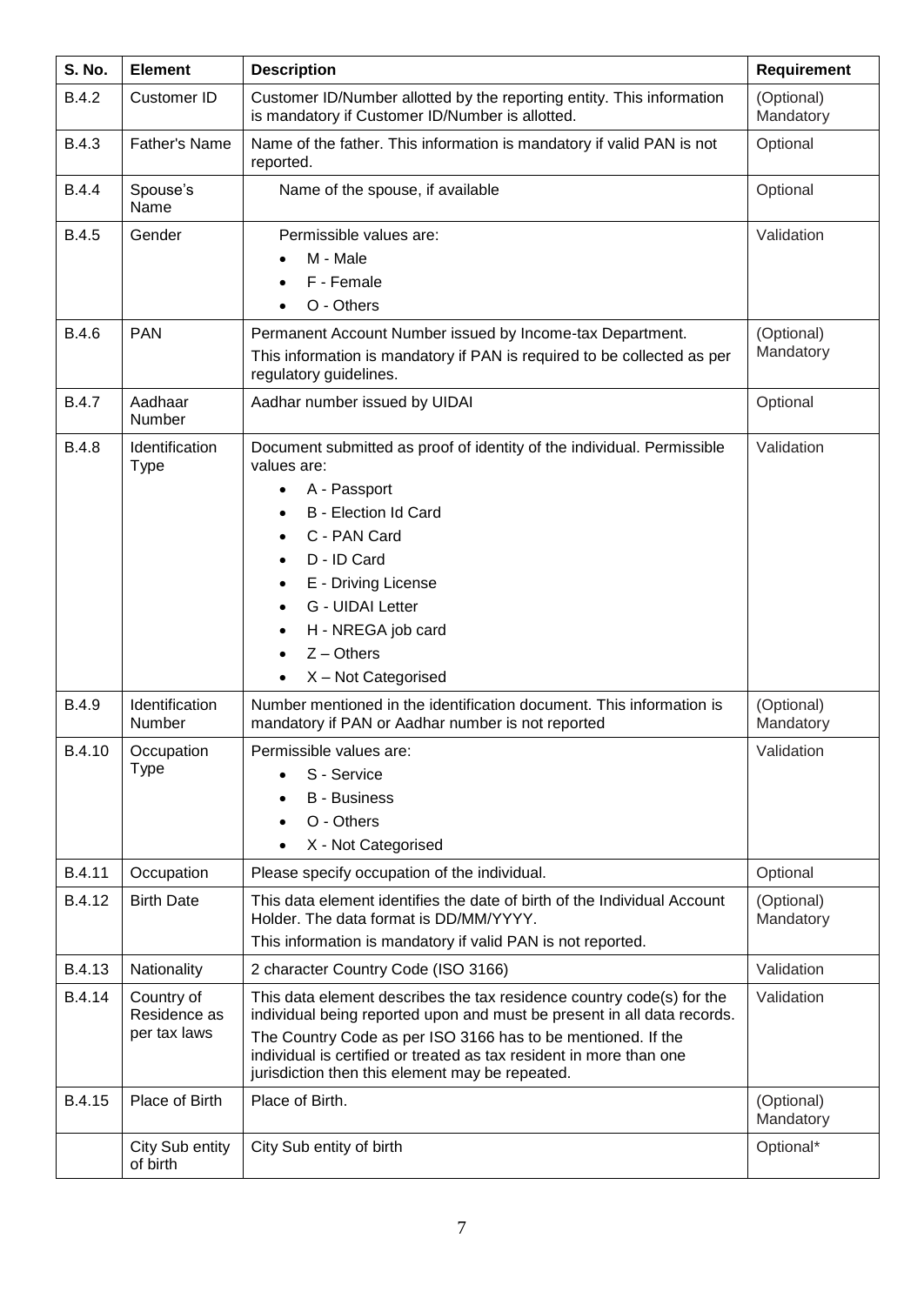| S. No.        | <b>Element</b>                                                                          | <b>Description</b>                                                                                                                                                                                                                                                                                                  | Requirement             |
|---------------|-----------------------------------------------------------------------------------------|---------------------------------------------------------------------------------------------------------------------------------------------------------------------------------------------------------------------------------------------------------------------------------------------------------------------|-------------------------|
| <b>B.4.16</b> | Country of<br><b>Birth</b>                                                              | This data element describes the Country of birth for the individual. The<br>Country Code as per ISO 3166 has to be mentioned.<br>This information is mandatory for foreign national or non-resident.                                                                                                                | (Optional)<br>Mandatory |
|               | Former<br><b>Country Name</b>                                                           | Former name of the country                                                                                                                                                                                                                                                                                          | Optional*               |
| B.4.17        | Foreign Tax<br>Identification<br>Number (TIN)<br>allotted by tax<br>resident<br>country | This data element identifies the Tax Identification Number (TIN) used<br>by the residence country of the reported account holder to identify the<br>Individual Account Holder. In case if there is no TIN, provide functional<br>equivalent.<br>This information is mandatory for foreign national or non-resident. | (Optional)<br>Mandatory |
| B.4.18        | <b>TIN Issuing</b><br>Country                                                           | This attribute identifies the jurisdiction that issued the TIN. The<br>Country Code as per ISO 3166 has to be mentioned. If Country Code<br>is not available, use XX.<br>This information is mandatory for foreign national or non-resident in<br>certain situations.                                               | (Optional)<br>Mandatory |
| <b>B.4.19</b> | Address Type                                                                            | Indicates the type of the address. Permissible values are:<br>1- Residential Or Business<br>2 - Residential<br>3 - Business<br>4 - Registered Office<br>5 - Unspecified                                                                                                                                             | Validation              |
| <b>B.4.20</b> | Address                                                                                 | Complete address consisting of house number, building name, street,<br>locality, city, state etc.                                                                                                                                                                                                                   | Validation              |
|               | <b>Street</b>                                                                           |                                                                                                                                                                                                                                                                                                                     | Optional*               |
|               | <b>Building</b><br>Identifier                                                           |                                                                                                                                                                                                                                                                                                                     | Optional*               |
|               | Suite Identifier                                                                        |                                                                                                                                                                                                                                                                                                                     | Optional*               |
|               | Floor Identifier                                                                        |                                                                                                                                                                                                                                                                                                                     | Optional*               |
|               | <b>District Name</b>                                                                    |                                                                                                                                                                                                                                                                                                                     | Optional*               |
|               | <b>POB</b>                                                                              |                                                                                                                                                                                                                                                                                                                     | Optional*               |
| B.4.21        | City / Town                                                                             | Name of City, Town or Village                                                                                                                                                                                                                                                                                       | Validation              |
| B.4.22        | Postal Code                                                                             | In case of India, the 6 digit Pin code as per India Posts has to be<br>mentioned. In case of countries outside India, respective code may be<br>used. If Pin code is not available, use XXXXXX.                                                                                                                     | Validation              |
| B.4.23        | <b>State Code</b>                                                                       | The two digit state code has to be mentioned as per Indian Motor<br>Vehicle Act 1988. In case of countries outside India, or if state code is<br>not available, use XX.                                                                                                                                             | Validation              |
| B.4.24        | <b>Country Code</b>                                                                     | The Country Code as per ISO 3166 has to be mentioned. Use IN for<br>India. If Country Code is not available, use XX                                                                                                                                                                                                 | Validation              |
| B.4.25        | Mobile/Teleph<br>one Number                                                             | Primary Telephone (STD Code-Telephone number) or mobile number<br>(Please do not add "0" before the number)                                                                                                                                                                                                         | Optional                |
| B.4.26        | <b>Other Contact</b><br>Number                                                          | Other Telephone (STD Code-Telephone number) or mobile number<br>(Please do not add "0" before the number)                                                                                                                                                                                                           | Optional                |
| B.4.27        | Remarks                                                                                 | Any additional information related to individual                                                                                                                                                                                                                                                                    | Optional                |
| B.5.1         | Name of the<br>Entity                                                                   | Name of the Legal Entity                                                                                                                                                                                                                                                                                            | Validation              |
|               | Name Type                                                                               | Name type of the legal entity                                                                                                                                                                                                                                                                                       | Optional*               |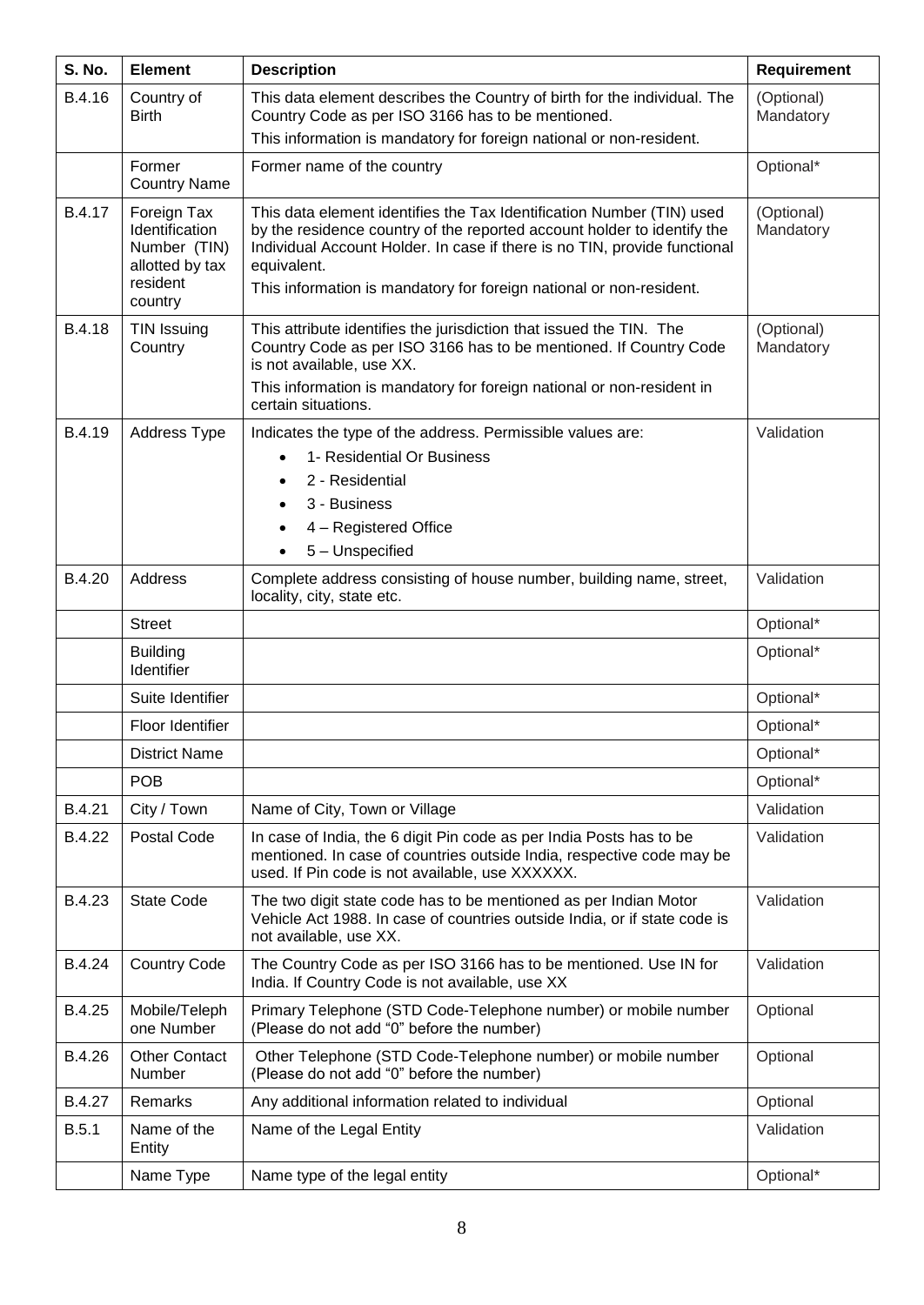| S. No.                 | <b>Element</b>                                              | <b>Description</b>                                                                                                                                                                                                                                                                                                                                      | Requirement              |
|------------------------|-------------------------------------------------------------|---------------------------------------------------------------------------------------------------------------------------------------------------------------------------------------------------------------------------------------------------------------------------------------------------------------------------------------------------------|--------------------------|
| B.5.2                  | <b>Customer ID</b>                                          | Customer ID/Number allotted by the reporting entity. This information<br>is mandatory if Customer ID/Number is allotted.                                                                                                                                                                                                                                | (Optional)<br>Mandatory  |
| <b>B.5.3</b>           | Account<br>Holder Type<br>for US<br>Reportable<br>Person    | The permissible values are:<br>F1 - Owner-Documented FI with specified US owner(s)<br>$\bullet$<br>F2 - Passive Non-Financial Entity with substantial US<br>owner(s)<br>F3 - Non-Participating FFI<br>$\bullet$<br>F4 - Specified US Person<br>$\bullet$<br>F5 - Direct Reporting NFFE<br>$\bullet$<br>XX-Not Applicable                                | Validation               |
| <b>B.5.4</b>           | Account<br>Holder Type<br>for Other<br>Reportable<br>Person | The permissible values are:<br>C1- Passive Non-Financial Entity with - one or more<br>$\bullet$<br>controlling person that is a Reportable Person<br>C2 - Other Reportable Person<br>٠<br>C3 - Passive Non-Financial Entity that is a CRS Reportable<br>XX - Not Applicable                                                                             | Validation               |
| <b>B.5.5</b>           | Entity<br>Constitution<br><b>Type</b>                       | Permissible values are:<br>A - Sole Proprietorship<br>B - Partnership Firm<br>C - HUF<br>$\bullet$<br>D - Private Limited Company<br>E- Public Limited Company<br>F-Society<br>G-AOP/BOI<br>H - Trust<br>I - Liquidator<br>J - Limited Liability Partnership<br>K- Artificial Juridical Person<br>Z - Others<br>X - Not Categorised.                    | Validation               |
| B.5.6                  | Date of<br>Incorporation                                    | To be reported in DD/MM/YYYY format. This information is mandatory<br>if valid PAN is not reported.                                                                                                                                                                                                                                                     | (Optional)<br>Mandatory  |
|                        | Nature of<br><b>Business</b>                                | Nature of Business. This information is mandatory if it is captured.                                                                                                                                                                                                                                                                                    | (Optional)<br>Mandatory  |
| <b>B.5.7</b>           | <b>Business</b><br>Code                                     | Business Code as per Income Tax Return form                                                                                                                                                                                                                                                                                                             | Optional*                |
| <b>B.5.8</b>           | <b>PAN</b>                                                  | Permanent Account Number issued by Income-tax Department.<br>This information is mandatory if PAN is required to be collected as per<br>regulatory guidelines.                                                                                                                                                                                          | (Optional)<br>Mandatory  |
| <b>B.5.9</b><br>B.5.10 | Identification<br><b>Type</b><br>Identification             | This Attribute defines the type of identification number being sent<br>T-TIN<br>$\bullet$<br>C- Company Identification Number<br><b>G-US GIIN</b><br>E- Global Entity Identification Number (EIN)<br>O - Other<br>This data element can be repeated if a second Identification is present<br>This data element provides the identification number used. | Validation<br>(Optional) |
|                        | No.                                                         |                                                                                                                                                                                                                                                                                                                                                         | Mandatory                |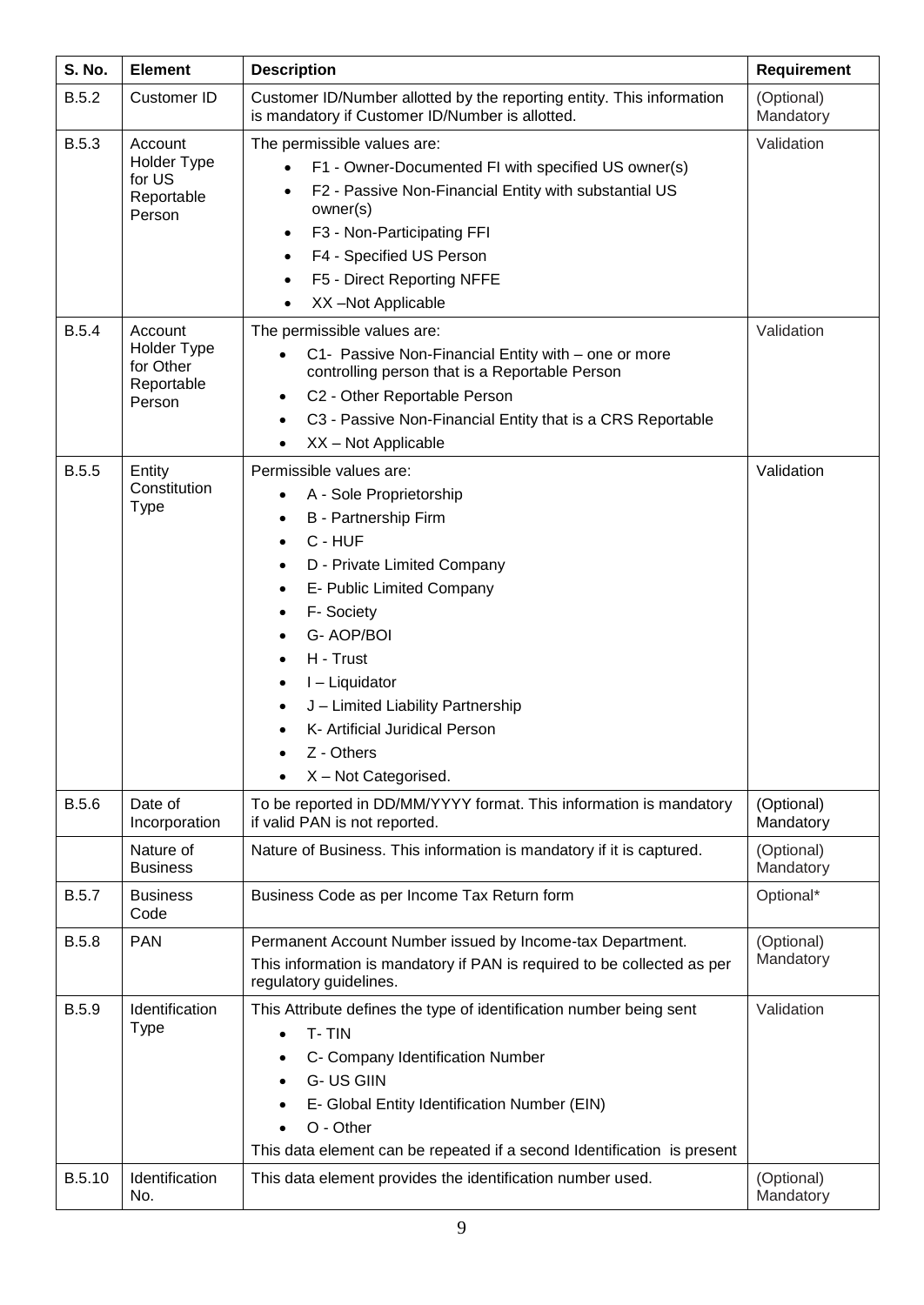| <b>S. No.</b> | <b>Element</b>                                                                               | <b>Description</b>                                                                                                                                                                                                                                                                                                         | Requirement             |
|---------------|----------------------------------------------------------------------------------------------|----------------------------------------------------------------------------------------------------------------------------------------------------------------------------------------------------------------------------------------------------------------------------------------------------------------------------|-------------------------|
| B.5.11        | Identification<br>issuing<br>Country                                                         | 2 character Country Code (ISO 3166).                                                                                                                                                                                                                                                                                       | (Optional)<br>Mandatory |
| B.5.12        | Place of<br>Incorporation                                                                    | Place of Incorporation.                                                                                                                                                                                                                                                                                                    | (Optional)<br>Mandatory |
| B.5.13        | Country of<br>Incorporation                                                                  | This data element describes the Country of Incorporation for the entity.<br>The Country Code as per ISO 3166 has to be mentioned                                                                                                                                                                                           | (Optional)<br>Mandatory |
| B.5.14        | Country of<br>Residence as<br>per tax laws                                                   | This data element describes the tax residence country for the entity<br>being reported upon and must be present in all data records. The<br>Country Code as per ISO 3166 has to be mentioned. If the entity is<br>certified or treated as tax resident in more than one jurisdiction then<br>this element may be repeated. | (Optional)<br>Mandatory |
| B.5.15        | Tax<br>Identification<br>Number (TIN) <sup>#</sup><br>allotted by tax<br>resident<br>country | This data element identifies the Tax Identification Number (TIN) used<br>by the residence country of the reported account holder to identify the<br>Individual Account Holder. In case if there is no TIN, provide functional<br>equivalent.                                                                               | (Optional)<br>Mandatory |
| B.5.16        | TIN Issuing<br>Country $#$                                                                   | This attribute identifies the jurisdiction that issued the TIN. (Mandatory<br>for Foreign national or Non Resident). The Country Code as per ISO<br>3166 has to be mentioned.                                                                                                                                              | (Optional)<br>Mandatory |
| B.5.17        | Address Type                                                                                 | Indicates the type of the address. Permissible values are:<br>1- Residential Or Business<br>2 - Residential<br>3 - Business<br>4 - Registered Office<br>5 - Unspecified                                                                                                                                                    |                         |
| B.5.18        | Address                                                                                      | Complete address consisting of house number, building name, street,<br>locality, city, state etc.                                                                                                                                                                                                                          | Validation              |
|               | <b>Street</b>                                                                                |                                                                                                                                                                                                                                                                                                                            | Optional*               |
|               | <b>Building</b><br>Identifier                                                                |                                                                                                                                                                                                                                                                                                                            | Optional*               |
|               | Suite Identifier                                                                             |                                                                                                                                                                                                                                                                                                                            | Optional*               |
|               | Floor Identifier                                                                             |                                                                                                                                                                                                                                                                                                                            | Optional*               |
|               | <b>District Name</b>                                                                         |                                                                                                                                                                                                                                                                                                                            | Optional*               |
|               | <b>POB</b>                                                                                   |                                                                                                                                                                                                                                                                                                                            | Optional*               |
| B.5.19        | City / Town                                                                                  | Name of City, Town or Village                                                                                                                                                                                                                                                                                              | Validation              |
| B5.20         | Postal Code                                                                                  | In case of India, the 6 digit Pin code as per India Posts has to be<br>mentioned. In case of countries outside India, respective code may be<br>used. If Pin code is not available, use XXXXXX.                                                                                                                            | Validation              |
| B.5.21        | <b>State Code</b>                                                                            | The two digit state code has to be mentioned as per Indian Motor<br>Vehicle Act 1988. If state code is not available, use XX.                                                                                                                                                                                              | Validation              |
| B.5.22        | <b>Country Code</b>                                                                          | The Country Code as per ISO 3166 has to be mentioned. Use IN for<br>India. If Country Code is not available, use XX                                                                                                                                                                                                        | Validation              |
| B.5.23        | Mobile/Teleph<br>one Number                                                                  | Primary Telephone (STD Code-Telephone number) or mobile number<br>(Please do not add "0" before the number)                                                                                                                                                                                                                | Optional                |
| B.5.24        | <b>Other Contact</b><br>Number                                                               | Other Telephone (STD Code-Telephone number) or mobile number<br>(Please do not add "0" before the number)                                                                                                                                                                                                                  | Optional                |
| B.5.25        | Remarks                                                                                      | Any additional information related to Entity.                                                                                                                                                                                                                                                                              | Optional                |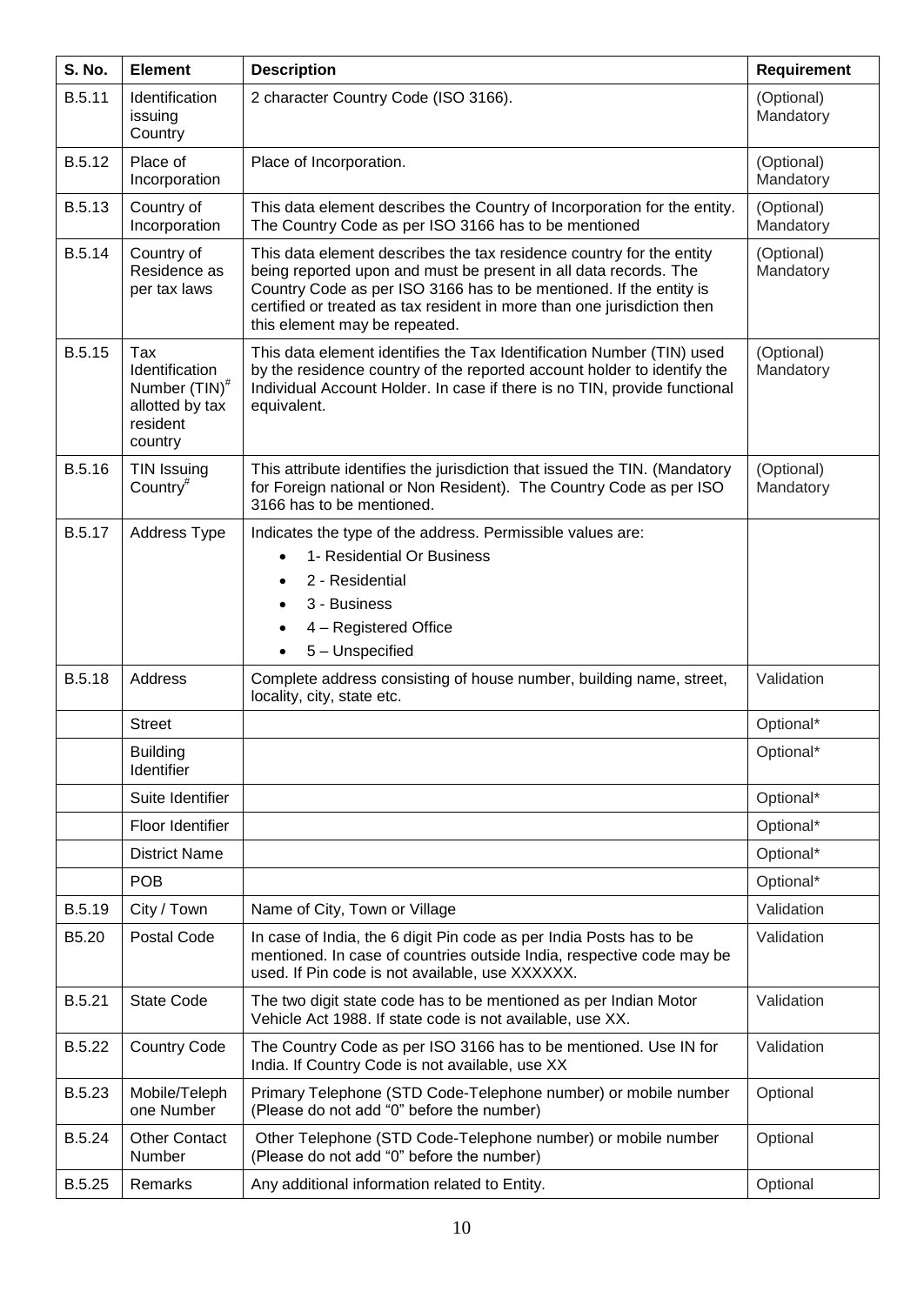| S. No. | <b>Element</b>             | <b>Description</b>                                                                                                                                                                                                                                                                                                                                                                                                                                                                                                                                                                                                                                                                                                                                                                                                        | Requirement |
|--------|----------------------------|---------------------------------------------------------------------------------------------------------------------------------------------------------------------------------------------------------------------------------------------------------------------------------------------------------------------------------------------------------------------------------------------------------------------------------------------------------------------------------------------------------------------------------------------------------------------------------------------------------------------------------------------------------------------------------------------------------------------------------------------------------------------------------------------------------------------------|-------------|
| B.6.1  | Controlling<br>Person Type | Type of the controlling person:<br>Permissible values are:<br>C01-CP of legal person-ownership<br>$\bullet$<br>C02-CP of legal person-other means<br>٠<br>C03-CP of legal person-senior managing official<br>٠<br>C04-CP of legal arrangement-trust-settlor<br>$\bullet$<br>C05-CP of legal arrangement--trust-trustee<br>٠<br>C06-CP of legal arrangement--trust-protector<br>$\bullet$<br>C07-CP of legal arrangement--trust-beneficiary<br>٠<br>C08-CP of legal arrangement--trust-other<br>C09--CP of legal arrangement-Other-settlor equivalent<br>C10--CP of legal arrangement-Other-trustee equivalent<br>$\bullet$<br>C11--CP of legal arrangement-Other-protector equivalent<br>C12--CP of legal arrangement-Other-beneficiary equivalent<br>C13--CP of legal arrangement-Other-other equivalent<br>C14--Unknown | Mandatory   |
| B.6.2  | Name                       | Name of the Controlling Person i.e. natural persons who exercise<br>control over an entity and includes a beneficial owner as determined<br>under to sub-rule (3) of rule 9 of Prevention of Money-laundering<br>(Maintenance of Records) Rules, 2005.<br>Reporting of Controlling person is mandatory for accounts of Passive<br>Non-Financial Entity (F2, C1)                                                                                                                                                                                                                                                                                                                                                                                                                                                           | Validation  |
|        | <b>Preceding Title</b>     | Title of the person such as "His Excellency", "Estate of the late".                                                                                                                                                                                                                                                                                                                                                                                                                                                                                                                                                                                                                                                                                                                                                       | Optional*   |
|        | Title                      | Greeting title of the reported person such as Mr., Dr., Mrs., Herr etc.<br>Can have multiple titles                                                                                                                                                                                                                                                                                                                                                                                                                                                                                                                                                                                                                                                                                                                       | Optional*   |
|        | <b>First Name</b>          | First name of the person. In case if the first name is not available, no<br>first name or NFN may be used here.                                                                                                                                                                                                                                                                                                                                                                                                                                                                                                                                                                                                                                                                                                           | Optional*   |
|        | Middle name                | Middle name (essential part of the name for many nationalities). Eg.<br>Shakti in "Nivetha Shakti Shantha". Can have multiple middle names.                                                                                                                                                                                                                                                                                                                                                                                                                                                                                                                                                                                                                                                                               | Optional*   |
|        | Name prefix                | De, van, van de, von, etc. Example: Derick de Clarke                                                                                                                                                                                                                                                                                                                                                                                                                                                                                                                                                                                                                                                                                                                                                                      | Optional*   |
|        | Last Name                  | Represents the position of the name in a name string.                                                                                                                                                                                                                                                                                                                                                                                                                                                                                                                                                                                                                                                                                                                                                                     | Optional*   |
|        |                            | Can be Given name, Forename, Christian name, Surname, Family<br>name etc. In case of a company, this field can be used for the<br>company name.                                                                                                                                                                                                                                                                                                                                                                                                                                                                                                                                                                                                                                                                           |             |
|        | Generation<br>Identifier   | The identifier of generation such as Jnr, Thr, III                                                                                                                                                                                                                                                                                                                                                                                                                                                                                                                                                                                                                                                                                                                                                                        | Optional*   |
|        | <b>Suffix</b>              | Could be compressed initials such as: Phd, VC, QC                                                                                                                                                                                                                                                                                                                                                                                                                                                                                                                                                                                                                                                                                                                                                                         | Optional*   |
|        | <b>General Suffix</b>      | Deceased, retired etc.                                                                                                                                                                                                                                                                                                                                                                                                                                                                                                                                                                                                                                                                                                                                                                                                    | Optional*   |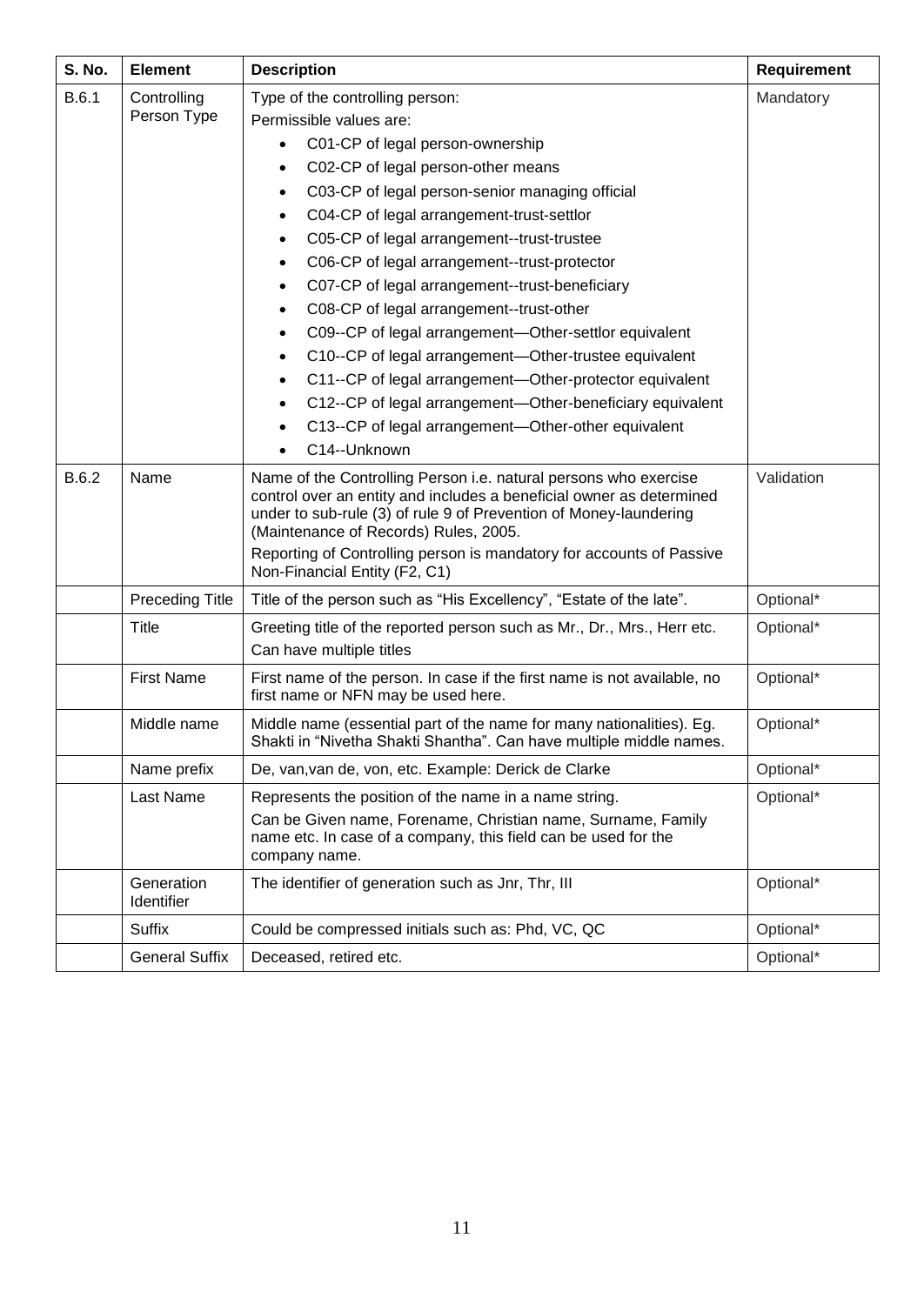| <b>S. No.</b> | <b>Element</b>            | <b>Description</b>                                                                                                                                                                                                                                                                                                 | Requirement             |
|---------------|---------------------------|--------------------------------------------------------------------------------------------------------------------------------------------------------------------------------------------------------------------------------------------------------------------------------------------------------------------|-------------------------|
|               | Name Type                 | It is possible for an individual or entity to have several names.                                                                                                                                                                                                                                                  | Optional*               |
|               |                           | This is a qualifier to indicate the type of a particular name. Such types<br>include nick names ("nick"), names under which a party does business<br>("dba" a short name for the entity, or a name that is used for public<br>acquaintance instead of the official business name) etc. The possible<br>values are: |                         |
|               |                           | N1= SMFAliasOrOther<br>$\bullet$                                                                                                                                                                                                                                                                                   |                         |
|               |                           | $N2=$ indiv                                                                                                                                                                                                                                                                                                        |                         |
|               |                           | $N3 = \text{alias}$                                                                                                                                                                                                                                                                                                |                         |
|               |                           | $N4$ = nick                                                                                                                                                                                                                                                                                                        |                         |
|               |                           | N <sub>5</sub> = aka                                                                                                                                                                                                                                                                                               |                         |
|               |                           | $N6 = dba$                                                                                                                                                                                                                                                                                                         |                         |
|               |                           | $N7 =$ legal                                                                                                                                                                                                                                                                                                       |                         |
|               |                           | $N8=$ atbirth                                                                                                                                                                                                                                                                                                      |                         |
| B.6.3         | <b>Customer ID</b>        | Customer ID/Number allotted by the reporting entity. This information<br>is mandatory if Customer ID/Number is allotted.                                                                                                                                                                                           | (Optional)<br>Mandatory |
| <b>B.6.4</b>  | Father's<br>Name          | Name of the father. This information is mandatory if valid PAN is not<br>reported.                                                                                                                                                                                                                                 | Optional                |
| B.6.5         | Spouse's<br>Name          | Name of the spouse, if available                                                                                                                                                                                                                                                                                   | Optional                |
| B.6.6         | Gender                    | Permissible values are:<br>M - Male<br>F - Female<br>O - Others                                                                                                                                                                                                                                                    | Validation              |
| B.6.7         | <b>PAN</b>                | Permanent Account Number issued by Income Tax Department.<br>This information is mandatory if PAN is required to be collected as per<br>regulatory guidelines.                                                                                                                                                     | (Optional)<br>Mandatory |
| B.6.8         | Aadhaar<br>Number         | Aadhar number issued by UIDAI                                                                                                                                                                                                                                                                                      | Optional                |
| B.6.9         | Identification<br>Type    | Document submitted as proof of identity of the individual. Permissible<br>values are:<br>A - Passport<br>$\bullet$<br><b>B</b> - Election Id Card<br>C - PAN Card<br>D - ID Card<br>E - Driving License<br>G - UIDAI Letter<br>H - NREGA job card<br>$\bullet$<br>$Z -$ Others<br>X - Not Categorised              | Validation              |
| B.6.10        | Identification<br>Number  | Number mentioned in the identification document. This information is<br>mandatory if PAN or Aadhar number is not reported                                                                                                                                                                                          | (Optional)<br>Mandatory |
| B.6.11        | Occupation<br><b>Type</b> | Permissible values are:<br>S - Service<br><b>B</b> - Business<br>$O - Others$<br>X - Not Categorised                                                                                                                                                                                                               | Validation              |
| B.6.12        | Occupation                | Please specify occupation of the individual.                                                                                                                                                                                                                                                                       | Optional                |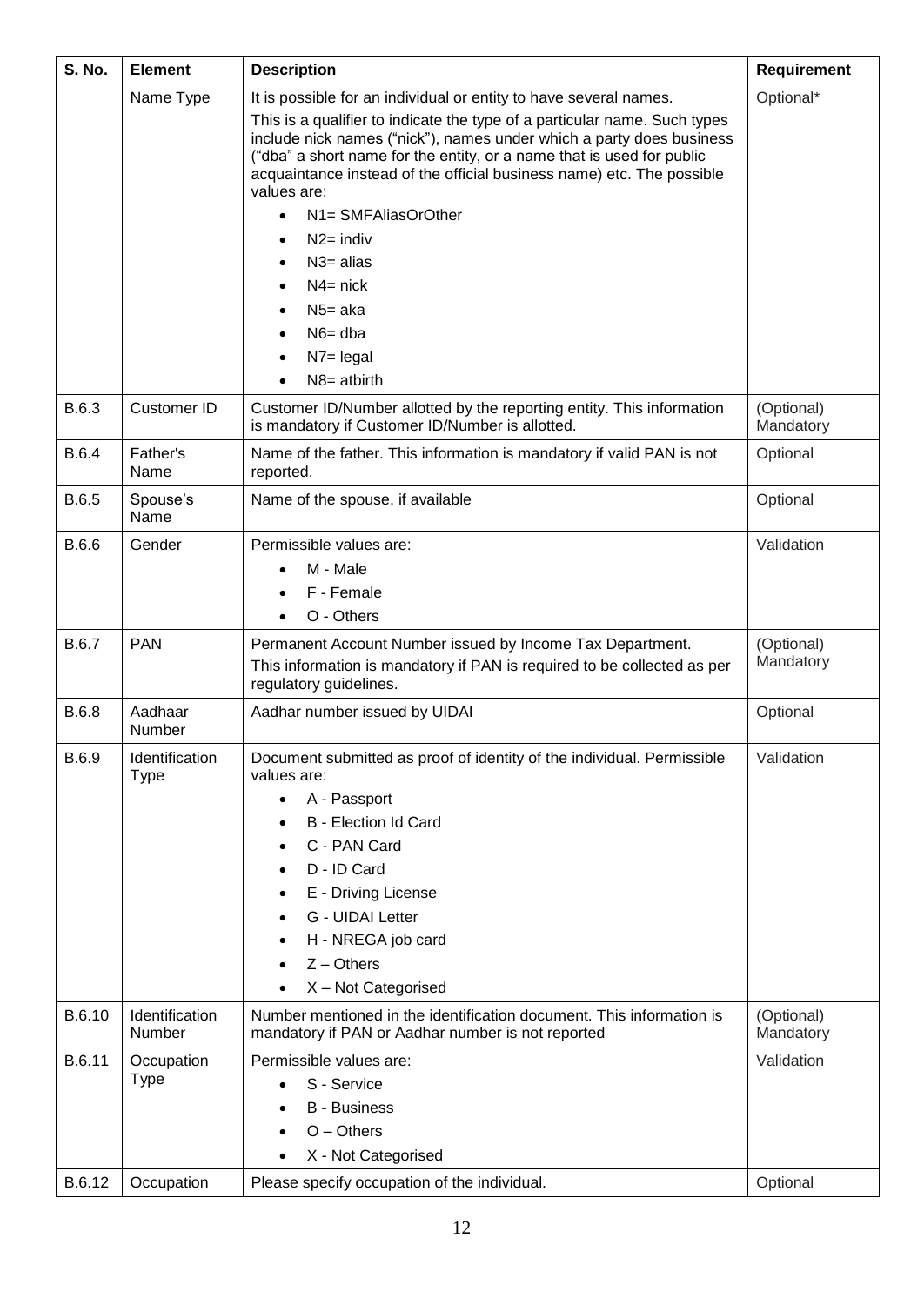| S. No. | <b>Element</b>                                                                          | <b>Description</b>                                                                                                                                                                                                                                                                                                  | Requirement             |
|--------|-----------------------------------------------------------------------------------------|---------------------------------------------------------------------------------------------------------------------------------------------------------------------------------------------------------------------------------------------------------------------------------------------------------------------|-------------------------|
| B.6.13 | <b>Birth Date</b>                                                                       | This data element identifies the date of birth of the Individual Account<br>Holder. The data format is DD/MM/YYYY.<br>This information is mandatory if valid PAN is not reported.                                                                                                                                   | (Optional)<br>Mandatory |
| B.6.14 | Nationality                                                                             | 2 character Country Code (ISO 3166)                                                                                                                                                                                                                                                                                 | Validation              |
| B.6.15 |                                                                                         | This data element describes the tax residence country code(s) for the                                                                                                                                                                                                                                               | Validation              |
|        | Country of<br>Residence as<br>per tax laws                                              | individual being reported upon and must be present in all data records.<br>The Country Code as per ISO 3166 has to be mentioned. If the                                                                                                                                                                             |                         |
|        |                                                                                         | individual is certified or treated as tax resident in more than one<br>jurisdiction then this element may be repeated.                                                                                                                                                                                              |                         |
| B.6.16 | Place of Birth                                                                          | Place of Birth.                                                                                                                                                                                                                                                                                                     | (Optional)<br>Mandatory |
|        | City Sub entity<br>of birth                                                             | City Sub entity of birth                                                                                                                                                                                                                                                                                            | Optional*               |
| B.6.17 | Country of<br><b>Birth</b>                                                              | This data element describes the Country of birth for the individual. The<br>Country Code as per ISO 3166 has to be mentioned.                                                                                                                                                                                       | (Optional)<br>Mandatory |
|        |                                                                                         | This information is mandatory for foreign national or non-resident.                                                                                                                                                                                                                                                 |                         |
|        | Former<br><b>Country Name</b>                                                           | Former name of the country                                                                                                                                                                                                                                                                                          | Optional*               |
| B.6.18 | Foreign Tax<br>Identification<br>Number (TIN)<br>allotted by tax<br>resident<br>country | This data element identifies the Tax Identification Number (TIN) used<br>by the residence country of the reported account holder to identify the<br>Individual Account Holder. In case if there is no TIN, provide functional<br>equivalent.<br>This information is mandatory for foreign national or non-resident. | (Optional)<br>Mandatory |
| B.6.19 | TIN Issuing<br>Country                                                                  | This attribute identifies the jurisdiction that issued the TIN. The<br>Country Code as per ISO 3166 has to be mentioned. If Country Code<br>is not available, use XX.<br>This information is mandatory for foreign national or non-resident in<br>certain situations.                                               | (Optional)<br>Mandatory |
| B.6.20 | <b>Address Type</b>                                                                     | Indicates the type of the address. Permissible values are:<br>1- Residential Or Business<br>2 - Residential<br>3 - Business<br>4 - Registered Office<br>5 - Unspecified                                                                                                                                             | Validation              |
| B.6.21 | Address                                                                                 | Complete address consisting of house number, building name, street,<br>locality, city, state etc.                                                                                                                                                                                                                   | Validation              |
|        | <b>Street</b>                                                                           |                                                                                                                                                                                                                                                                                                                     | Optional*               |
|        | <b>Building</b><br>Identifier                                                           |                                                                                                                                                                                                                                                                                                                     | Optional*               |
|        | Suite Identifier                                                                        |                                                                                                                                                                                                                                                                                                                     | Optional*               |
|        | Floor Identifier                                                                        |                                                                                                                                                                                                                                                                                                                     | Optional*               |
|        | <b>District Name</b>                                                                    |                                                                                                                                                                                                                                                                                                                     | Optional*               |
|        | <b>POB</b>                                                                              |                                                                                                                                                                                                                                                                                                                     | Optional*               |
| B.6.22 | City / Town                                                                             | Name of City, Town or Village                                                                                                                                                                                                                                                                                       | Validation              |
| B.6.23 | Postal Code                                                                             | In case of India, the 6 digit Pin code as per India Posts has to be<br>mentioned. In case of countries outside India, respective code may be<br>used. If Pin code is not available, use XXXXXX.                                                                                                                     | Validation              |